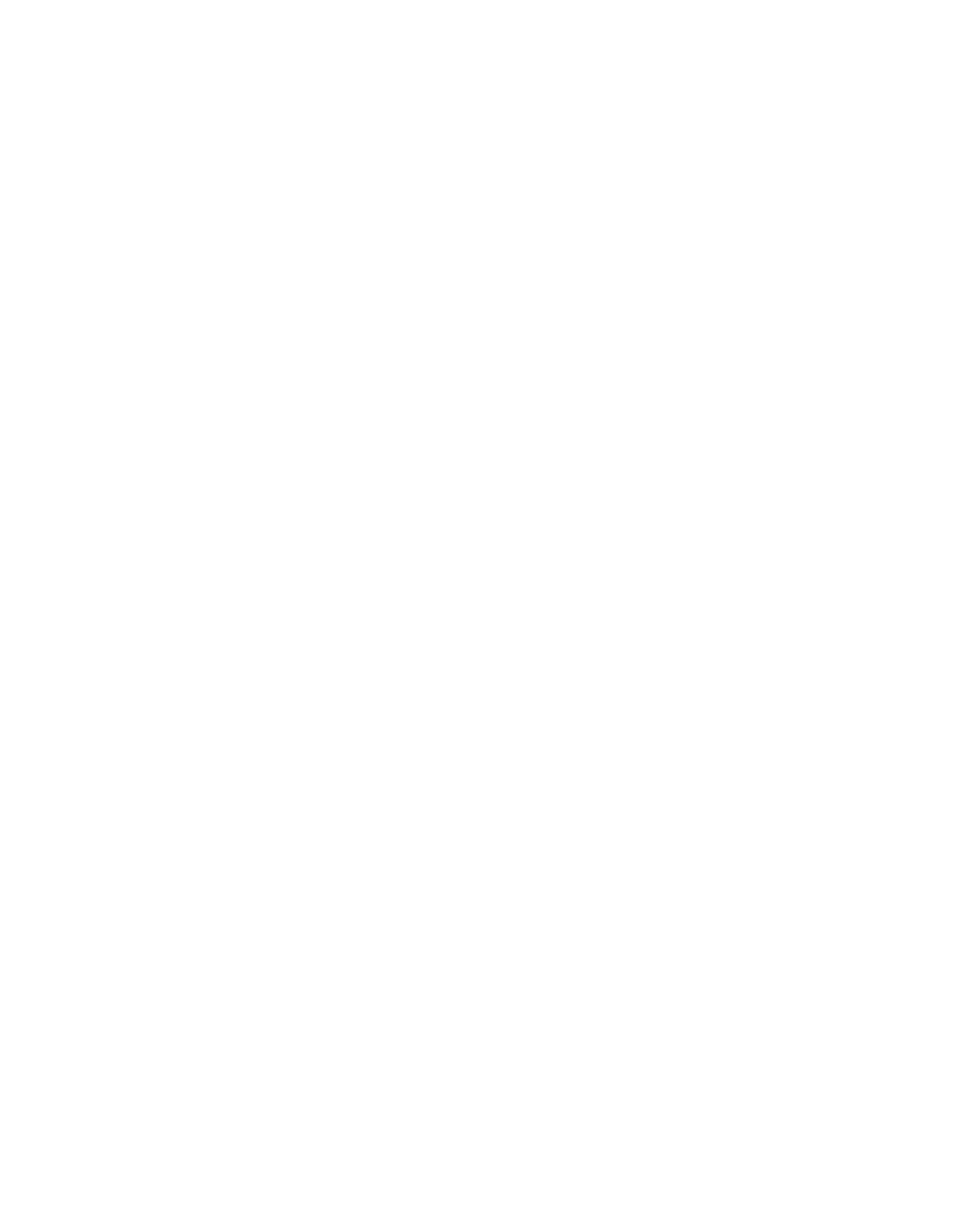

Copyright © 2003, 2012, Oracle and/or its affiliates. All rights reserved.

Oracle and Java are registered trademarks of Oracle and/or its affiliates. Other names may be trademarks of their respective owners. UNIX is a registered trademark of The Open Group.

This software and related documentation are provided under a license agreement containing restrictions on use and disclosure and are protected by intellectual property laws. Except as expressly permitted in your license agreement or allowed by law, you may not use, copy, reproduce, translate, broadcast, modify, license, transmit, distribute, exhibit, perform, publish or display any part, in any form, or by any means. Reverse engineering, disassembly, or decompilation of this software, unless required by law for interoperability, is prohibited.

The information contained herein is subject to change without notice and is not warranted to be error-free. If you find any errors, please report them to us in writing.

If this is software or related documentation that is delivered to the U.S. Government or anyone licensing it on behalf of the U.S. Government, the following notice is applicable:

U.S. GOVERNMENT END USERS: Oracle programs, including any operating system, integrated software, any programs installed on the hardware, and/or documentation, delivered to U.S. Government end users are "commercial computer software" pursuant to the applicable Federal Acquisition Regulation and agency-specific supplemental regulations. As such, use, duplication, disclosure, modification, and adaptation of the programs, including any operating system, integrated software, any programs installed on the hardware, and/or documentation, shall be subject to license terms and license restrictions applicable to the programs. No other rights are granted to the U.S. Government.

This software or hardware is developed for general use in a variety of information management applications. It is not developed or intended for use in any inherently dangerous applications, including applications that may create a risk of personal injury. If you use this software or hardware in dangerous applications, then you shall be responsible to take all appropriate fail-safe, backup, redundancy, and other measures to ensure its safe use. Oracle Corporation and its affiliates disclaim any liability for any damages caused by use of this software or hardware in dangerous applications.

This software or hardware and documentation may provide access to or information on content, products and services from third parties. Oracle Corporation and its affiliates are not responsible for and expressly disclaim all warranties of any kind with respect to third-party content, products, and services. Oracle Corporation and its affiliates will not be responsible for any loss, costs, or damages incurred due to your access to or use of third-party content, products, or services.

Rosette® Linguistics Platform Copyright © 2000-2011 Basis Technology Corp. All rights reserved.

Teragram Language Identification Software Copyright © 1997-2005 Teragram Corporation. All rights reserved.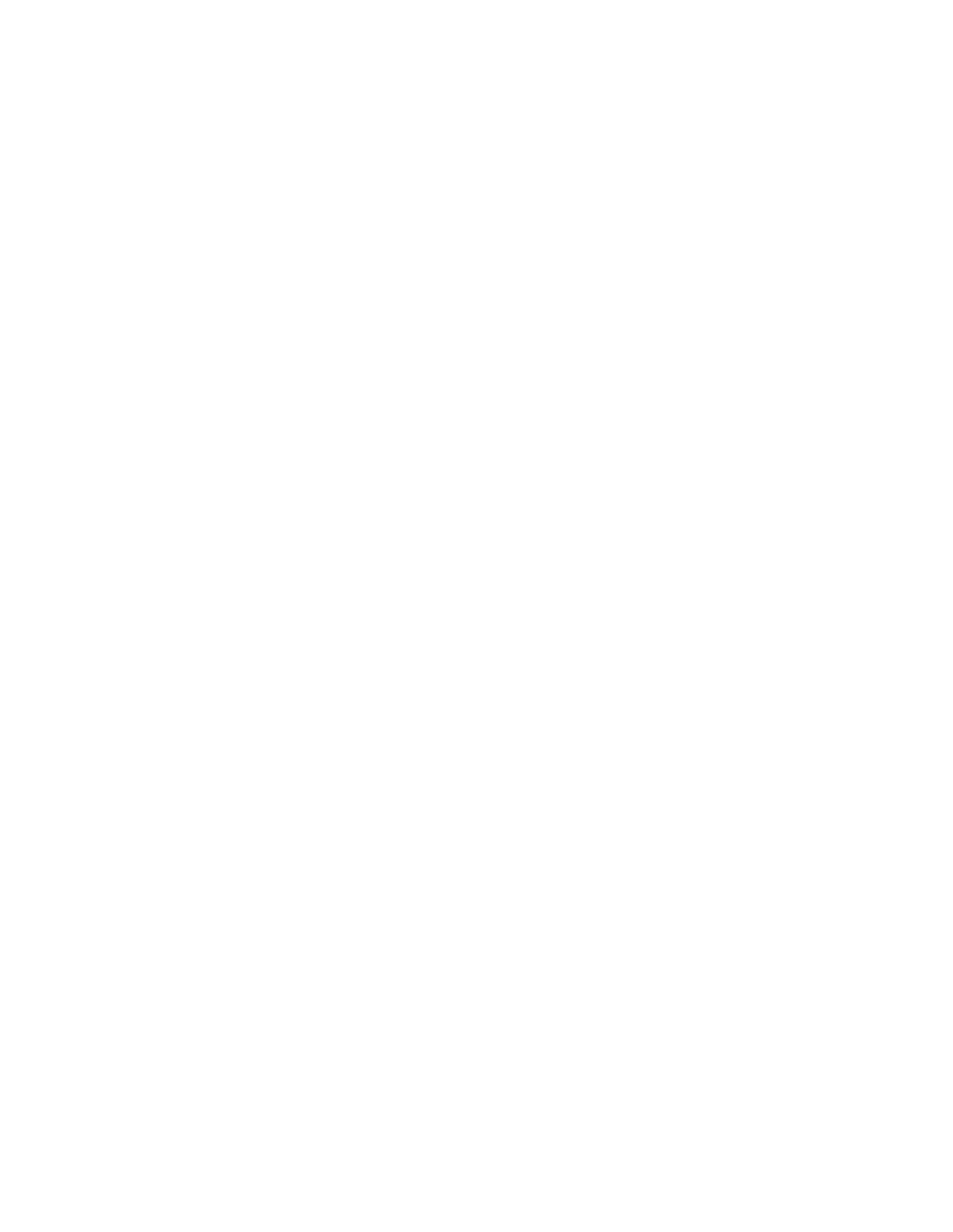# **A**

#### **Related Links**

*[Access Control List](#page-4-0)* on page 5 *[Access Control System](#page-4-1)* on page 5 *[Agidx](#page-4-2)* on page 5 *[Analytics API](#page-4-3)* on page 5 *[ancestors](#page-5-0)* on page 6 *[aggregated Endeca record](#page-5-1)* on page 6 *[aggregated record query](#page-5-2)* on page 6 *[Agraph](#page-5-3)* on page 6 *[Application Controller](#page-5-4)* on page 6

### <span id="page-4-0"></span>**Access Control List**

See Endeca Access Control List.

#### <span id="page-4-1"></span>**Related Links**

*[Endeca Access Control List](#page-19-0)* on page 20

### **Access Control System**

See Endeca Access Control System.

#### <span id="page-4-2"></span>**Related Links**

*[Endeca Access Control System](#page-19-1)* on page 20

## **Agidx**

<span id="page-4-3"></span>The name of the program that runs in a distributed environment and aggregates the Agraph's index with the current data subset.

### **Analytics API**

See Endeca Analytics API.

#### **Related Links**

*[Endeca Analytics API](#page-19-2)* on page 20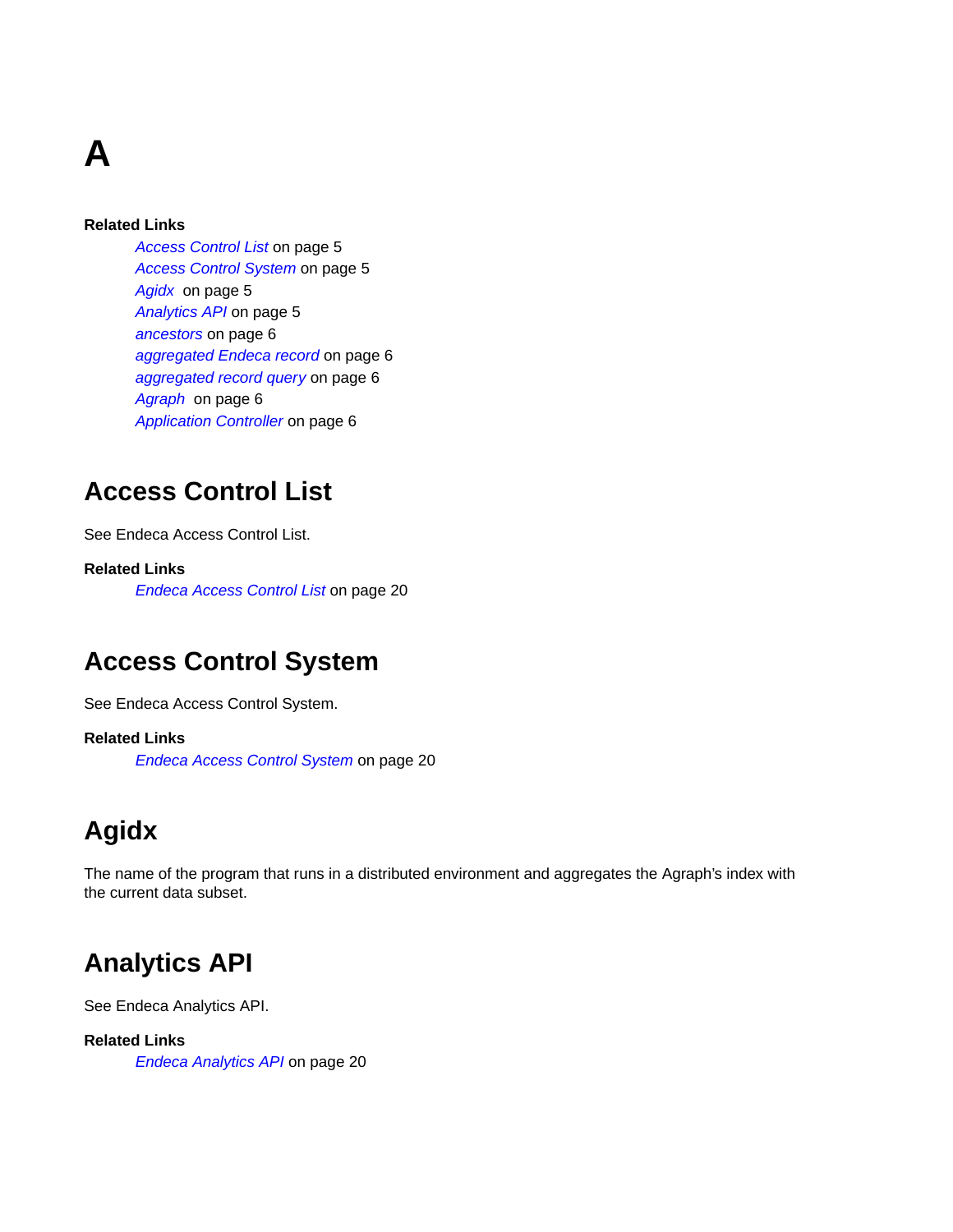#### <span id="page-5-0"></span>**ancestors**

The dimension values between the navigation descriptor (the current location in the dimension tree) and the dimension root (the beginning of the dimension tree). Although a parent is technically an ancestor, in general the term is used for those values above the parent in the dimension tree. See also child dimension value and parent dimension value.

#### **Related Links**

*[parent dimension value](#page-48-0)* on page 49

### <span id="page-5-1"></span>**aggregated Endeca record**

Multiple Endeca records grouped by a dimension or property and treated as a single record. Aggregated Endeca records are commonly used to minimize the effect of duplication in the data display. See Endeca record.

#### <span id="page-5-2"></span>**Related Links**

*[Endeca record](#page-24-0)* on page 25

### **aggregated record query**

<span id="page-5-3"></span>An aggregated record query is a query used to obtain a single aggregated record from the MDEX Engine.

## **Agraph**

<span id="page-5-4"></span>The name of the process used in distributed configurations to coordinate the sharing of data across machines. The Agraph resides on one of the distributed MDEX Engine processors and is responsible for receiving requests from clients, forwarding the requests to the distributed Dgraph processes, and aggregating the results.

### **Application Controller**

See Oracle Endeca Application Controller.

#### **Related Links**

*[Oracle Endeca Application Controller](#page-46-0)* on page 47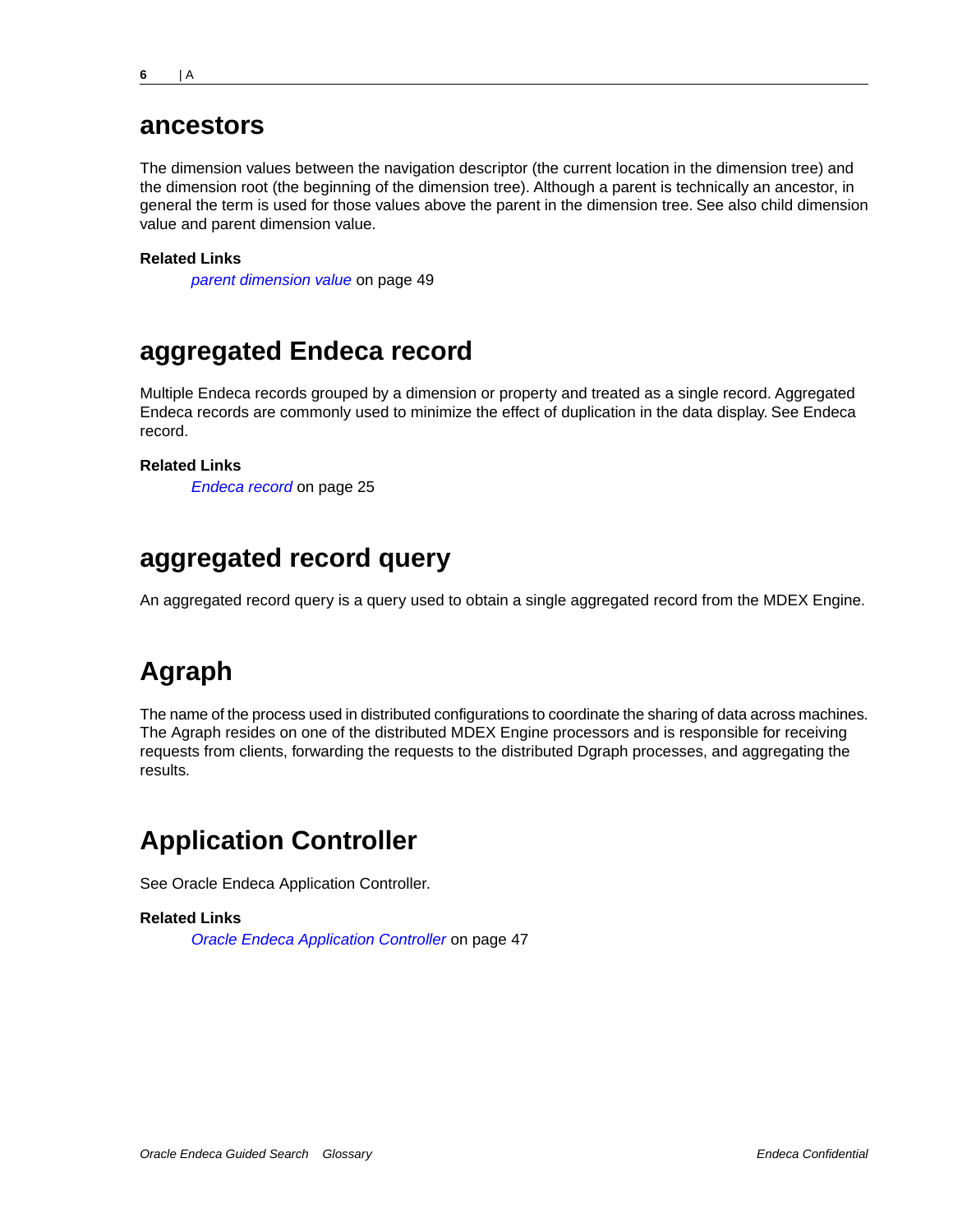# **B**

#### **Related Links**

*[base SSL](#page-6-0)* on page 7 *[baseline update](#page-6-1)* on page 7

### <span id="page-6-0"></span>**base SSL**

See SSL.

<span id="page-6-1"></span>**Related Links** *[SSL](#page-59-0)* on page 60

### **baseline update**

A baseline update (also called a full update) produces a complete re-indexing of the entire data set. It runs the update process for the whole data set.

In your baseline update pipeline, you can add, change or remove records, dimensions, dimension values and properties. In addition, configuration changes, such as dimension reordering or stop word changes require a baseline update.

You can run baseline updates nightly and use this method as your update strategy. For small to medium-sized data sets, baselines can be run frequently, as often as every few minutes. Alternatively, you can run as many partial updates as needed for those changes that can be done through partial updates, and periodically run baseline updates for those changes that require a baseline update.

#### **Related Links**

*[delta update](#page-13-0)* on page 14 *[full update](#page-29-0)* on page 30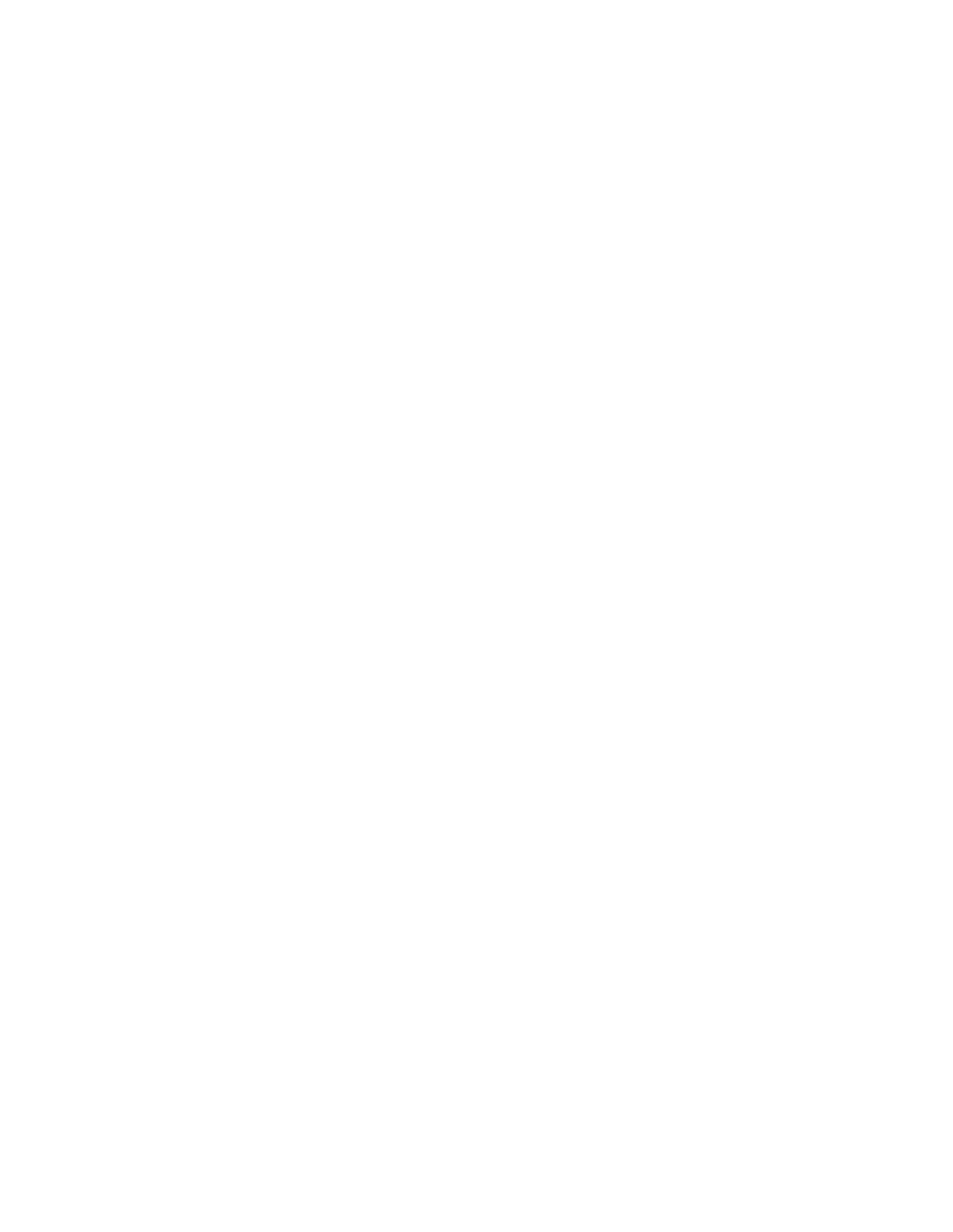# **C**

#### **Related Links**

*[cartridge](#page-8-0)* on page 9 *[certificate](#page-8-1)* on page 9 *[certificate authority file](#page-9-0)* on page 10 *[Charting API](#page-9-1)* on page 10 *[child dimension value](#page-9-2)* on page 10 *[Cluster Discovery](#page-9-3)* on page 10 *[collapsible dimension hierarchy](#page-9-4)* on page 10 *[Component Instance Manager](#page-10-0)* on page 11 *[compound dimension query](#page-10-1)* on page 11 *[Content Assembler community tag handler](#page-10-2)* on page 11

### <span id="page-8-0"></span>**cartridge**

A cartridge is a functional component that a content administrator can place on a dynamic page using Experience Manager. Examples of cartridges may include a Guided Navigation cartridge, results list cartridge, or rotating banner cartridge. A cartridge is comprised of several parts:

- A configuration file (XML **template**) that defines the content structure and the editing interface in Experience Manager
- Zero or more Experience Manager **editors** that allow the content administrator to configure cartridge content
- One or more Content Assembler **tag handlers** to do additional query processing before returning results to the application.
- **Rendering code** to display the content in the Web application

#### <span id="page-8-1"></span>**Related Links**

*[Experience Manager](#page-25-0)* on page 26

### **certificate**

A security file that is used by all Endeca clients and servers to specify their identity when using SSL. The certificate, which is created by the Endeca enecerts utility, contains information about the certificate owner and a public key used to encrypt and decrypt data that is being exchanged between SSL-enabled components. The certificate file should be thought of as the identity of the Endeca system, or as the identify of all components of the Endeca system.

#### **Related Links**

*[SSL](#page-59-0)* on page 60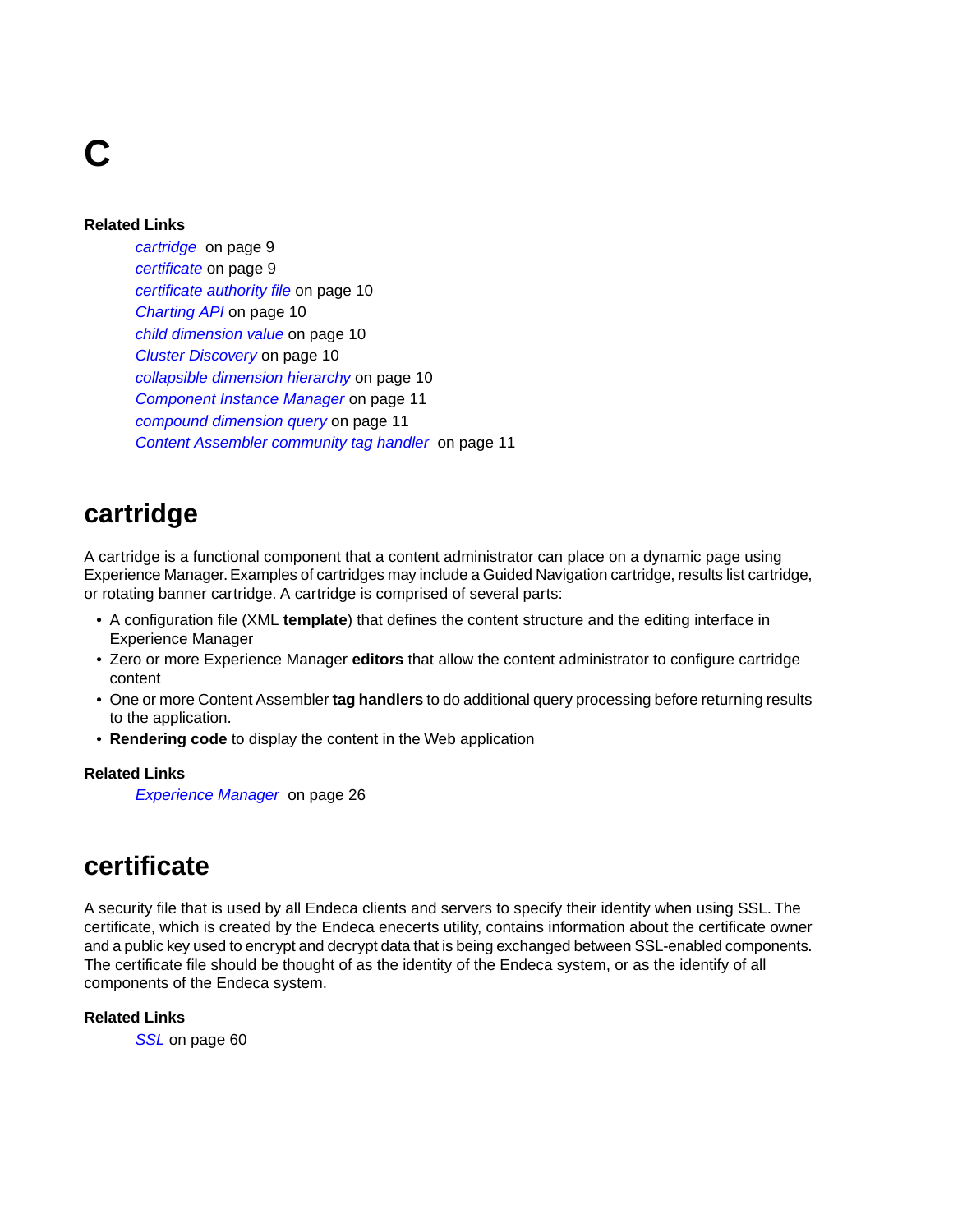### <span id="page-9-0"></span>**certificate authority file**

A security file that is used in an Endeca system that is configured for mutually authenticated SSL. The CA file, which is created by the Endeca enecerts utility, is used by all Endeca clients and servers to authenticate the other endpoint of a communication channel.

#### **Related Links**

*[SSL](#page-59-0)* on page 60

### <span id="page-9-1"></span>**Charting API**

See Endeca Charting API.

#### <span id="page-9-2"></span>**Related Links**

*[Endeca Charting API](#page-21-0)* on page 22

### **child dimension value**

Sub-dimension values are known as child dimension values. Child dimension values are always more specialized than their parents and help the users to further refine their navigation query. A dimension value may have multiple child values. Because these values refine query results, child dimension values are often referred to as refinement values or refinements. See also parent dimension value.

#### **Related Links**

*[parent dimension value](#page-48-0)* on page 49 *[dimension hierarchy](#page-15-0)* on page 16 *[leaf dimension value](#page-40-0)* on page 41 *[parent dimension value](#page-48-0)* on page 49 *[refinement dimension values](#page-54-0)* on page 55

### <span id="page-9-3"></span>**Cluster Discovery**

See Endeca Cluster Discovery.

#### <span id="page-9-4"></span>**Related Links**

*[Endeca Cluster Discovery](#page-21-1)* on page 22

### **collapsible dimension hierarchy**

A dimension hierarchy in which some or all of the internal (non-root and non-leaf) dimension values are flagged as collapsible. The MDEX Engine automatically removes, or collapses, these dimension values when there are only a few leaves available for refinement, creating a more streamlined, user-friendly navigation experience for your users.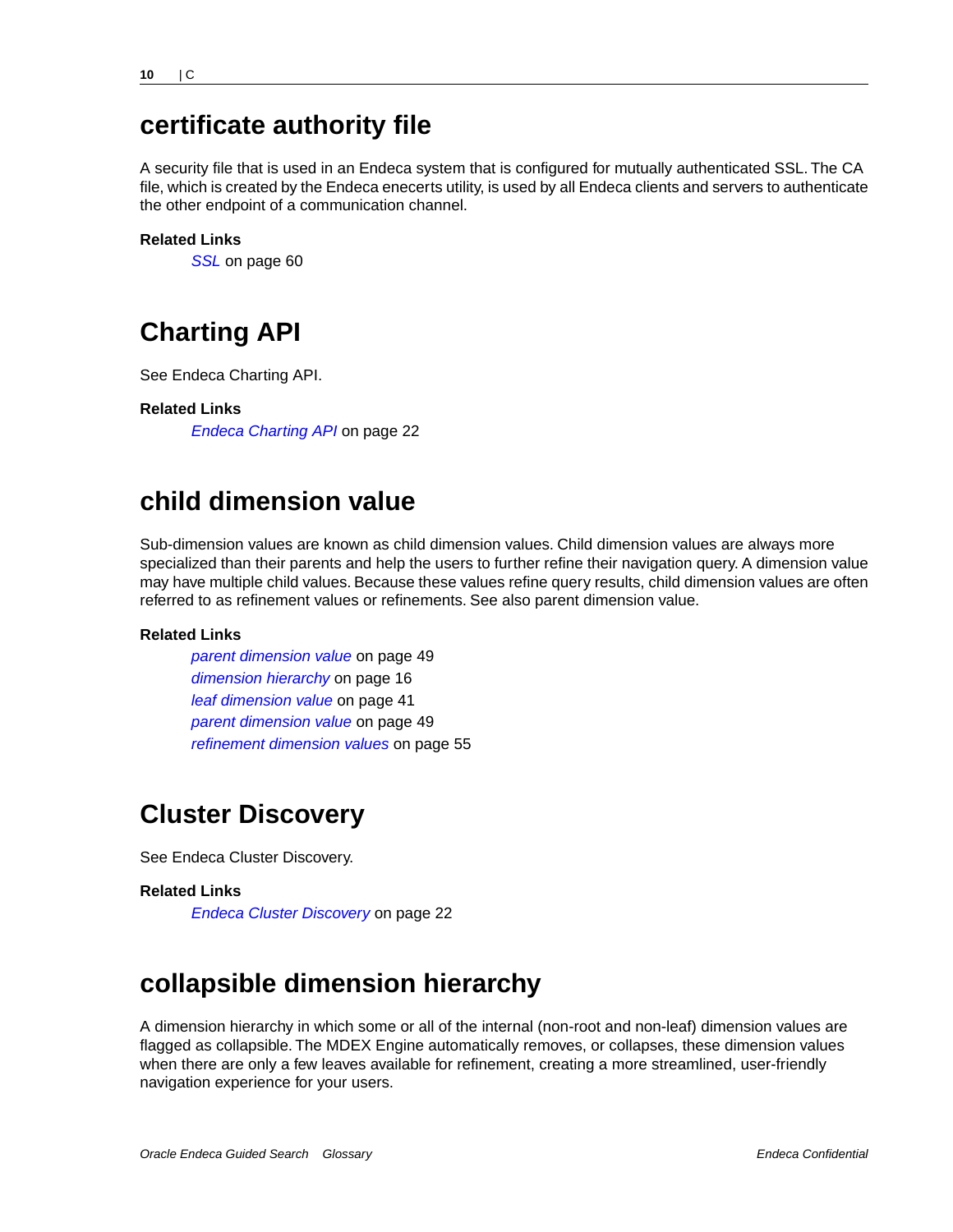### <span id="page-10-0"></span>**Component Instance Manager**

The Component Instance Manager manages Record Store instances. Management means that the Component Instance Manager is responsible for creating, deleting, and listing all Record Store instances.

### <span id="page-10-1"></span>**compound dimension query**

A combination of one or more dimension values (or, more specifically, dimension value IDs). A compound dimension query instructs the MDEX Engine to return the set of records that represents the intersection of all the dimension values that it contains.

### <span id="page-10-2"></span>**Content Assembler community tag handler**

A component of the Content Assembler that transforms a specific XML element into an object.The Content Assembler ships with a set of standard tag handlers that process the standard Experience Manager property types. Community tag handlers, developed by the Endeca community (including Endeca Professional Services, partners, and customers) can extend Content Assembler functionality to handle custom XML elements. A tag handler may also execute queries to an MDEX Engine or a third-party system.

#### **Related Links**

*[cartridge](#page-8-0)* on page 9 *[Experience Manager community editor](#page-25-1)* on page 26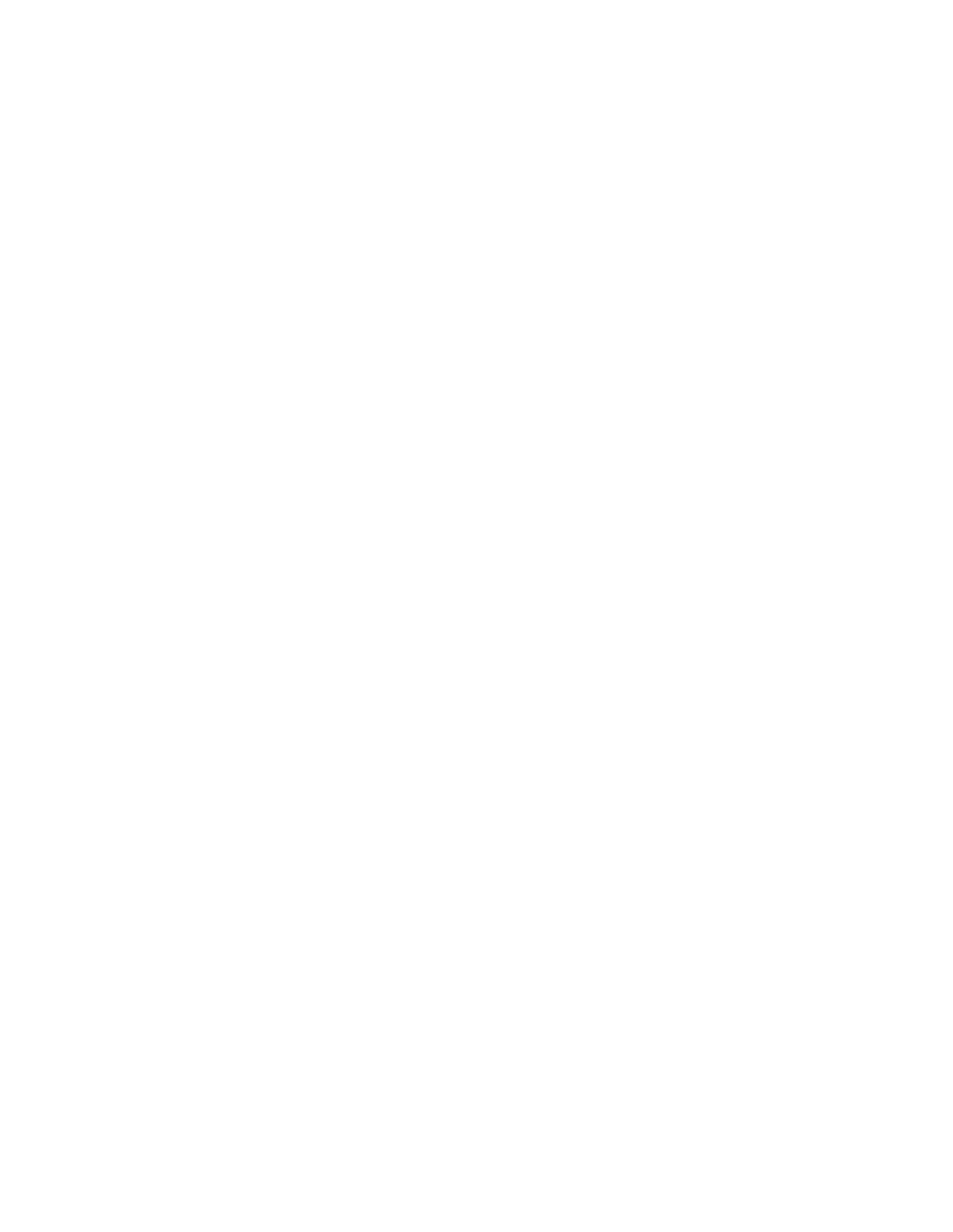**D**

#### **Related Links**

*[Data Foundry](#page-12-0)* on page 13 *[data pipeline](#page-12-1)* on page 13 *[data pipeline component](#page-13-1)* on page 14 *[dead end query](#page-13-2)* on page 14 *[delta update](#page-13-0)* on page 14 *[deprecated](#page-13-3)* on page 14 *[descriptor](#page-13-4)* on page 14 *[Dgidx](#page-14-0)* on page 15 *[Dgraph](#page-14-1)* on page 15 *[Dgraph Cluster](#page-14-2)* on page 15 *[differential crawl](#page-14-3)* on page 15 *[dimension](#page-14-4)* on page 15 *[dimension adapter](#page-14-5)* on page 15 *[dimension descriptor](#page-15-1)* on page 16 *[dimension group](#page-15-2)* on page 16 *[dimension hierarchy](#page-15-0)* on page 16 *[dimension root](#page-15-3)* on page 16 *[dimension search](#page-15-4)* on page 16 *[dimension server](#page-16-0)* on page 17 *[dimension value](#page-16-1)* on page 17 *[dynamic business rule](#page-16-2)* on page 17 *[dynamic ranking](#page-16-3)* on page 17

#### <span id="page-12-0"></span>**Data Foundry**

See Endeca Information Transformation Layer.

#### <span id="page-12-1"></span>**Related Links**

*[Endeca Information Transformation Layer](#page-22-0)* on page 23

### **data pipeline**

The data pipeline, as displayed in Developer Studio, is the graphical representation of how the Endeca Information Transformation Layer transforms source data into tagged Endeca records.

#### **Related Links**

*[pipeline](#page-49-0)* on page 50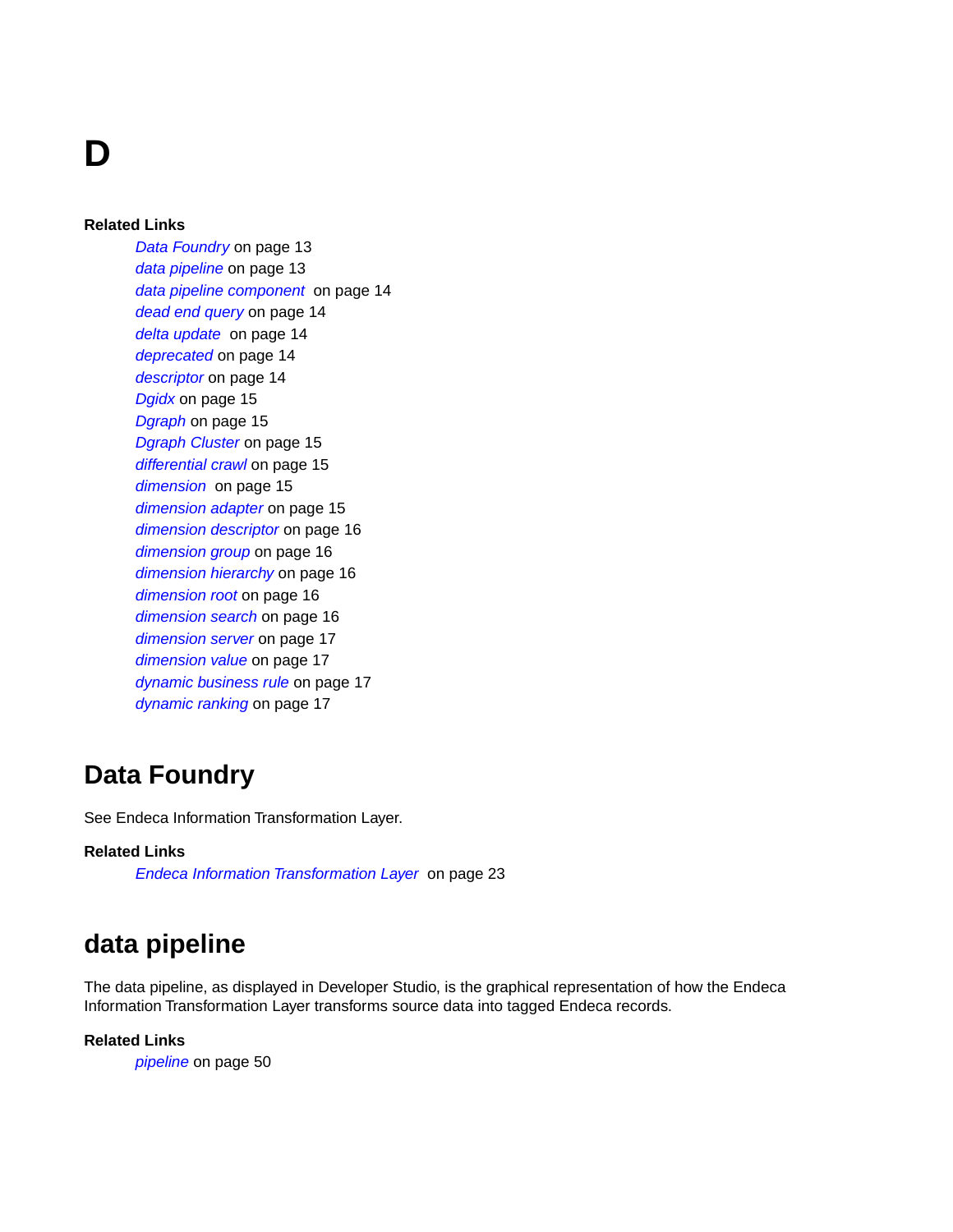## <span id="page-13-1"></span>**data pipeline component**

The pipeline is composed of a collection of components. Each component performs a specific function during the transformation of your source data into Endeca records, such as loading data, standardizing properties, and tagging records with dimension values. Components are linked together, by means of cross-references, providing a sequential flow and a pipeline feel.

### <span id="page-13-2"></span>**dead end query**

When an intersection of common records doesn't exist between all of the dimension values in a navigation query, that query is considered a dead end. The MDEX Engine automatically eliminates such dead end queries in the way it structures the follow-on query information that it returns in its query results. See also Guided Navigation.

#### <span id="page-13-0"></span>**Related Links**

*[Guided Navigation](#page-30-0)* on page 31

### **delta update**

A full baseline index, similar to the baseline update, that is performed by joining a smaller extraction of source data (only the added, updated, or removed source records) with the output from the previous baseline update. A delta update is ideal when you need to reduce the time required for loading the source data repository and for extracting the data.

See also partial update and baseline update.

#### <span id="page-13-3"></span>**Related Links**

*[partial update](#page-48-1)* on page 49 *[baseline update](#page-6-1)* on page 7

### **deprecated**

<span id="page-13-4"></span>Deprecated means that an item (platform, feature, flag, etc.) is fully supported, as in prior releases, but that Endeca intends to discontinue support in a subsequent release.

### **descriptor**

See dimension descriptor and navigation descriptor.

#### **Related Links**

*[dimension descriptor](#page-15-1)* on page 16 *[navigation descriptor](#page-44-0)* on page 45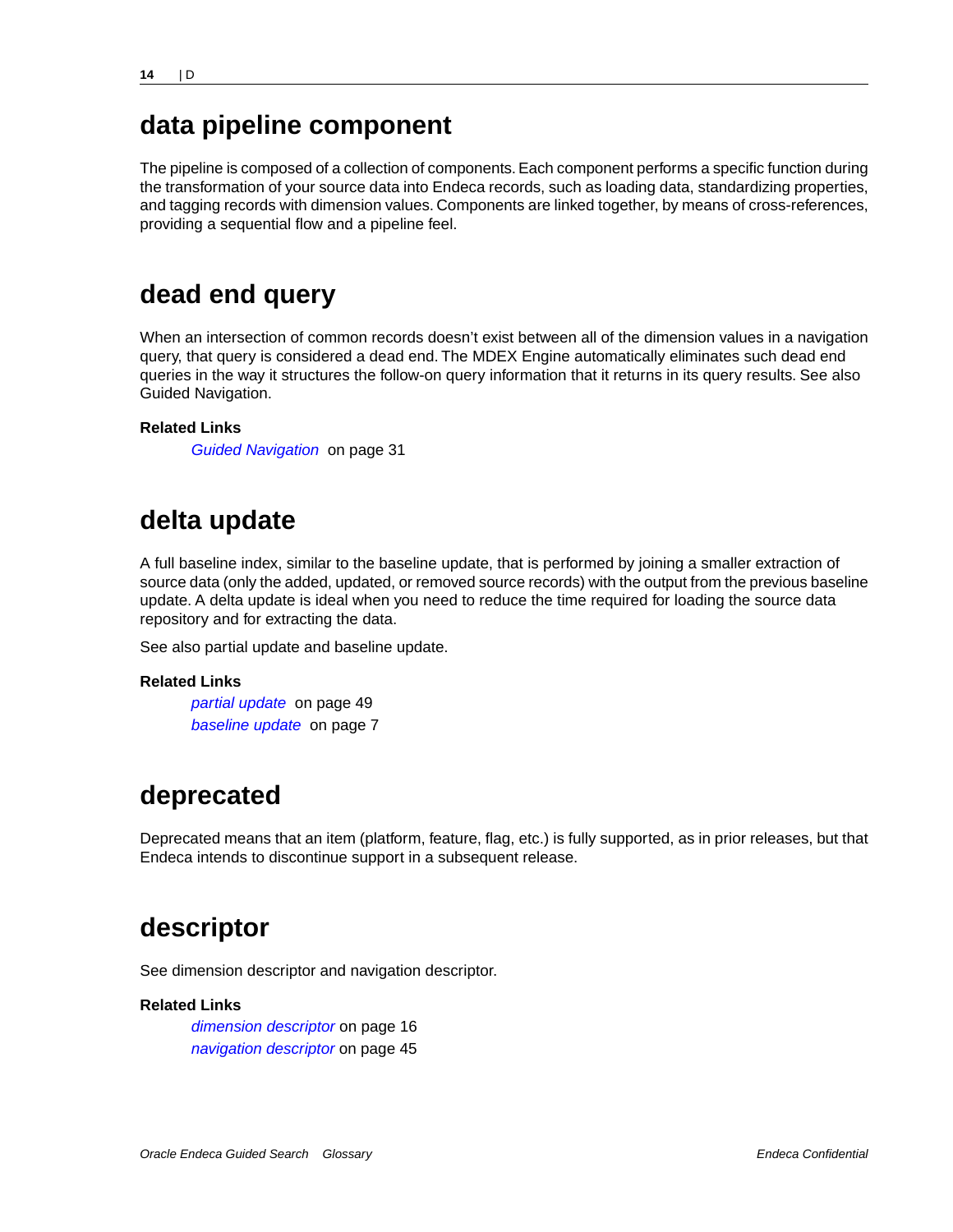## <span id="page-14-0"></span>**Dgidx**

The name of the program that indexes tagged Endeca records and produces indices in the Endeca MDEX Engine format.

## <span id="page-14-1"></span>**Dgraph**

The name of the program that launches the MDEX Engine.You can run more than one Dgraph process on a single computer.

## <span id="page-14-2"></span>**Dgraph Cluster**

<span id="page-14-3"></span>Dgraph clusters are used in the configuration of an application installed by the Deployment Template utility to apply actions to an entire cluster of Dgraphs, rather than manually iterating over a number of Dgraphs. They also contain logic associated with Dgraph restart strategies.

## **differential crawl**

See incremental crawl.

<span id="page-14-4"></span>**Related Links** *[incremental crawl](#page-34-0)* on page 35

## **dimension**

A collection of related dimension values, organized into a navigable tree with a dimension root at the top. Prior to the MDEX Engine version 6.1.0, each Endeca application had to have exactly one primary dimension, and may had any number of secondary dimensions. Starting with the MDEX Engine version 6.1.0, primary dimension is no longer required in Endeca applications (including partial update pipelines) and is ignored by the MDEX Engine. The MDEX Engine 6.1.0 treats all dimensions as secondary dimensions. See also primary dimension, secondary dimension, externally created dimension, and externally managed dimension.

#### <span id="page-14-5"></span>**Related Links**

*[primary dimension](#page-49-1)* on page 50 *[secondary dimension](#page-58-0)* on page 59 *[externally created dimension](#page-26-0)* on page 27 *[externally managed dimension](#page-26-1)* on page 27

### **dimension adapter**

A pipeline component that loads dimension information. Dimension adapters can load dimension information in either XML or delimited format.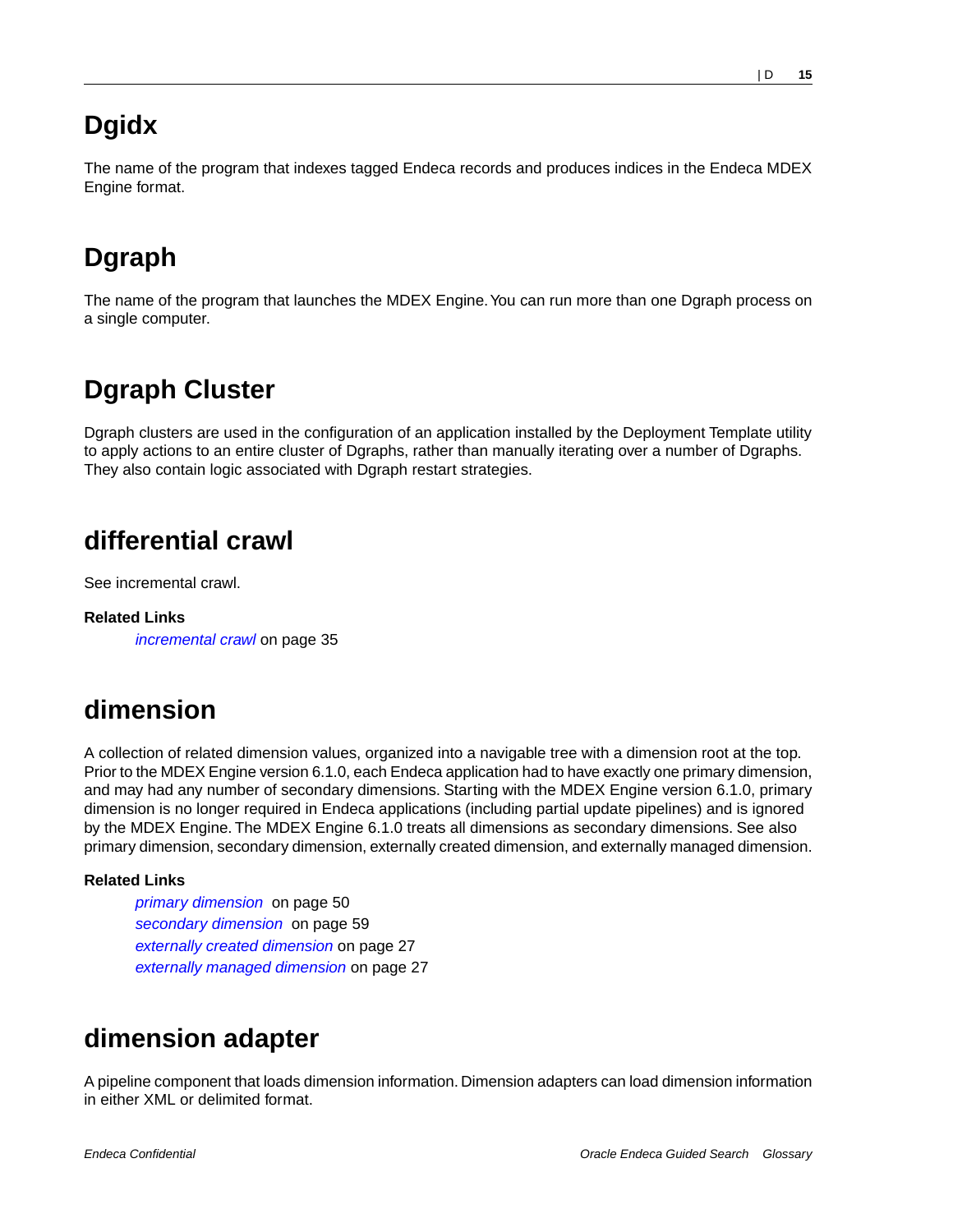### <span id="page-15-1"></span>**dimension descriptor**

The dimension that has been used in a navigation query to generate a set of query results. Every descriptor dimension has one or more descriptors (dimension values) associated with it. A descriptor dimension provides a handle for accessing the dimension value(s) used to refine the index records to create the current query results. See also navigation descriptor.

#### **Related Links**

*[descriptor](#page-13-4)* on page 14 *[navigation descriptor](#page-44-0)* on page 45 *[navigation descriptor](#page-44-0)* on page 45

#### <span id="page-15-2"></span>**dimension group**

<span id="page-15-0"></span>An implicit or explicit grouping of dimensions used to organize dimensions. An implicit group consisting of a single dimension is automatically generated for each dimension that is not included in an explicit, user-defined grouping (which generally contains multiple dimensions).

### **dimension hierarchy**

A logical (though not physical) tree structure with a dimension root at the top and related dimension values below. Dimension hierarchies allow you to exercise a higher level of control over the number of follow-on choices that are presented to users as they navigate. See also parent dimension value and child dimension value.

#### <span id="page-15-3"></span>**Related Links**

*[parent dimension value](#page-48-0)* on page 49 *[child dimension value](#page-9-2)* on page 10 *[flat dimension](#page-28-0)* on page 29 *[hierarchical dimension](#page-32-0)* on page 33

### **dimension root**

<span id="page-15-4"></span>The first dimension value in a dimension tree. A dimension root generally has the same name and ID as its first child dimension.

### **dimension search**

A search that finds all of the dimension values that have names that contain terms the user provides. The result of a dimension search is a set of dimension values, organized by dimension.

#### **Related Links**

*[filter](#page-28-1)* on page 29 *[keyword search](#page-38-0)* on page 39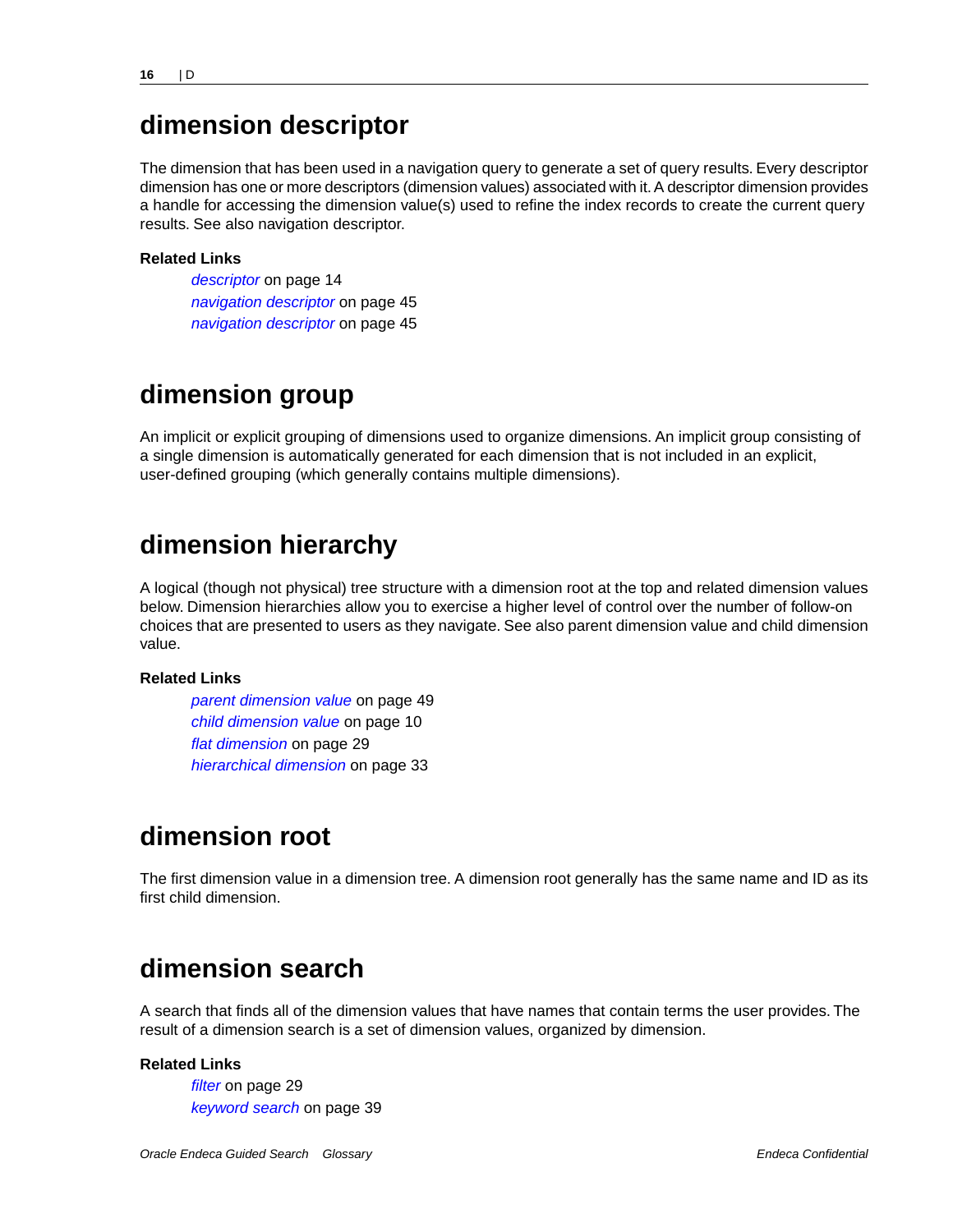*[record search](#page-54-1)* on page 55 *[search query](#page-58-1)* on page 59

### <span id="page-16-0"></span>**dimension server**

Working in conjunction with dimension adapters, dimension servers serve as a centralized source of dimension information for all other pipeline components.

### <span id="page-16-1"></span>**dimension value**

Member of a dimension; used as a tag, or label, to classify a record in your data set. Tagging a record with a dimension value identifies that record as a valid result when a user queries for the dimension value. Dimension values can be auto-generated, defined explicitly, or imported from external taxonomy systems, for example Stratify.

#### <span id="page-16-2"></span>**Related Links**

*[synonym](#page-60-0)* on page 61

### **dynamic business rule**

<span id="page-16-3"></span>A set of constructs that implement merchandising or content spotlighting of contextually relevant records. The main constructs are a trigger (defines when to evaluate the rule), a target (defines which records are eligible to be promoted), a style (defines how the application displays the promoted results, including the minimum and maximum number of records), and a zone (a collection of rules that ensures that at least one of the rules will produce results).

## **dynamic ranking**

The ordering of dimension values according to how frequently they appear within a data set, rather than in the MDEX Engine's default alphabetical order. Dynamic ranking is particularly useful in large data sets.

#### **Related Links**

*[static ranking](#page-59-1)* on page 60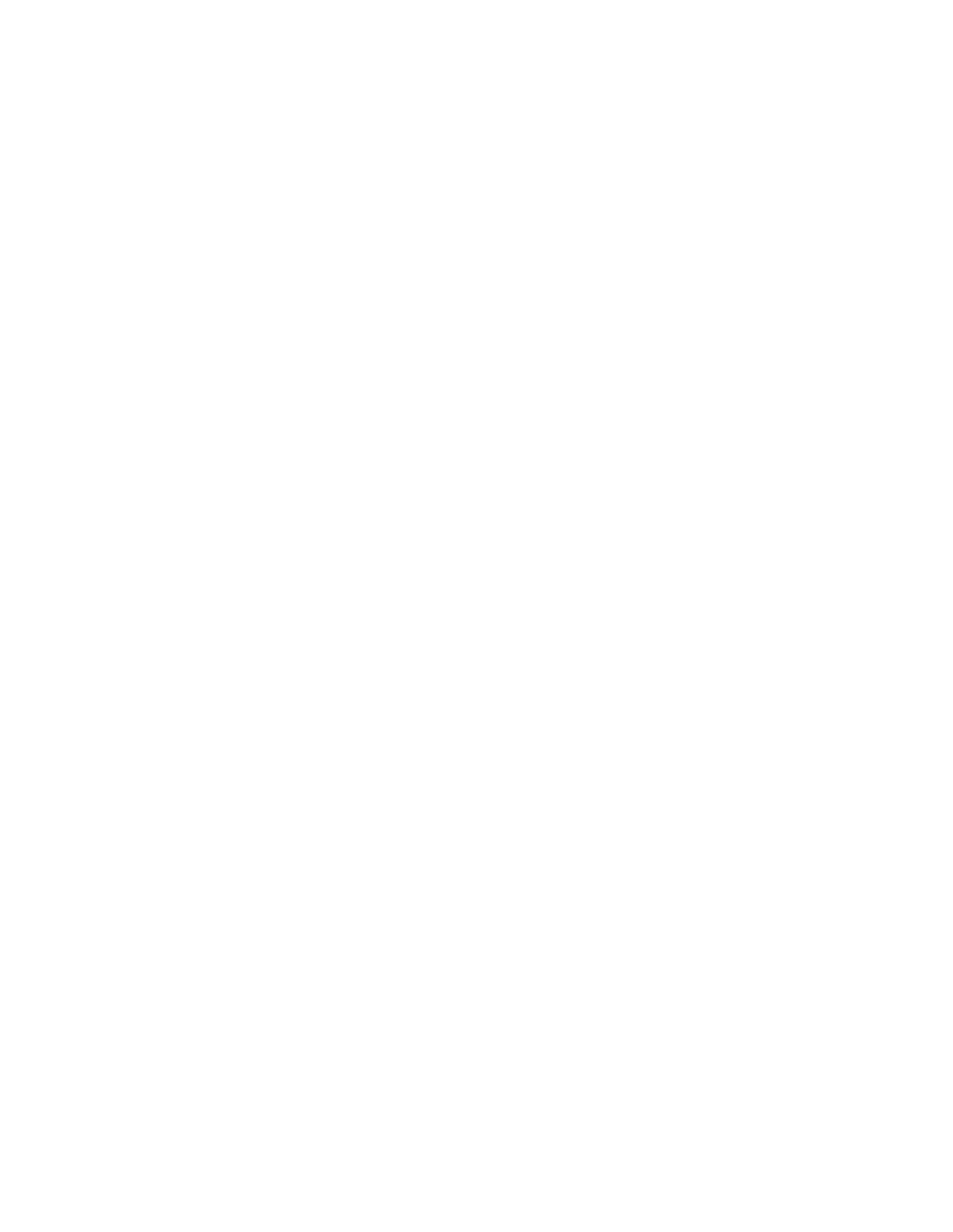# **E**

#### **Related Links**

*[Endeca Access Control List](#page-19-0)* on page 20 *[Endeca Access Control System](#page-19-1)* on page 20 *[Endeca Analytics API](#page-19-2)* on page 20 *[Endeca Analytics module](#page-19-3)* on page 20 *[Endeca APIs](#page-19-4)* on page 20 *[Endeca application](#page-20-0)* on page 21 *[Endeca CAS Console for Oracle Endeca Workbench](#page-20-1)* on page 21 *[Endeca CAS Extension API](#page-20-2)* on page 21 *[Endeca CAS Server](#page-20-3)* on page 21 *[Endeca CAS Service](#page-20-4)* on page 21 *[Endeca Charting API](#page-21-0)* on page 22 *[Endeca Cluster Discovery](#page-21-1)* on page 22 *[Endeca Content Acquisition System](#page-21-2)* on page 22 *[Endeca Content Assembler API](#page-21-3)* on page 22 *[Endeca Data Foundry](#page-21-4)* on page 22 *[Endeca Developer Studio](#page-22-1)* on page 23 *[Endeca HTTP Service](#page-22-2)* on page 23 *[Endeca implementation](#page-22-3)* on page 23 *[Endeca Information Transformation Layer](#page-22-0)* on page 23 *[Endeca instance](#page-22-4)* on page 23 *[Endeca Logging and Reporting System](#page-23-0)* on page 24 *[Endeca MDEX Engine](#page-23-1)* on page 24 *[Endeca Presentation API](#page-23-2)* on page 24 *[Endeca Rapid Application Development Toolkit for ASP.NET](#page-23-3)* on page 24 *[Endeca record](#page-24-0)* on page 25 *[Endeca Record Store](#page-24-1)* on page 25 *[Endeca Relationship Discovery](#page-24-2)* on page 25 *[Endeca system](#page-24-3)* on page 25 *[Endeca Term Discovery](#page-24-4)* on page 25 *[Endeca Tools Service](#page-25-2)* on page 26 *[Endeca Web Crawler](#page-25-3)* on page 26 *[Experience Manager community editor](#page-25-1)* on page 26 *[Experience Manager Editor SDK](#page-25-4)* on page 26 *[Experience Manager](#page-25-0)* on page 26 *[expression](#page-25-5)* on page 26 *[externally created dimension](#page-26-0)* on page 27 *[externally managed dimension](#page-26-1)* on page 27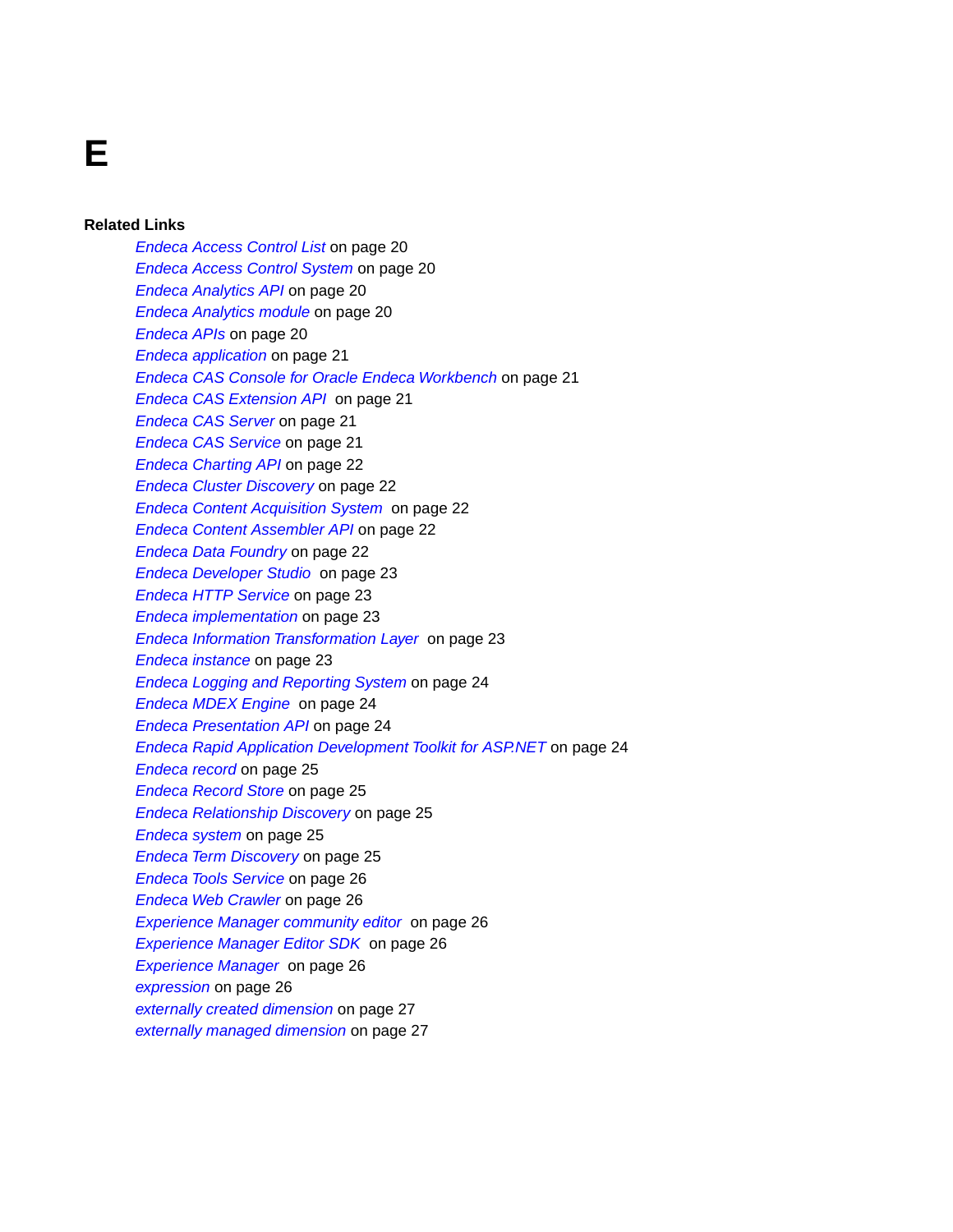### <span id="page-19-0"></span>**Endeca Access Control List**

A property on an Endeca record that lists user and group permissions, such as the right to view the record. In an implementation using the Endeca Access Control System, the MDEX Engine reads the Endeca ACL property and uses the user entitlement filter to determine if the user that made the query is authorized to view the record.

#### **Related Links**

*[Access Control List](#page-4-0)* on page 5

### <span id="page-19-1"></span>**Endeca Access Control System**

A security infrastructure that authenticates a user's identity against an external directory (such as an LDAP directory) and creates a user entitlement filter that limits access to only those records that the user is authorized to see. One or more login modules are configured to perform the actual authentication. See also file-based login module, LDAP login module, and user entitlement filter.

#### **Related Links**

*[Access Control System](#page-4-1)* on page 5 *[file-based login module](#page-28-2)* on page 29 *[LDAP login module](#page-40-1)* on page 41 *[user entitlement filter](#page-64-0)* on page 65

### <span id="page-19-2"></span>**Endeca Analytics API**

Available with Endeca Analytics, the Analytics API extends the Endeca Presentation API to enable interactive applications that allow users to explore aggregate and statistical views of information using a Guided Navigation interface. See also Endeca Presentation API.

#### <span id="page-19-3"></span>**Related Links**

*[Analytics API](#page-4-3)* on page 5 *[Endeca Presentation API](#page-23-2)* on page 24

### **Endeca Analytics module**

<span id="page-19-4"></span>Endeca Analytics builds on the core capabilities of the Endeca MDEX Engine to enable applications that examine aggregate information such as trends, statistics, analytical visualizations, comparisons, and so on, all within the Guided Navigation interface.

### **Endeca APIs**

The collection of APIs, such as the Presentation API, Logging API, and Forge API, that provide an interface to an Endeca implementation.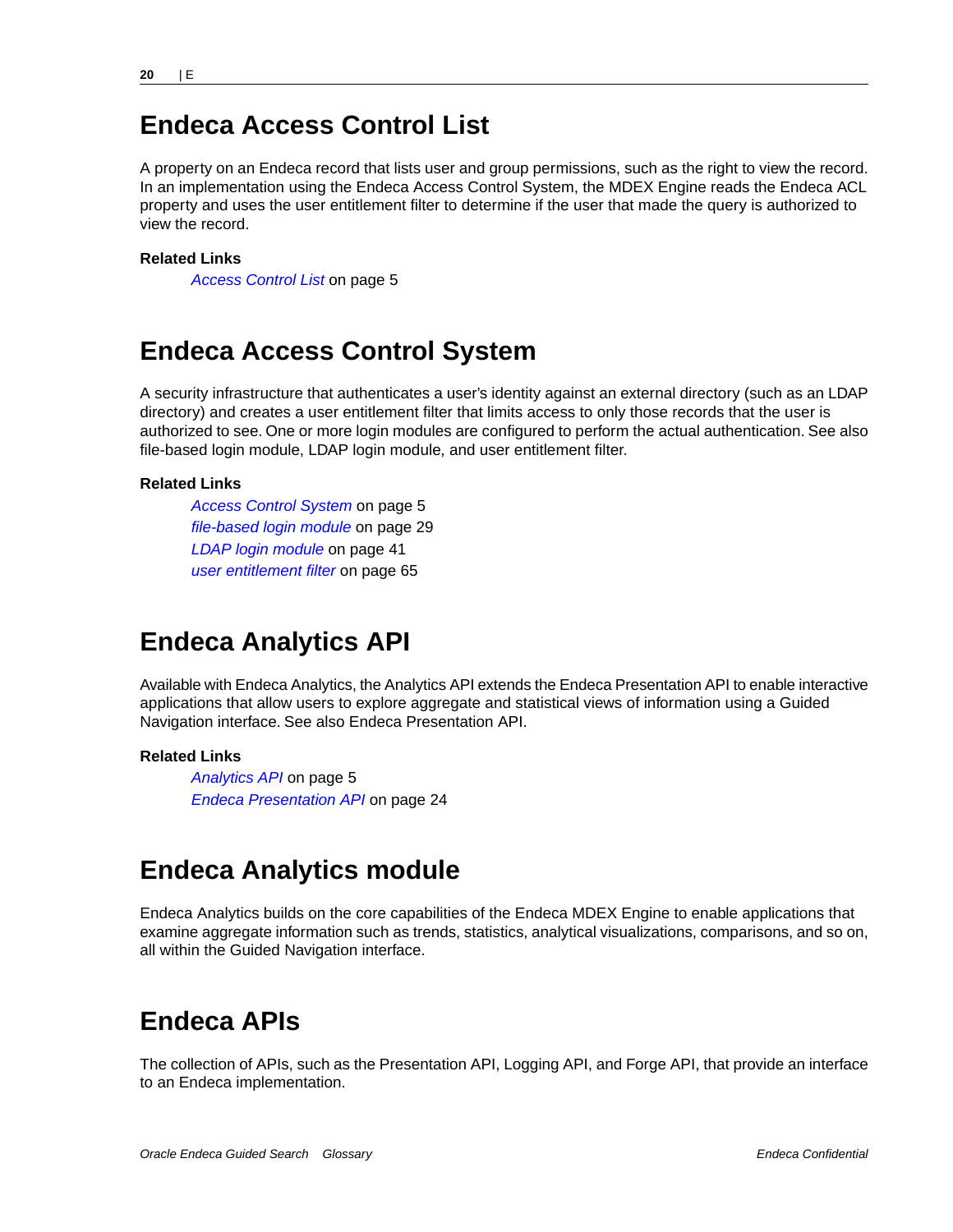**Related Links**

*[Endeca MDEX Engine](#page-23-1)* on page 24 *[Endeca Presentation API](#page-23-2)* on page 24

### <span id="page-20-0"></span>**Endeca application**

The end-user-facing portion of an Endeca implementation.

#### **Related Links**

*[Endeca implementation](#page-22-3)* on page 23

### <span id="page-20-1"></span>**Endeca CAS Console for Oracle Endeca Workbench**

The CAS Console for Oracle Endeca Workbench is a Web-based application used to crawl various data sources including file systems, content management systems, and custom data source extensions. During the Content Acquisition System installation, the CAS Console is installed as an extension to Oracle Endeca **Workbench** 

#### <span id="page-20-2"></span>**Related Links**

*[Oracle Endeca Workbench](#page-46-1)* on page 47

### **Endeca CAS Extension API**

<span id="page-20-3"></span>The CAS Extension API provides interfaces and classes to build extensions to the Content Acquisition System such as data sources and manipulators. An extension developer packages extensions into a JAR, and a CAS application developer installs the JAR and any additional JARs (for third-party dependencies) into the Content Acquisition System. After installation, the extensions are available and configurable using the CAS Console, the CAS Server API, and the CAS Server Command-line Utility.

### **Endeca CAS Server**

<span id="page-20-4"></span>A component of the Endeca Content Acquisition System that gathers source data by managing file system and CMS crawls. The output of a crawl is a set of Endeca records that are used in a Developer Studio project.

### **Endeca CAS Service**

The Endeca CAS Service is a servlet container that runs the CAS Server, the Component Instance Manager, and any number of Record Store instances (one per data source).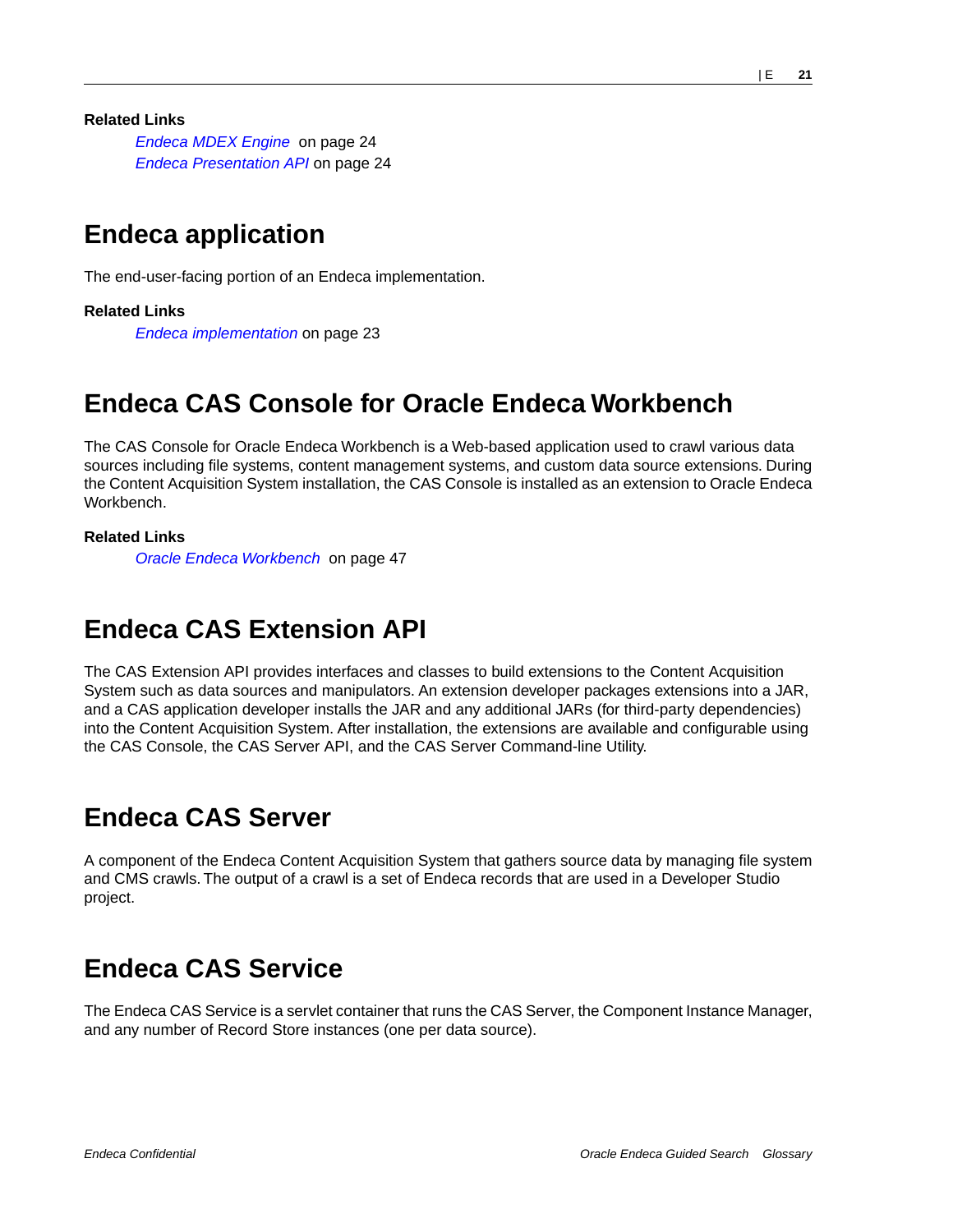### <span id="page-21-0"></span>**Endeca Charting API**

Available with Endeca Analytics, the Charting API extends the Endeca Presentation API to support graphical visualization of Endeca analytics results. See also Endeca Presentation API.

#### **Related Links**

*[Charting API](#page-9-1)* on page 10 *[Endeca Presentation API](#page-23-2)* on page 24

### <span id="page-21-1"></span>**Endeca Cluster Discovery**

A feature of the Endeca MDEX Engine that uses the salient terms created by Term Discovery and intelligently clusters them into groupings that represent distinct and coherent sets of records.These clusters are similarly leveraged as intuitive ways for end users to refine or broaden their Endeca queries.

#### <span id="page-21-2"></span>**Related Links**

*[Cluster Discovery](#page-9-3)* on page 10

### **Endeca Content Acquisition System**

<span id="page-21-3"></span>The Endeca Content Acquisition System is a set of components that add, configure, and crawl data sources for use in an Endeca application. Data sources include file systems, Content Management System crawls, Web servers, and custom data sources. The Endeca Content Acquisition System crawls data sources, converts documents and files to Endeca records and stores them for use in an Endeca pipeline.

### **Endeca Content Assembler API**

<span id="page-21-4"></span>The Content Assembler API enables a Web application to query the MDEX Engine and retrieve the appropriate dynamic content based on a user's navigation state or other triggers. The Content Assembler returns both Endeca query results familiar from the Presentation API or RAD API as well as a content item object that encapulates the page configuration specified by the content administrator. All the content for a page, including the results of any additional queries needed for spotlighting or merchandising, are wrapped in the content item object, simplifying the logic in the front-end application by reducing the need to manage sub-queries in the application layer.

### **Endeca Data Foundry**

The component of the Endeca Information Transformation Layer that aggregates information from disparate sources, transforms it into Endeca records, and produces indices for use by the Endeca MDEX Engine.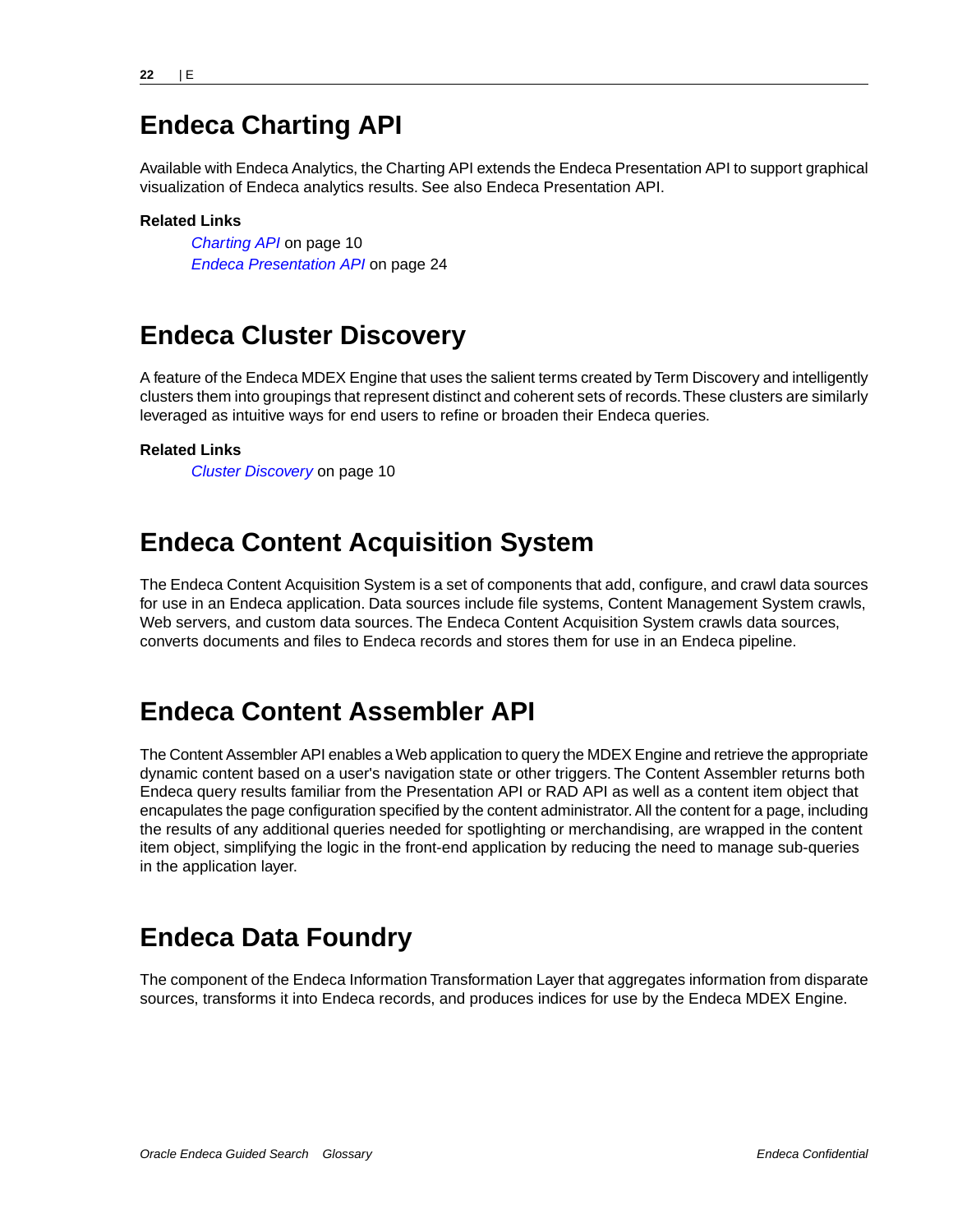### <span id="page-22-1"></span>**Endeca Developer Studio**

A Windows application used to define all aspects of the instance configuration including pipeline components, Endeca properties and dimensions, precedence rules, dynamic business rules, and user profiles. Developer Studio uses a project file, with an .esp extension, that contains pointers to the XML files that support an instance configuration. See also Oracle Endeca Workbench.

#### **Related Links**

*[Oracle Endeca Workbench](#page-46-1)* on page 47

### <span id="page-22-2"></span>**Endeca HTTP Service**

<span id="page-22-3"></span>The Endeca HTTP Service is an application server that runs the Oracle Endeca Application Controller.

### **Endeca implementation**

An entire Endeca system, comprising the Endeca instance (or back end), the Endeca application (or front end), and any machines included in the resource collection. See also Endeca instance, Endeca application, and resource collection.

#### **Related Links**

*[Endeca instance](#page-22-4)* on page 23 *[Endeca application](#page-20-0)* on page 21 *[resource collection](#page-55-0)* on page 56 *[Endeca system](#page-24-3)* on page 25 *[reference implementation](#page-54-2)* on page 55

### <span id="page-22-0"></span>**Endeca Information Transformation Layer**

The Endeca Information Transformation Layer (ITL) is the component of Oracle Endeca Guided Search that reads in your source data and manipulates it into an index for the MDEX Engine. It consists of the Content Acquisition System, Forge, and the indexing processes.The ITL components are offline processes that you run at intervals that are appropriate for your business needs.

#### <span id="page-22-4"></span>**Related Links**

*[Data Foundry](#page-12-0)* on page 13 *[Oracle Endeca Guided Search](#page-46-2)* on page 47

### **Endeca instance**

The back end of an Endeca implementation, which is not visible to the end user. This typically includes Developer Studio project files and system configuration files.

#### **Related Links**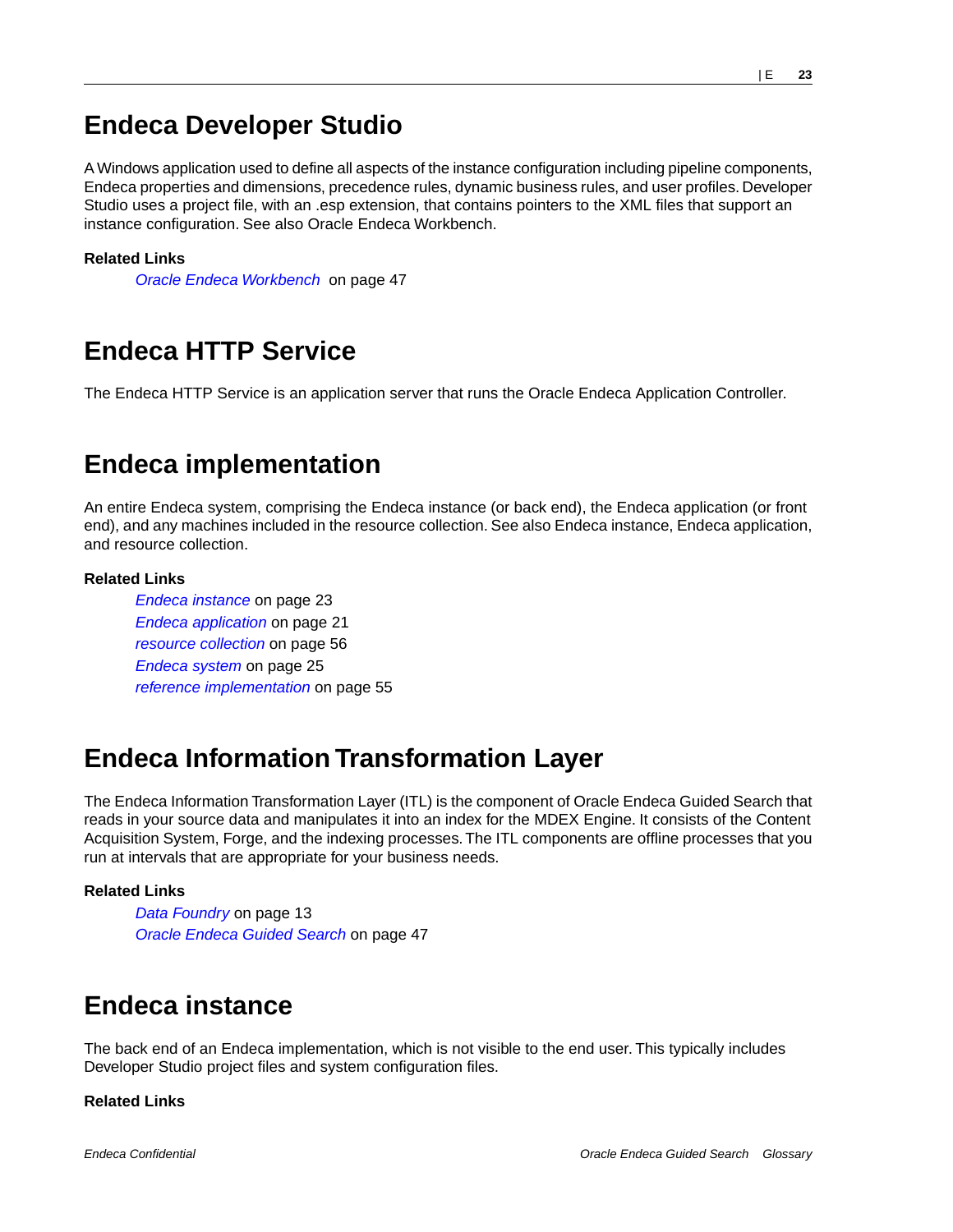*[Endeca implementation](#page-22-3)* on page 23

#### <span id="page-23-0"></span>**Endeca Logging and Reporting System**

The Endeca Logging and Reporting System provides an application-level logging solution, using a stand-alone logging server. See also Logging API, Log Server and Report Generator.

#### **Related Links**

*[Logging API](#page-40-2)* on page 41 *[Log Server](#page-40-3)* on page 41 *[Report Generator](#page-55-1)* on page 56

#### <span id="page-23-1"></span>**Endeca MDEX Engine**

The query engine that is the core of Oracle Endeca Guided Search. The MDEX Engine consists of the indexer (Dgidx), the Dgraph, and the Agraph. The MDEX Engine stores the indices generated by the Data Foundry. After the indices are stored, the MDEX Engine receives queries, executes them against the stored indices, and returns the results. The MDEX Engine is an online process that must remain running as long as you want clients to be able to access data. See also Endeca APIs.

#### <span id="page-23-2"></span>**Related Links**

*[Endeca APIs](#page-19-4)* on page 20 *[MDEX Engine](#page-42-0)* on page 43

#### **Endeca Presentation API**

The interface between client browsers and the MDEX Engine. The Endeca API must be available online, on a Web or application server, as long as you want clients to be able to access data. See also Endeca APIs.

#### <span id="page-23-3"></span>**Related Links**

*[Endeca Analytics API](#page-19-2)* on page 20 *[Endeca Charting API](#page-21-0)* on page 22 *[Endeca APIs](#page-19-4)* on page 20 *[Presentation API](#page-49-2)* on page 50

#### **Endeca Rapid Application Development Toolkit for ASP.NET**

The Rapid Application Development (RAD) Toolkit for ASP.NET provides a set of Web server controls to build Endeca applications and also provides a simplified interface to the Endeca Presentation API for .NET. The RAD Toolkit for ASP.NET is made up of the following components: the RAD API, a set of user interface controls, a set of data source controls, a reference application, and documentation.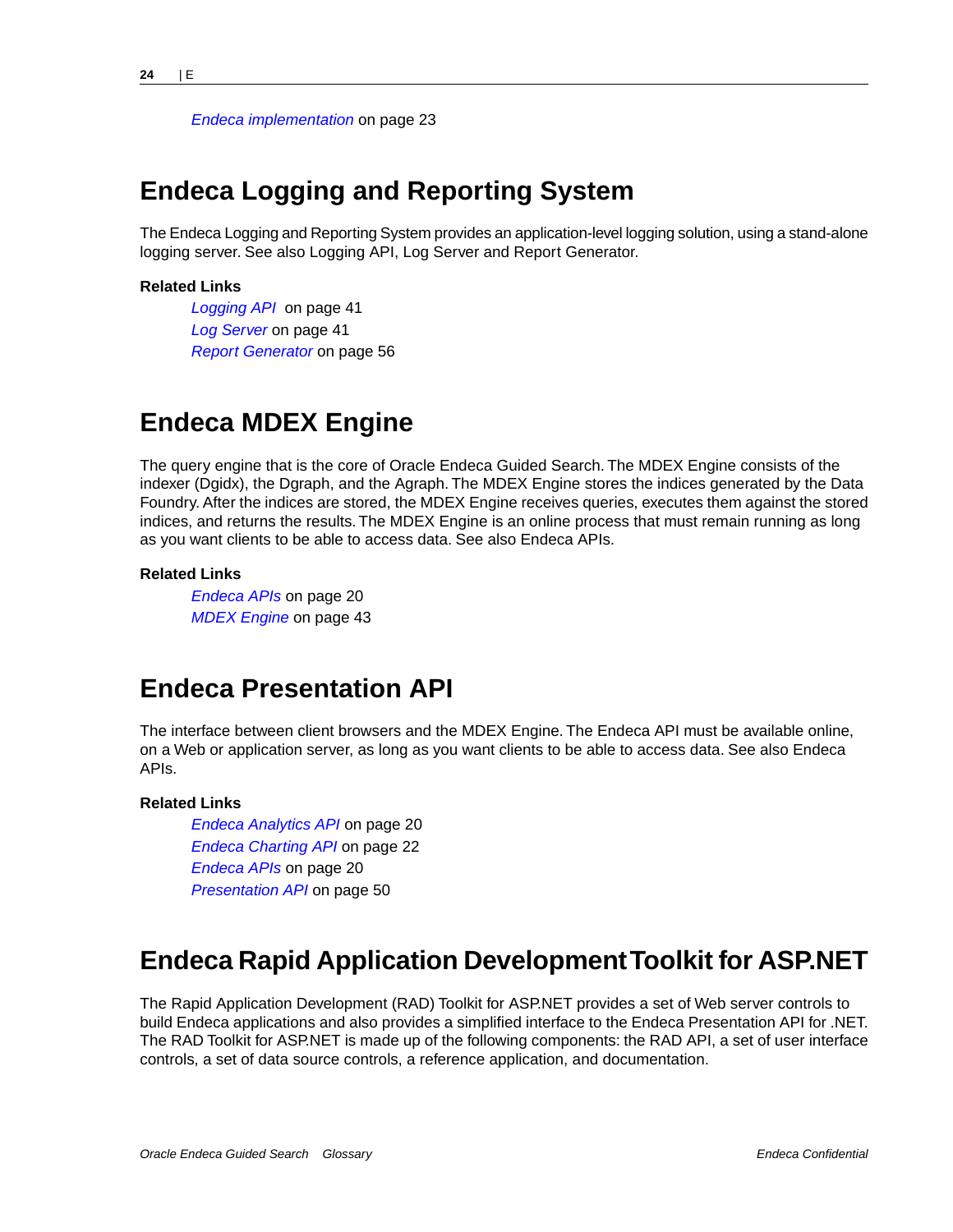### <span id="page-24-0"></span>**Endeca record**

The individual items that the user is trying to navigate to in an Endeca application. Endeca records generally correspond to traditional records in a source database. Unlike source records, however, Endeca records have been standardized for consistency, and then classified with dimension values. The production of Endeca records is a primary result of the pipeline development process.

#### **Related Links**

*[aggregated Endeca record](#page-5-1)* on page 6 *[record page](#page-53-0)* on page 54

### <span id="page-24-1"></span>**Endeca Record Store**

<span id="page-24-2"></span>The Endeca Record Store provides persistent storage for generations of records that can later be accessed by Forge for baseline and incremental updates. The CAS Server writes crawl output from each data source to a unique Record Store instance.

### **Endeca Relationship Discovery**

An optional feature of Oracle Endeca Guided Search that includes Endeca Term Discovery and Endeca Cluster Discovery. It enables users to discover relationships in their source data records by extracting salient terms from records and using them to build sets (clusters) of related records.

#### <span id="page-24-3"></span>**Related Links**

*[Relationship Discovery](#page-55-2)* on page 56

### **Endeca system**

See Endeca implementation.

<span id="page-24-4"></span>**Related Links** *[Endeca implementation](#page-22-3)* on page 23

## **Endeca Term Discovery**

A feature of the Endeca Information Transformation Layer that identifies and extracts salient noun phrases (terms) from documents, and subsequently tags them to the associated records. The terms, which are identified through natural language processing and statistical inference techniques, constitute words or groups of words that are significant in both the corpus and in individual records.These terms, when presented in the application's front end, allow users to refine and broaden their queries.

#### **Related Links**

*[Term Discovery](#page-62-0)* on page 63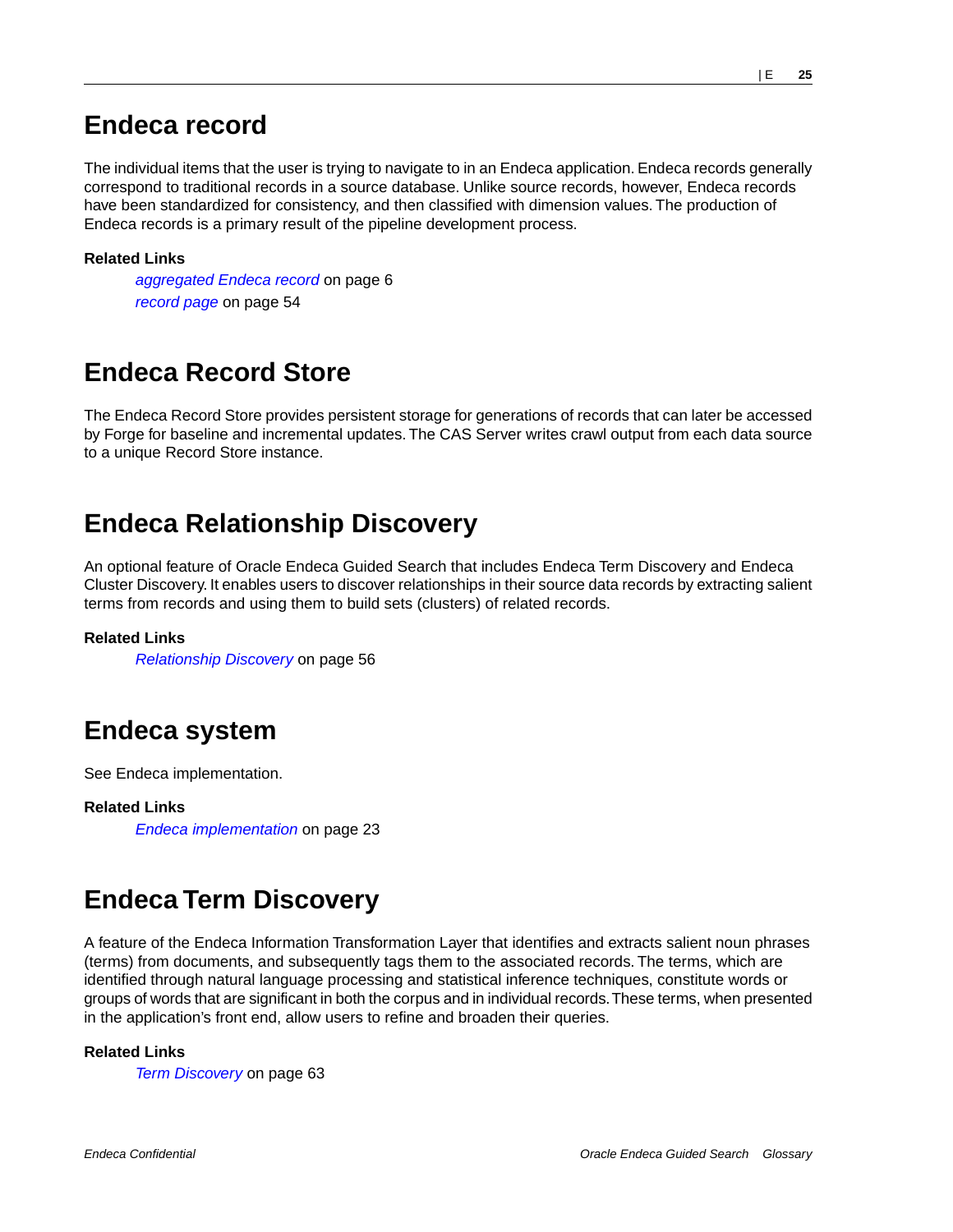### <span id="page-25-2"></span>**Endeca Tools Service**

The Endeca Tools Service is an application server that runs Oracle Endeca Workbench.

### <span id="page-25-3"></span>**Endeca Web Crawler**

A component of the Endeca Content Acquisition System that gathers source data by crawling HTTP and HTTPS Web sites and outputs Endeca records for use in a Developer Studio project.

## <span id="page-25-1"></span>**Experience Manager community editor**

A user interface component that enables content administrators to configure one or more properties of a landing page in Experience Manager. Experience Manager ships with a set of standard editors that address common use cases. Community editors are developed by the Endeca community (including Endeca Professional Services, partners, and customers) using the Experience Manager Editor SDK. A community editor extends the functionality of the Experience Manager interface to support a specific use case or business process.

#### <span id="page-25-4"></span>**Related Links**

### **Experience Manager Editor SDK**

<span id="page-25-0"></span>The Experience Manager Editor SDK enables application developers to introduce new functionality into Experience Manager via community editors. The SDK consists of the Experience Manager Editor API, a sample editor project, and associated documentation.

### **Experience Manager**

<span id="page-25-5"></span>The Experience Manager is a powerful template-based tool that enables rapid creation of rich, dynamic landing pages. Experience Manager gives merchandisers and content administrators unprecedented control over site content without the need for IT intervention.

#### **expression**

Analogous to functions, expressions tell the Forge program which records, properties, or dimensions to affect, and how to affect them. See also Forge.

#### **Related Links**

*[Forge](#page-29-1)* on page 30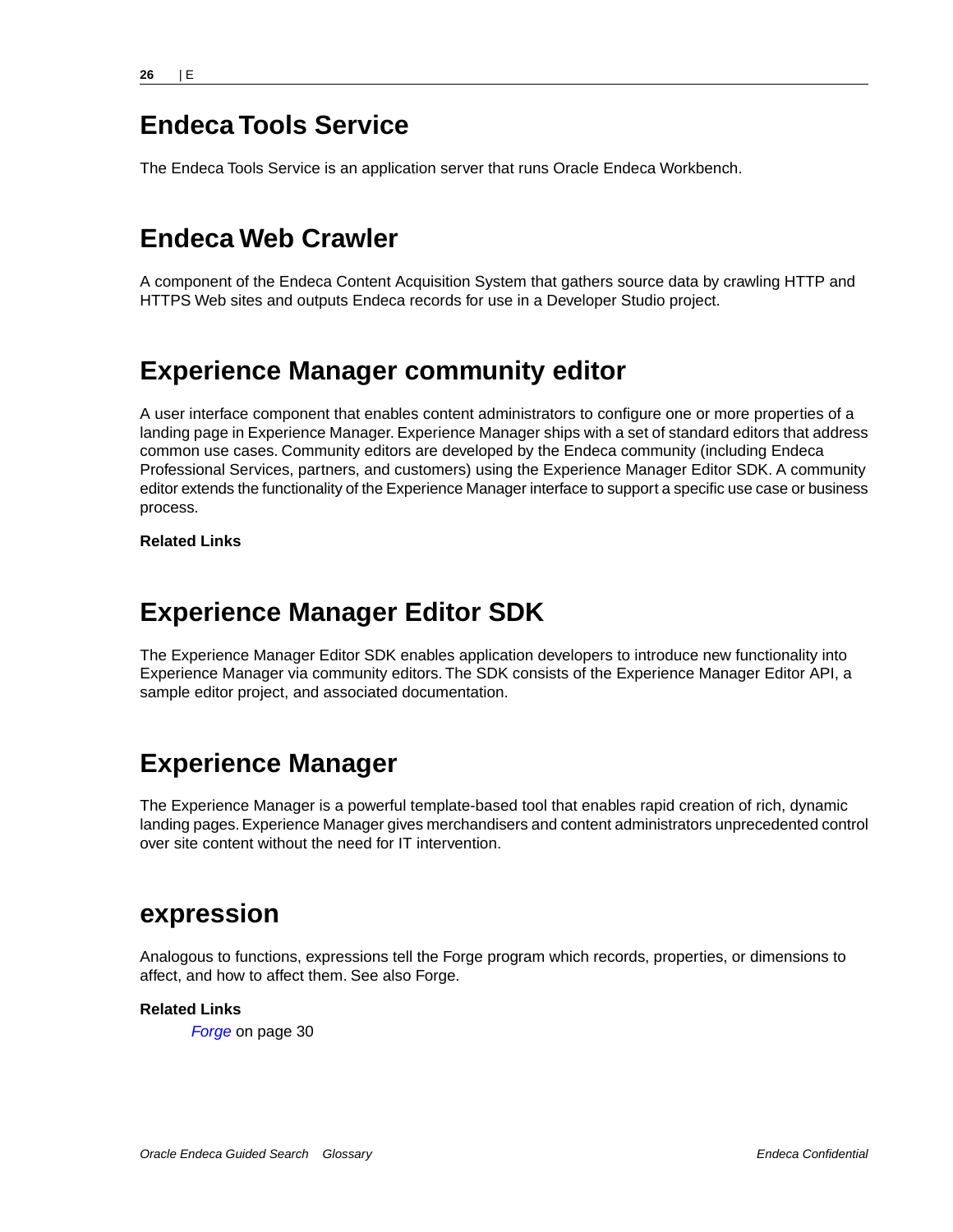## <span id="page-26-0"></span>**externally created dimension**

A logical hierarchy of a data set that is transformed from its source format to Endeca compatible XML outside of Developer Studio. The logical hierarchy of the dimension conforms to Endeca's external interface for describing a data hierarchy before you import the dimension into your project.

#### **Related Links**

*[dimension](#page-14-4)* on page 15

### <span id="page-26-1"></span>**externally managed dimension**

A logical hierarchy for a data set that is built and managed using a third-party tool. Once you include an externally managed taxonomy in your Developer Studio project, it becomes a dimension whose hierarchy is managed by the third-party tool that created it. In Developer Studio, you cannot add or remove dimension values from it. If you want to modify a dimension or its dimension values, you have to edit the taxonomy using the third-party tool and then update the taxonomy in your project.

#### **Related Links**

*[dimension](#page-14-4)* on page 15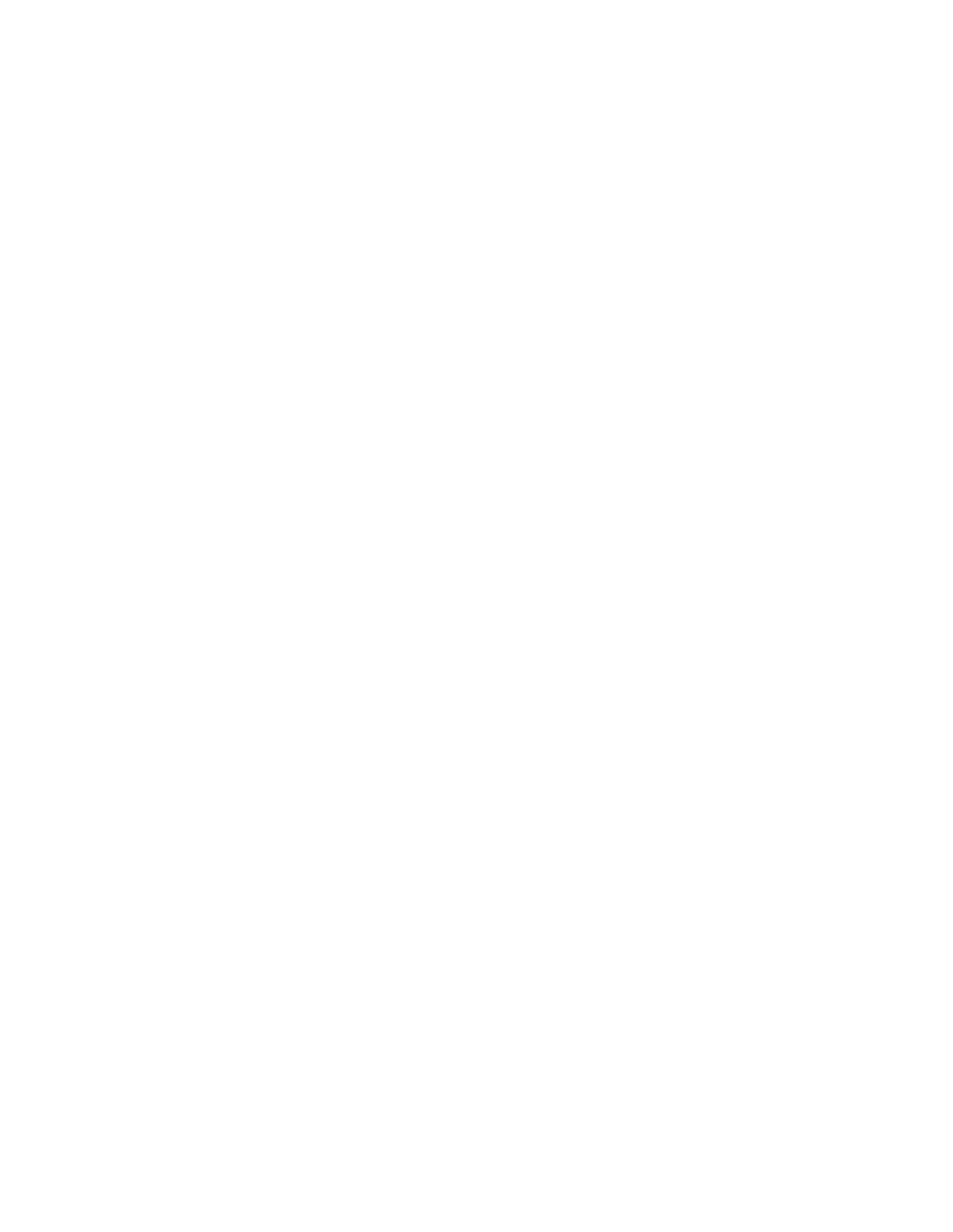**F**

#### **Related Links**

*[file-based login module](#page-28-2)* on page 29 *[filter](#page-28-1)* on page 29 *[flat dimension](#page-28-0)* on page 29 *[Forge](#page-29-1)* on page 30 *[full crawl](#page-29-2)* on page 30 *[full update](#page-29-0)* on page 30

### <span id="page-28-2"></span>**file-based login module**

A component of the Endeca Access Control System that authenticates a user's identity and group membership against information in a local directory file.

#### <span id="page-28-1"></span>**Related Links**

*[Endeca Access Control System](#page-19-1)* on page 20 *[stacked authentication](#page-59-2)* on page 60

### **filter**

Query settings that limit what the query can return. See also dimension search, record search, and user entitlement filter.

#### <span id="page-28-0"></span>**Related Links**

*[dimension search](#page-15-4)* on page 16 *[record search](#page-54-1)* on page 55 *[user entitlement filter](#page-64-0)* on page 65

### **flat dimension**

A dimension that has only one level of hierarchy underneath the dimension root. See also dimension hierarchy.

#### **Related Links**

*[dimension hierarchy](#page-15-0)* on page 16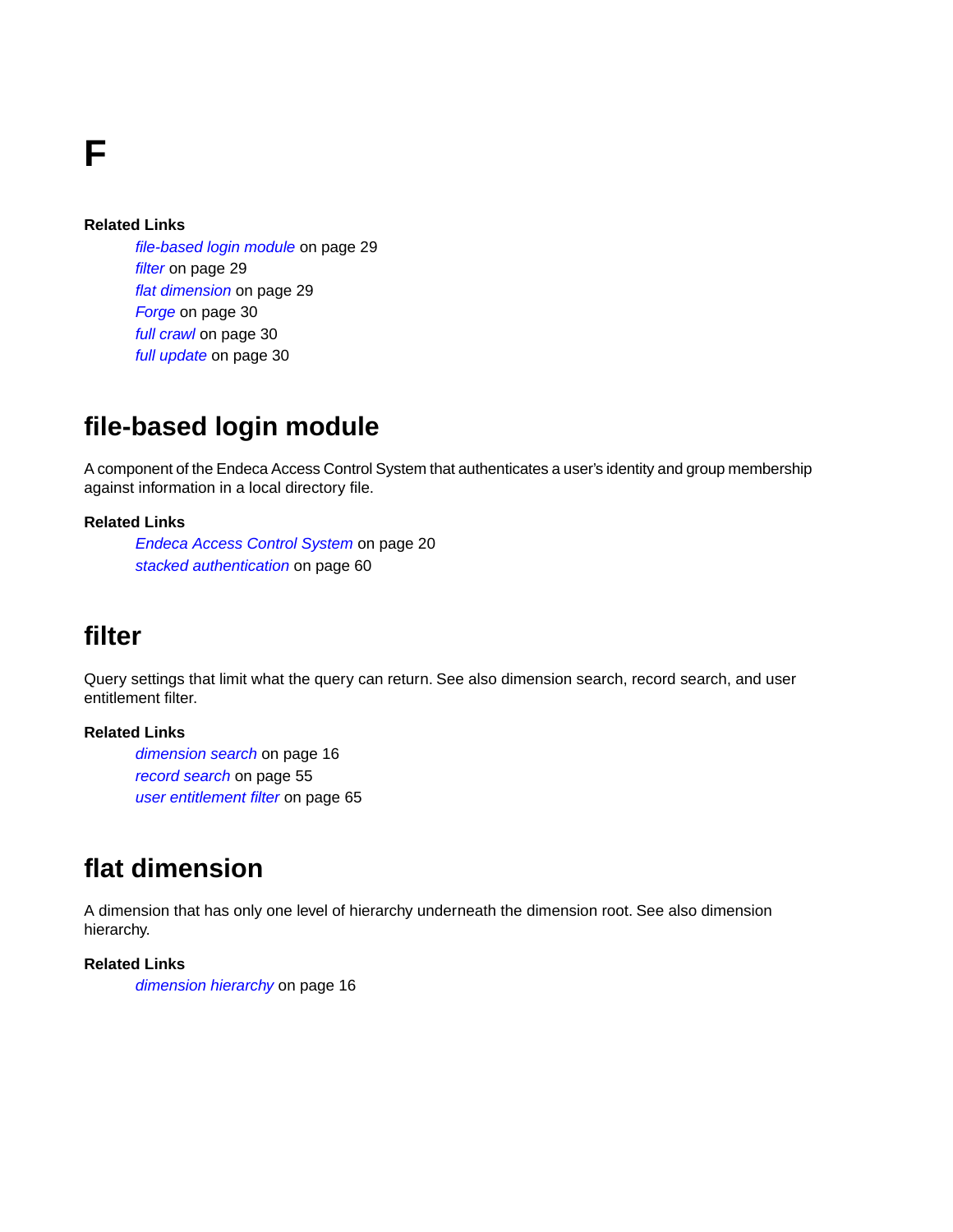## <span id="page-29-1"></span>**Forge**

A component of the Data Foundry that processes your source data records or documents into tagged Endeca records.

#### **Related Links**

*[expression](#page-25-5)* on page 26

## <span id="page-29-2"></span>**full crawl**

A crawl in which a crawler retrieves all the source documents that it is configured to access. See also incremental crawl.

#### **Related Links**

*[incremental crawl](#page-34-0)* on page 35 *[incremental crawl](#page-34-0)* on page 35

## <span id="page-29-0"></span>**full update**

See baseline update.

**Related Links** *[baseline update](#page-6-1)* on page 7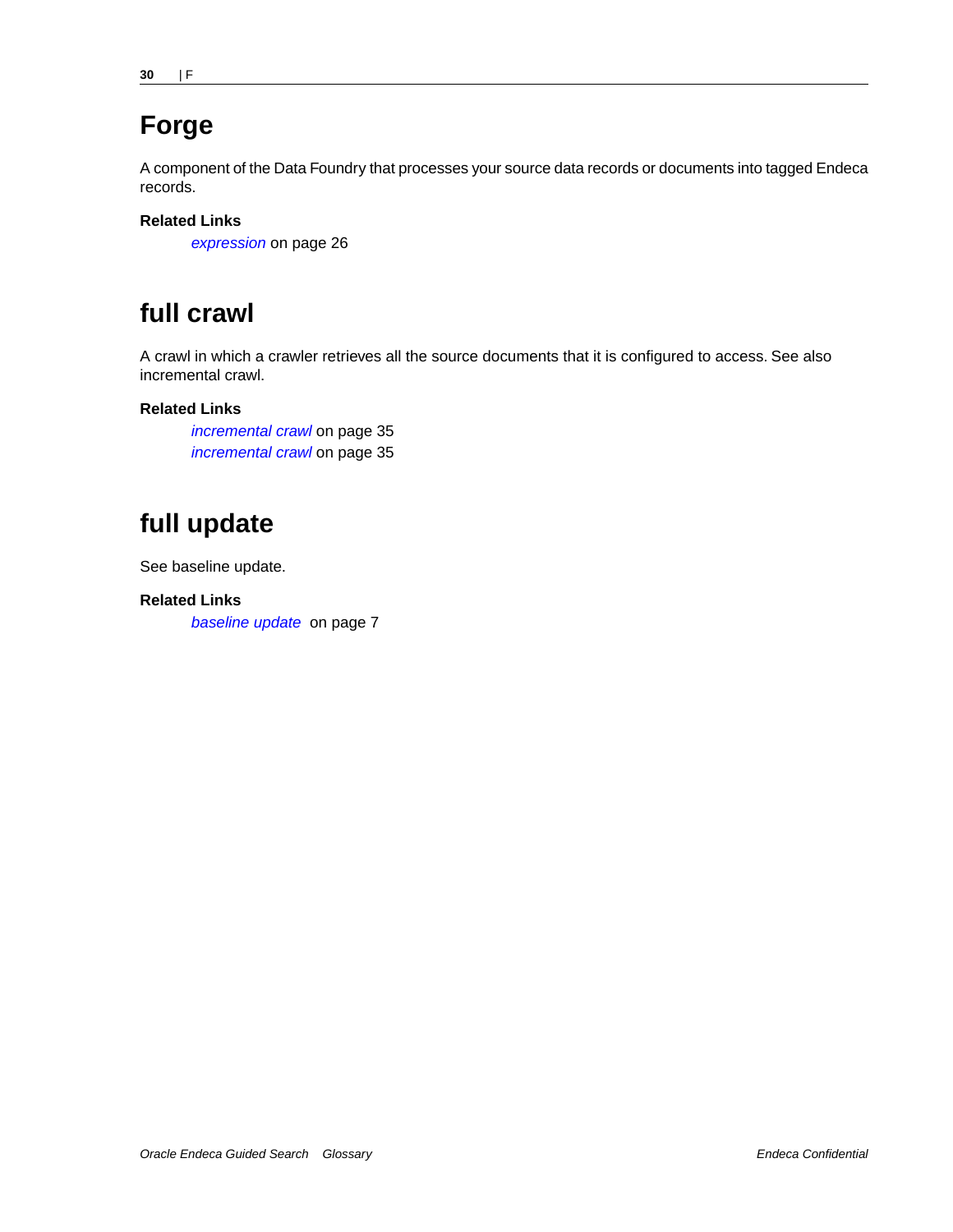

#### **Related Links**

*[Guided Navigation](#page-30-0)* on page 31

## <span id="page-30-0"></span>**Guided Navigation**

Guided Navigation is the presentation of valid follow-on refinement choices to the user. You can also think of Guided Navigation as the elimination of invalid refinement queries, or dead ends.

**Related Links**

*[dead end query](#page-13-2)* on page 14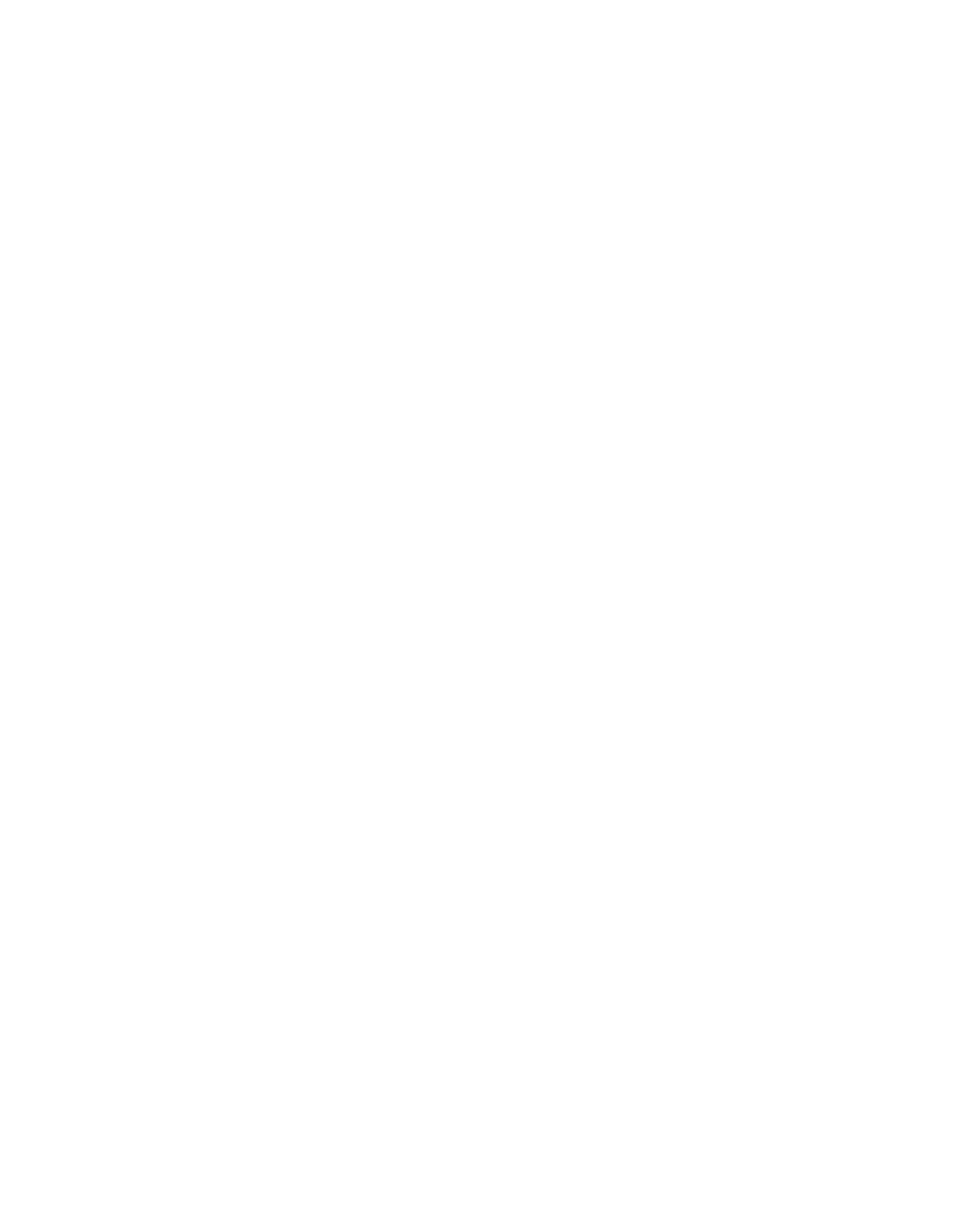**H**

#### **Related Links**

*[hidden dimension](#page-32-1)* on page 33 *[hierarchical dimension](#page-32-0)* on page 33

## <span id="page-32-1"></span>**hidden dimension**

A dimension that is not accessible from an Endeca application. If a dimension is marked as hidden on the Dimension editor of Developer Studio, the Endeca MDEX Engine will not return the dimension or any of its values as refinement options. Although hidden dimensions are not rendered in the user interface, records are still tagged with relevant values from these dimensions. Therefore, a user is able to search for records based on dimension values within hidden dimensions.

#### <span id="page-32-0"></span>**Related Links**

*[inert dimension value](#page-34-1)* on page 35

### **hierarchical dimension**

See dimension hierarchy.

**Related Links**

*[dimension hierarchy](#page-15-0)* on page 16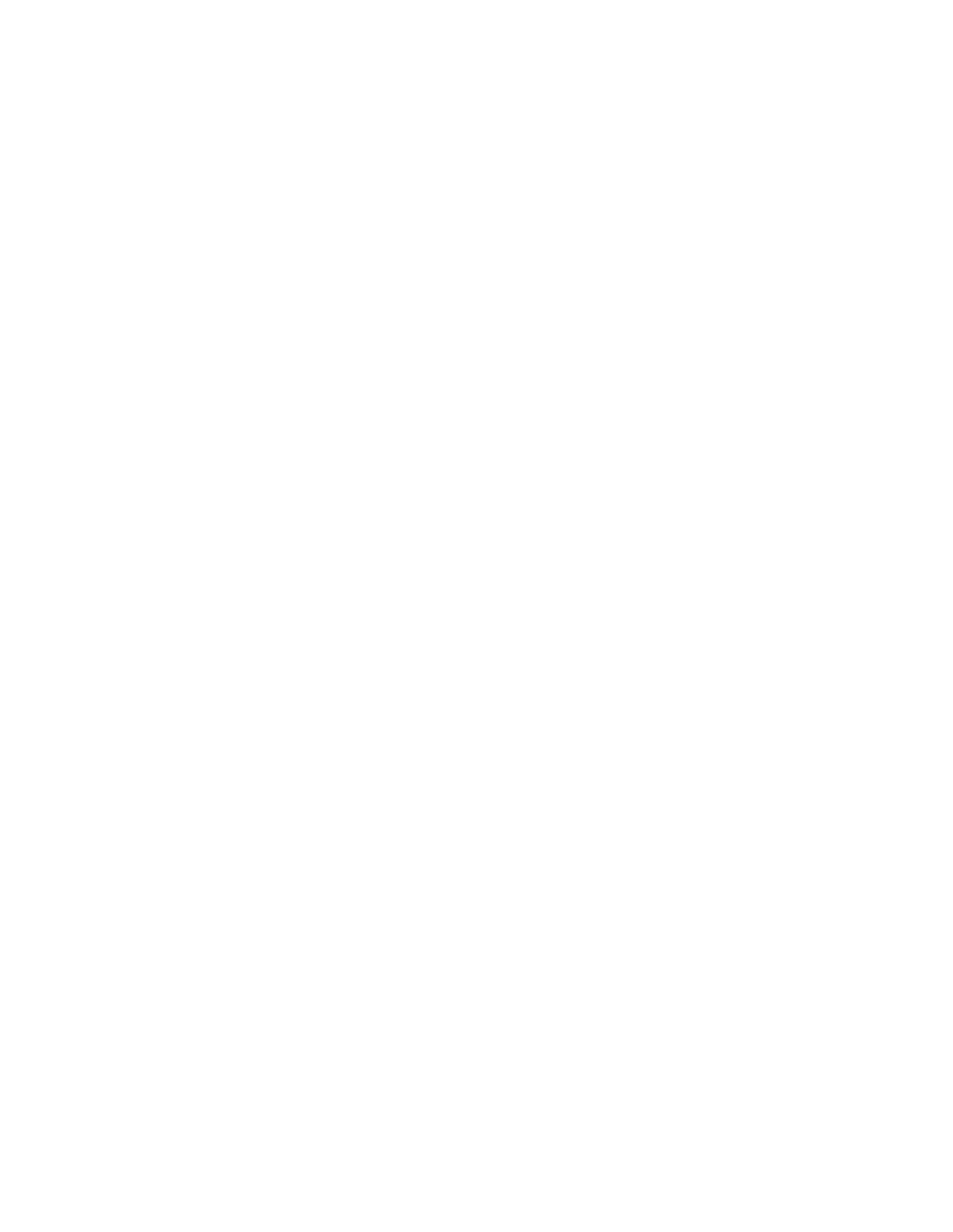**I**

#### **Related Links**

*[incremental crawl](#page-34-0)* on page 35 *[indexer adapter](#page-34-2)* on page 35 *[inert dimension value](#page-34-1)* on page 35 *[Information Transformation Layer](#page-34-3)* on page 35 *[instance configuration](#page-35-0)* on page 36 *[intermediate dimension value](#page-35-1)* on page 36

#### <span id="page-34-0"></span>**incremental crawl**

A crawl in which the crawler retrieves only the source documents that have changed since the last crawl. Incremental crawls are also known as differential crawls. See also full crawl.

#### <span id="page-34-2"></span>**Related Links**

*[differential crawl](#page-14-3)* on page 15 *[full crawl](#page-29-2)* on page 30 *[full crawl](#page-29-2)* on page 30

#### **indexer adapter**

<span id="page-34-1"></span>A pipeline component that saves data that is ready to be indexed.

### **inert dimension value**

A dimension value that is not included in the navigation state.When a user selects an inert dimension value, the navigation state is not changed, but the children of the dimension value are displayed for selection. See also hidden dimension.

#### <span id="page-34-3"></span>**Related Links**

*[hidden dimension](#page-32-1)* on page 33

### **Information Transformation Layer**

See Endeca Information Transformation Layer.

#### **Related Links**

*[Endeca Information Transformation Layer](#page-22-0)* on page 23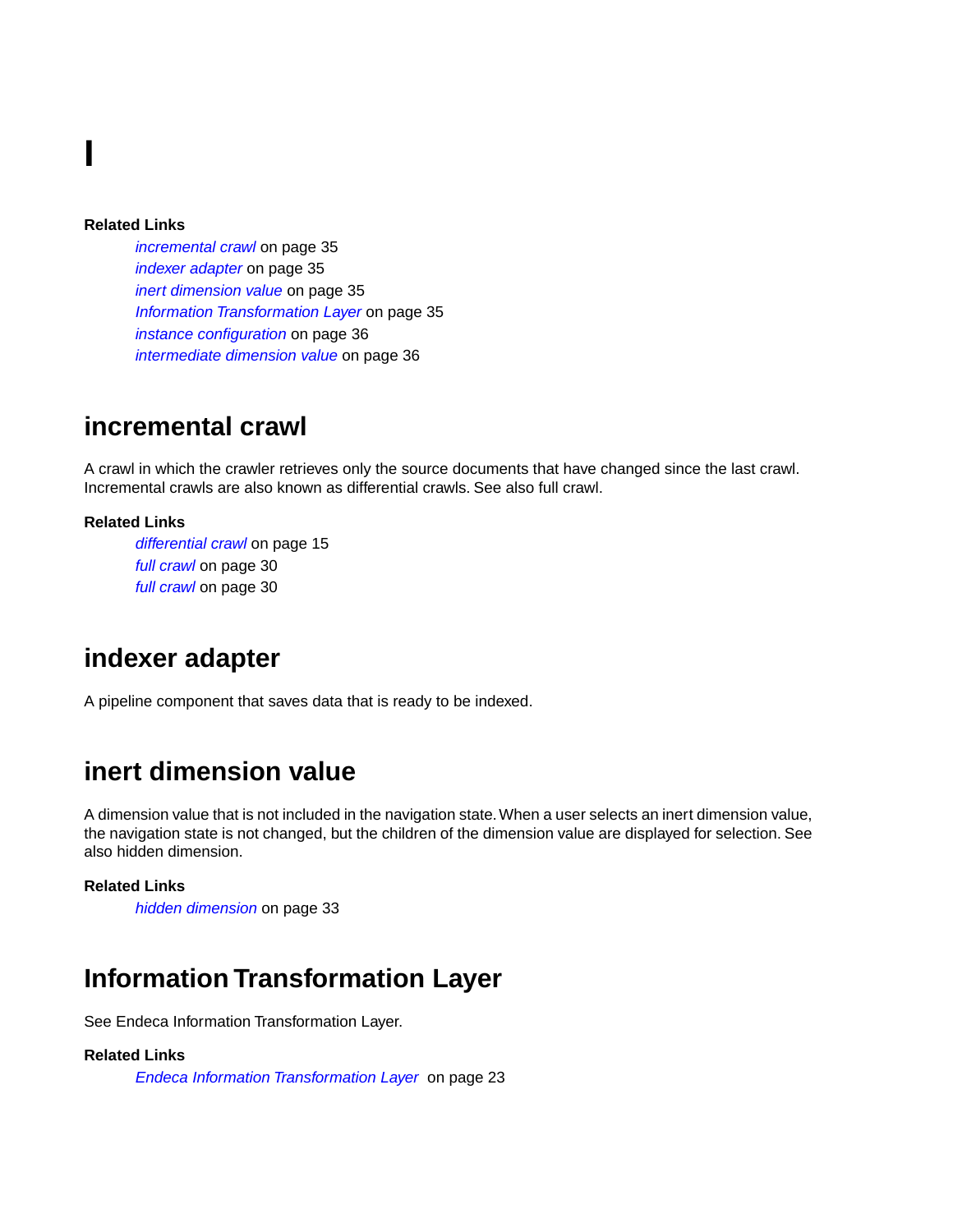## <span id="page-35-0"></span>**instance configuration**

A set of project files that configure the back-end processes (Forge, Dgidx, Dgraph) of an Endeca implementation.

## <span id="page-35-1"></span>**intermediate dimension value**

A non-navigable dimension value that changes the query parameters but does not affect the current Endeca record set. For example, A-D, E-H, I-L, and so forth.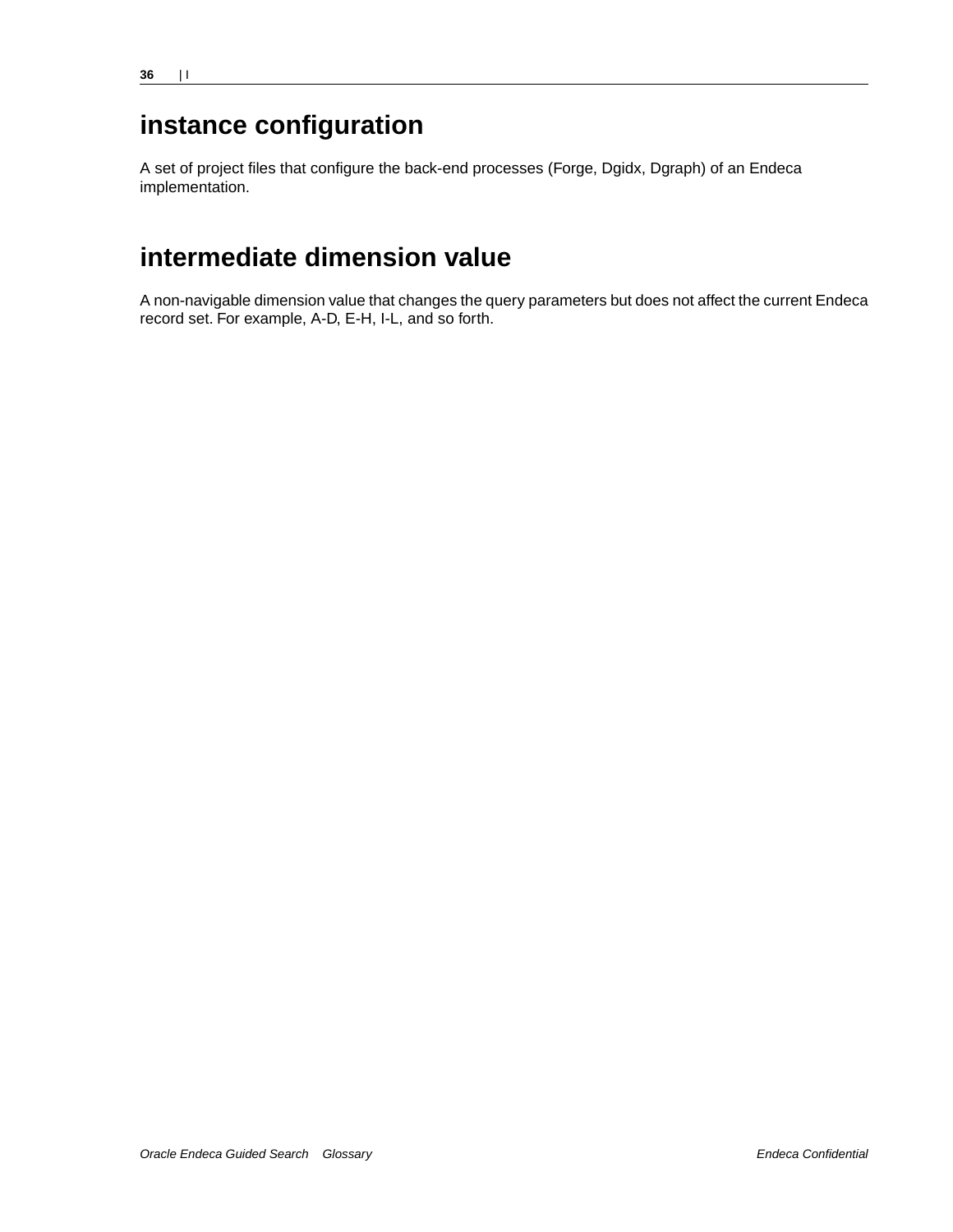**J**

#### **Related Links**

*[Java manipulator](#page-36-0)* on page 37 *[Join](#page-36-1)* on page 37

# <span id="page-36-0"></span>**Java manipulator**

A pipeline component that you can write in Java and add to your pipeline, to manipulate records. A Java manipulator that you create must adhere to the Content Adapter Development Kit (CADK) Java Adapter interface classes. A Java manipulator transforms source records and Endeca records as part of data processing in the Endeca Information Transformation Layer. For example, Java manipulators are used by the Endeca Term Discovery feature to extract terms from source records, provide filtering and scoring mechanisms, and tag the terms to the associated Endeca records.

# <span id="page-36-1"></span>**Join**

A join combines records from two or more tables in a relational database. In the Structured Query Language (SQL), there are three types of joins: inner, outer, and cross. Outer joins are subdivided further into left outer joins, right outer joins, and full outer joins.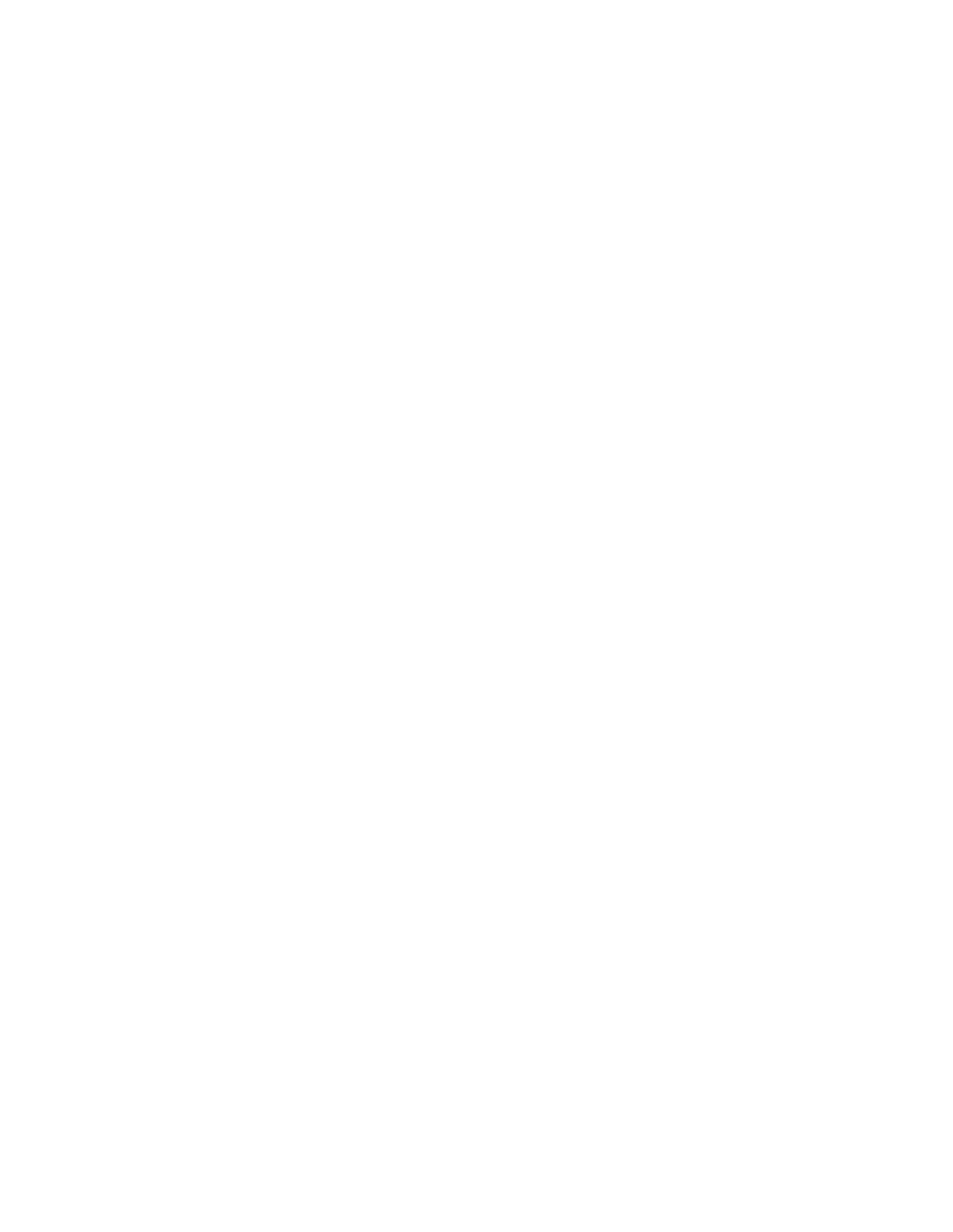**K**

### **Related Links**

*[key properties](#page-38-0)* on page 39 *[keyword search](#page-38-1)* on page 39

# <span id="page-38-0"></span>**key properties**

<span id="page-38-1"></span>Available with Endeca Analytics, key properties are property- and dimension-level metadata that allow customized application behavior.

# **keyword search**

A query that returns results based on a user-specified text string (keyword). See also record search and dimension search.

#### **Related Links**

*[record search](#page-54-0)* on page 55 *[dimension search](#page-15-0)* on page 16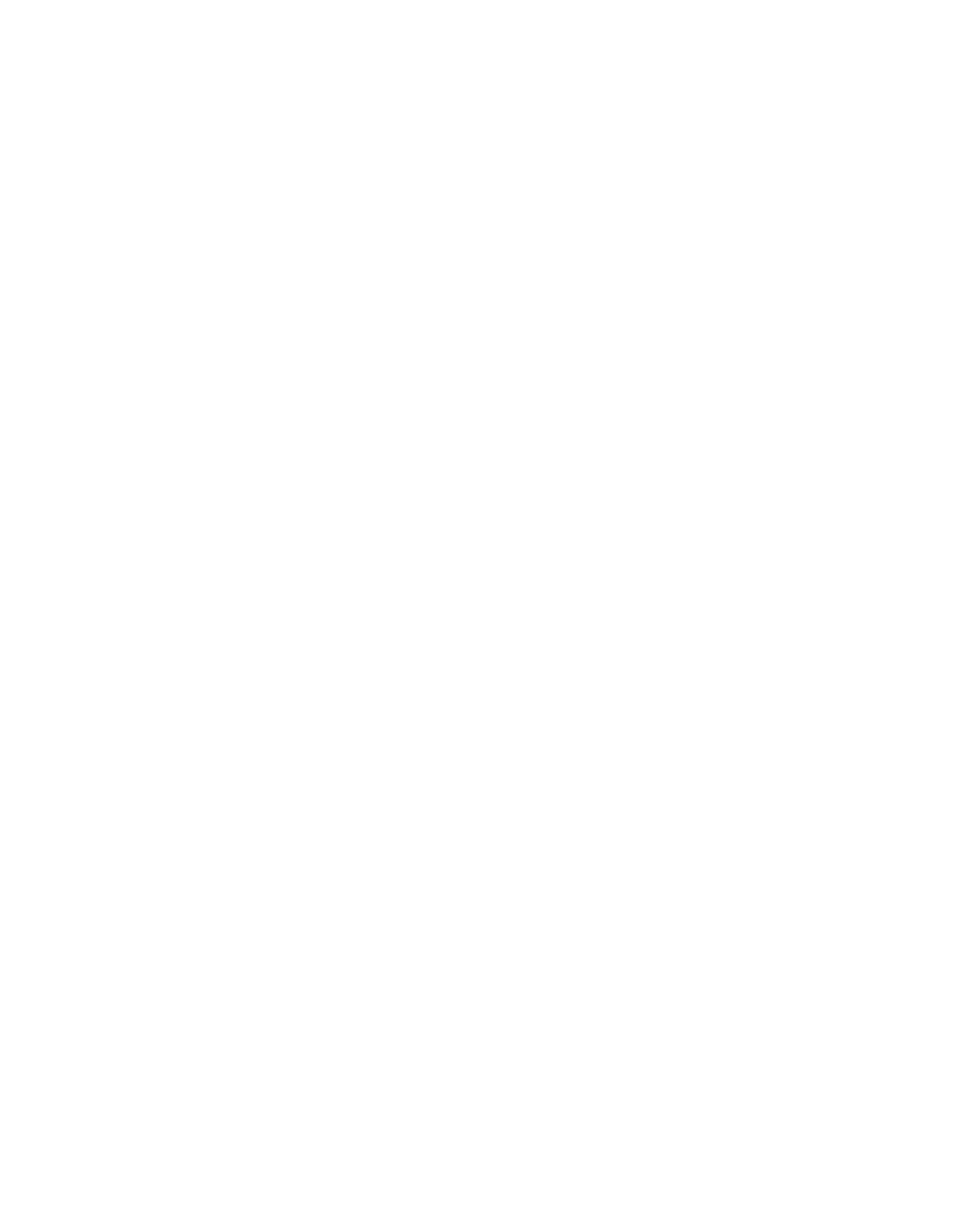**L**

#### **Related Links**

*[LDAP login module](#page-40-0)* on page 41 *[leaf dimension value](#page-40-1)* on page 41 *[Log Server](#page-40-2)* on page 41 *[Logging API](#page-40-3)* on page 41

## <span id="page-40-0"></span>**LDAP login module**

A component of the Endeca Access Control System that authenticates a user's identity and group membership against a lightweight directory access protocol (LDAP) directory.

### <span id="page-40-1"></span>**Related Links**

*[Endeca Access Control System](#page-19-0)* on page 20 *[stacked authentication](#page-59-0)* on page 60

### **leaf dimension value**

The bottom-most dimension value in a dimension tree. A leaf dimension value has no children. See also child dimension value.

### <span id="page-40-2"></span>**Related Links**

*[child dimension value](#page-9-0)* on page 10

### **Log Server**

The Log Server translates log requests into log files. These log files can be used by the Report Generator to create HTML-based, human-readable log reports. Log requests are passed from the application modules to the Log Server via the Logging API. See also Logging API and Report Generator.

#### <span id="page-40-3"></span>**Related Links**

*[Endeca Logging and Reporting System](#page-23-0)* on page 24 *[Logging API](#page-40-3)* on page 41 *[Report Generator](#page-55-0)* on page 56

# **Logging API**

The Logging API receives log requests from an Endeca application's modules, and passes them to the Log Server via HTTP.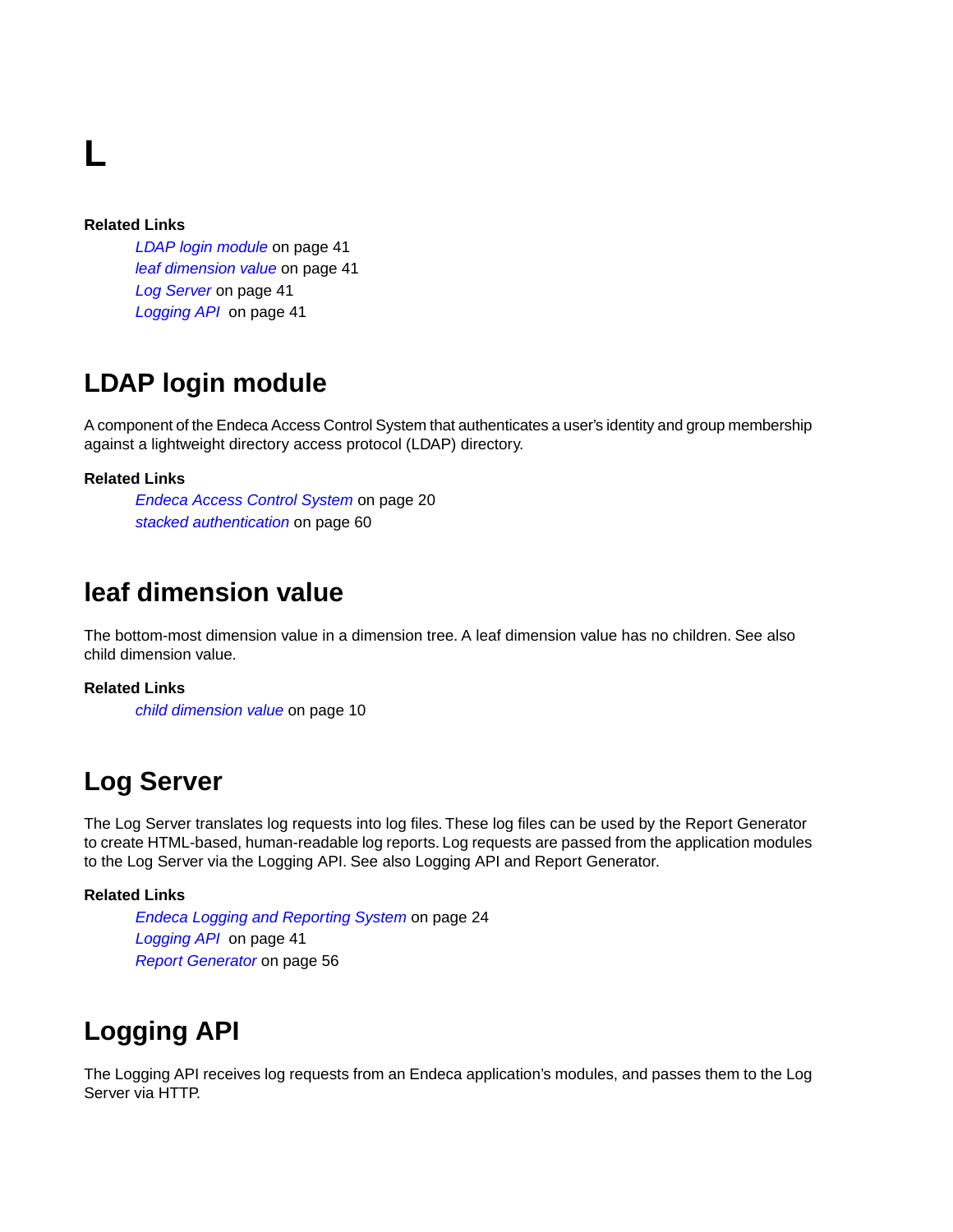### **Related Links**

*[Endeca Logging and Reporting System](#page-23-0)* on page 24 *[Log Server](#page-40-2)* on page 41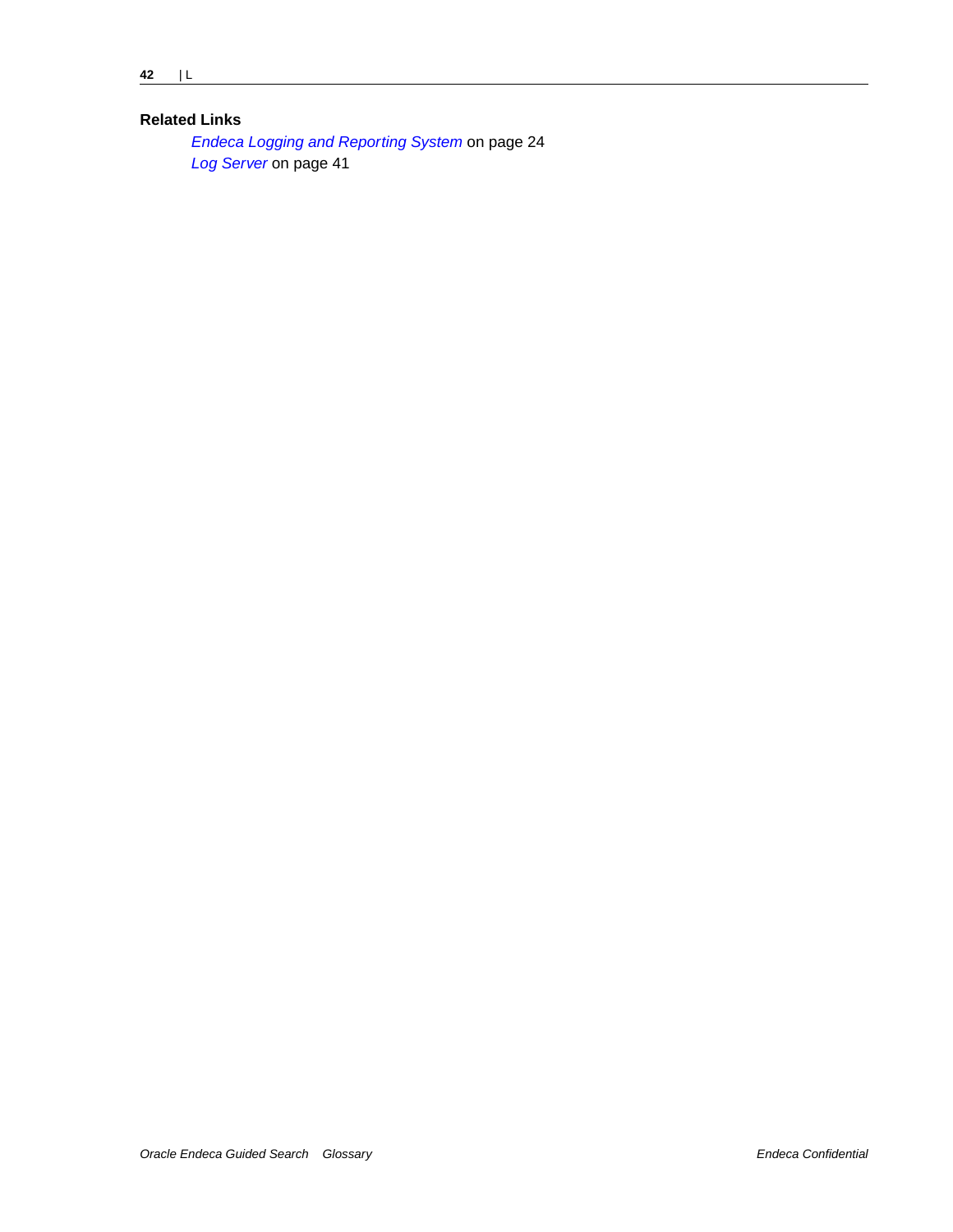# **M**

### **Related Links**

*[MDEX Engine](#page-42-0)* on page 43 *[MDEX Engine query request](#page-42-1)* on page 43 *[mutually authenticated SSL](#page-42-2)* on page 43

# <span id="page-42-0"></span>**MDEX Engine**

See Endeca MDEX Engine.

<span id="page-42-1"></span>**Related Links**

*[Endeca MDEX Engine](#page-23-1)* on page 24

# **MDEX Engine query request**

A client browser request that has been altered to use MDEX Engine-specific parameters. Not to be confused with navigation query, which is a specific type of query. See also navigation query.

### <span id="page-42-2"></span>**Related Links**

*[navigation query](#page-44-0)* on page 45

# **mutually authenticated SSL**

See SSL.

**Related Links** *[SSL](#page-59-1)* on page 60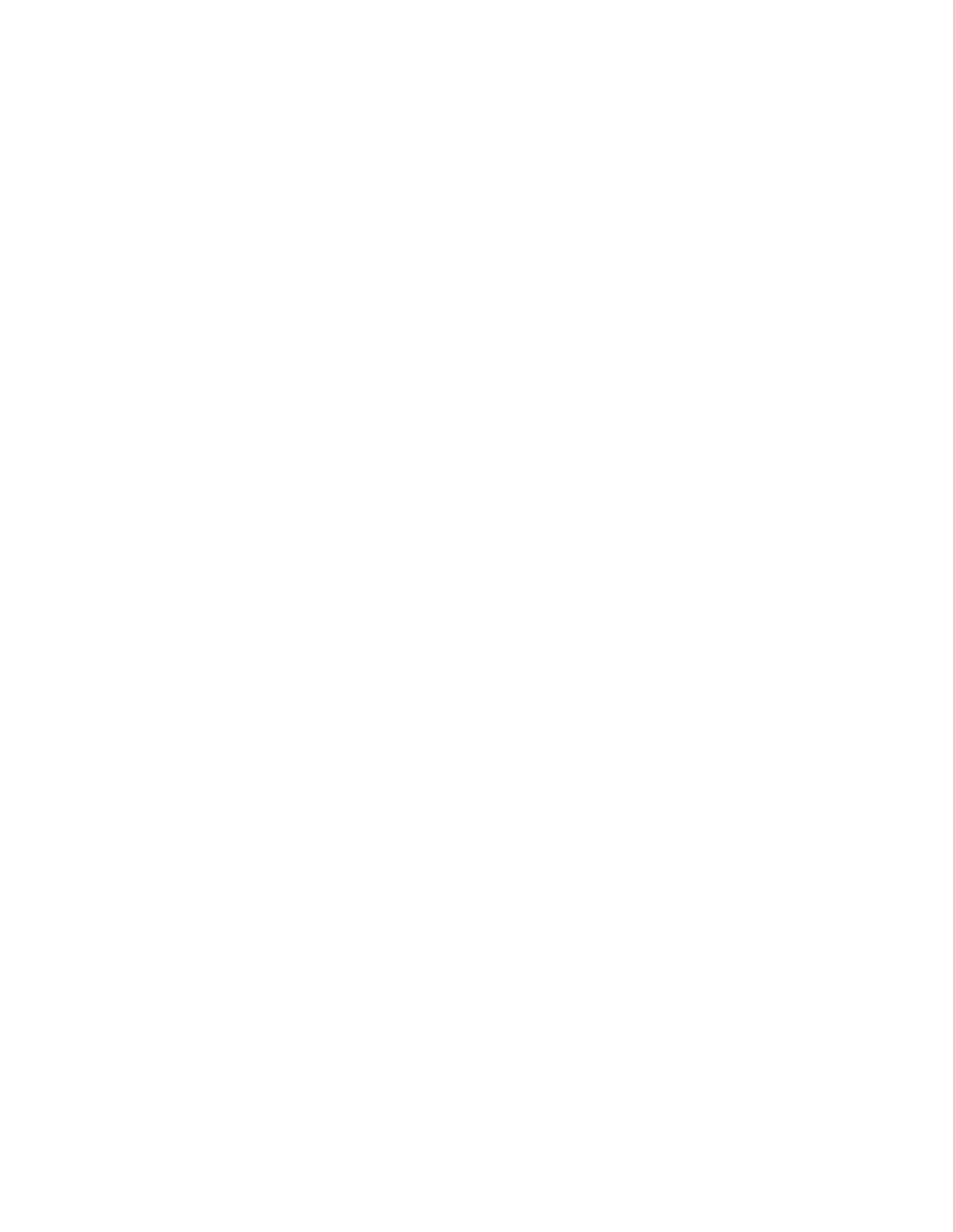# **N**

#### **Related Links**

*[navigation descriptor](#page-44-1)* on page 45 *[navigation query](#page-44-0)* on page 45 *[navigation reference](#page-44-2)* on page 45 *[navigation state search query](#page-44-3)* on page 45

### <span id="page-44-1"></span>**navigation descriptor**

The specific dimension value for a dimension that is specified in an MDEX Engine query. The navigation descriptor describes the user's current dimension value choice within a dimension; this is the user's current location within that dimension's tree. See also dimension descriptor.

#### **Related Links**

*[descriptor](#page-13-0)* on page 14 *[dimension descriptor](#page-15-1)* on page 16 *[dimension descriptor](#page-15-1)* on page 16

### <span id="page-44-0"></span>**navigation query**

A query that returns a set of records based on user-selected characteristics along with any follow-on information. See also record query.

#### <span id="page-44-2"></span>**Related Links**

*[MDEX Engine query request](#page-42-1)* on page 43 *[record query](#page-53-0)* on page 54

# **navigation reference**

<span id="page-44-3"></span>A collection of dimension values that can be used to create a navigation query. Navigation references, in essence, are navigation queries waiting to happen.

### **navigation state search query**

A query to obtain the set of valid navigation references whose constituent dimension values have names that match all of the search terms.

#### **Related Links**

*[search query](#page-58-0)* on page 59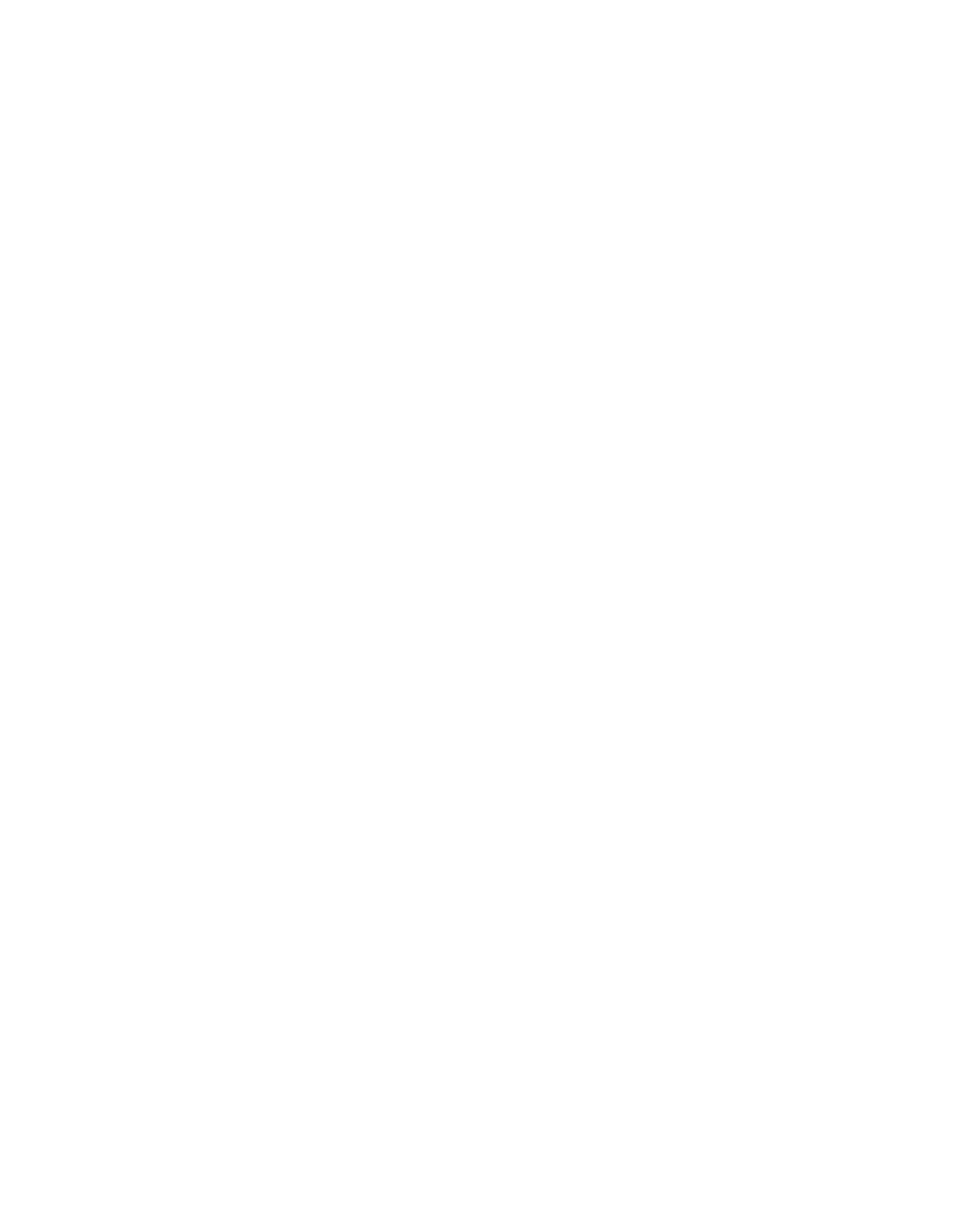# **O**

#### **Related Links**

*[Oracle Endeca Application Controller](#page-46-0)* on page 47 *[Oracle Endeca Guided Search](#page-46-1)* on page 47 *[Oracle Endeca Workbench](#page-46-2)* on page 47

# <span id="page-46-0"></span>**Oracle Endeca Application Controller**

The Oracle Endeca Application Controller is the interface you use to control, manage, and monitor your Endeca implementations. It provides the infrastructure to support Endeca projects from design through deployment and runtime. It replaces the Control Interpreter, while leaving the Endeca tools (Developer Studio, Oracle Endeca Workbench) largely intact.

### <span id="page-46-1"></span>**Oracle Endeca Guided Search**

The platform upon which Guided Navigation solutions are built. Oracle Endeca Guided Search is made up of the following components: the Endeca Information Transformation Layer, the MDEX Engine, the Presentation API, and the Logging API.

#### <span id="page-46-2"></span>**Related Links**

*[Endeca Information Transformation Layer](#page-22-0)* on page 23 *[Endeca MDEX Engine](#page-23-1)* on page 24 *[Endeca Presentation API](#page-23-2)* on page 24 *[Logging API](#page-40-3)* on page 41

# **Oracle Endeca Workbench**

Oracle Endeca Workbench is a Web-based tool that provides a way for business users and merchandisers to configure portions of their Endeca application and provides system administrators with a means to configure and administer an Endeca implementation.

Unlike Developer Studio, which provides a rich development environment for configuring all aspects of an Endeca implementation, Oracle Endeca Workbench focuses on a smaller set of common, every day configuration and maintenance tasks.This reduced focus gives Workbench a smaller footprint that can exist within the bounds of a Web-based application.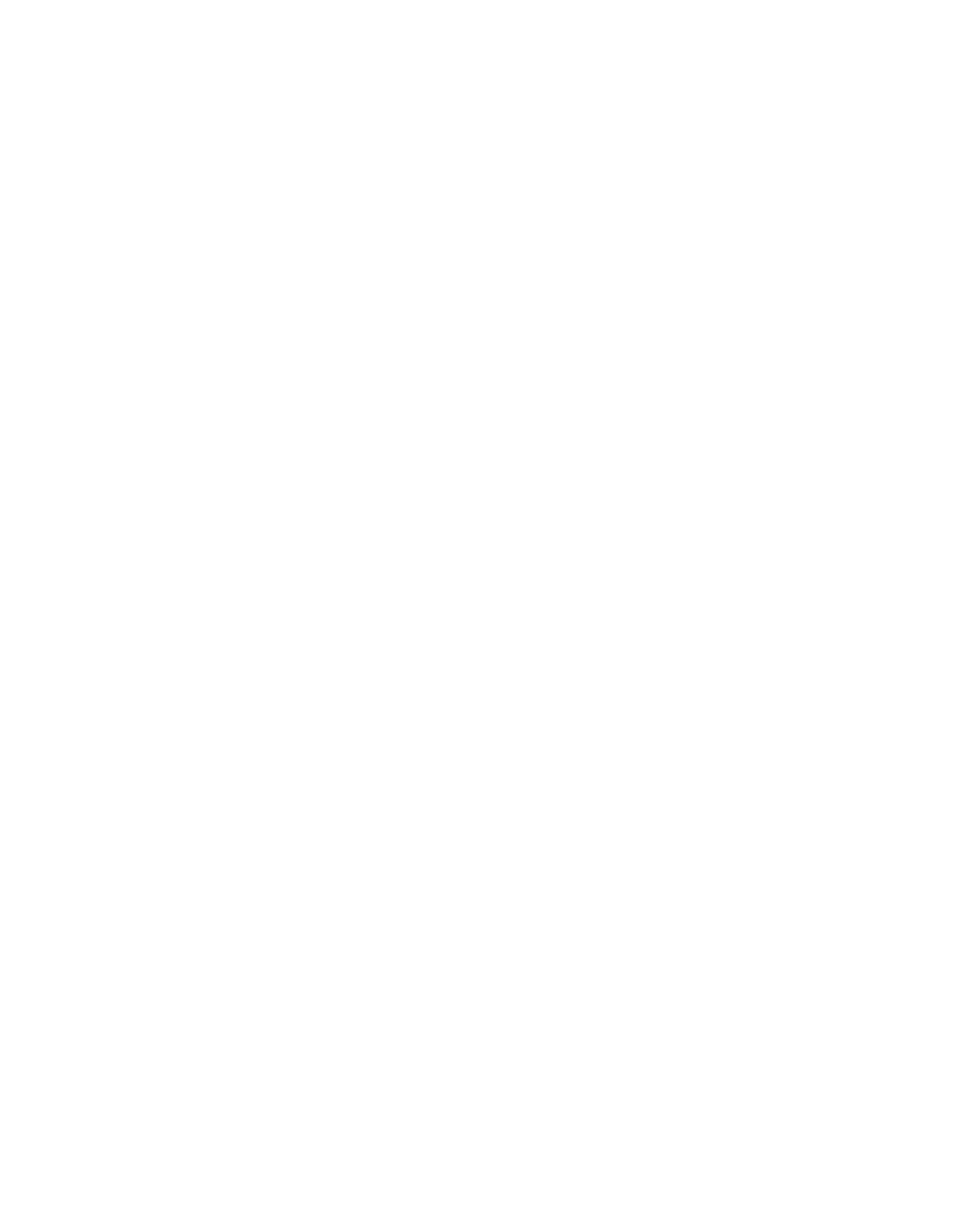**P**

#### **Related Links**

*[parent dimension value](#page-48-0)* on page 49 *[partial update](#page-48-1)* on page 49 *[Perl manipulator](#page-49-0)* on page 50 *[pipeline](#page-49-1)* on page 50 *[precedence rule](#page-49-2)* on page 50 *[Presentation API](#page-49-3)* on page 50 *[primary dimension](#page-49-4)* on page 50 *[property](#page-50-0)* on page 51 *[property mapper](#page-50-1)* on page 51 *[property name](#page-50-2)* on page 51 *[property value](#page-50-3)* on page 51

### <span id="page-48-0"></span>**parent dimension value**

A dimension value that has sub-dimension values. Each dimension value can have only one parent value. See also child dimension value and ancestors.

#### <span id="page-48-1"></span>**Related Links**

*[child dimension value](#page-9-0)* on page 10 *[dimension hierarchy](#page-15-2)* on page 16 *[ancestors](#page-5-0)* on page 6 *[child dimension value](#page-9-0)* on page 10

### **partial update**

A partial update is a change in the overall data set that does not require restarting the MDEX Engine. Partial updates allow you to update only those portions of the MDEX Engine index that have changed since the last baseline update.

A partial update lets you implement a number of the source data changes. For project configuration changes, run a baseline update.

Even if you are only making source data changes, keep in mind that some configuration information that is derived from the data, such as dictionary or wildcarding information, can become outdated. Therefore, to keep dictionaries up-to-date, periodically run baseline updates.

#### **Related Links**

*[delta update](#page-13-1)* on page 14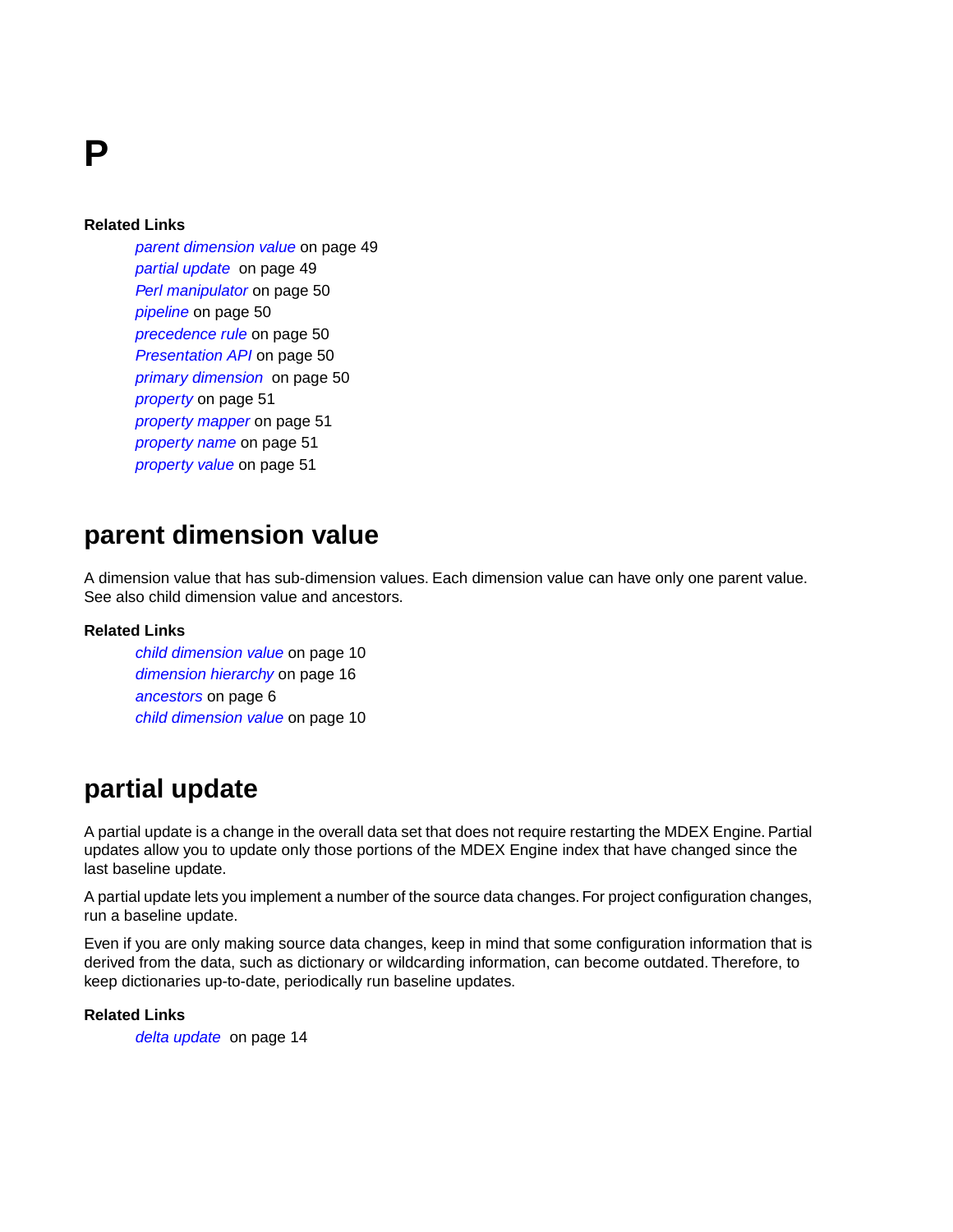# <span id="page-49-0"></span>**Perl manipulator**

A pipeline component that uses Perl to efficiently manipulate source records and Endeca records as part of data processing performed in the Endeca Information Transformation Layer. The Forge API for Perl provides the means to plug a perl manipulator into Forge with four plug-in methods that you write. From the methods that you write, you can also call methods in the EDF name space that Endeca provides to perform data manipulation.

# <span id="page-49-1"></span>**pipeline**

See data pipeline.

<span id="page-49-2"></span>**Related Links** *[data pipeline](#page-12-0)* on page 13

### **precedence rule**

<span id="page-49-3"></span>A trigger that causes dimension values that were not previously displayed to become available. Precedence rules reduce information overload, because the user is not presented with too many, or inappropriate, navigation choices.

# **Presentation API**

See Endeca Presentation API.

<span id="page-49-4"></span>**Related Links**

*[Endeca Presentation API](#page-23-2)* on page 24

# **primary dimension**

Starting with the MDEX Engine version 6.1.0, a primary dimension is no longer required in an Endeca application and is ignored by the MDEX Engine if it is specified. You no longer have to tag records with the primary dimension in your partial updates pipeline.The MDEX Engine 6.1.0 treats all dimensions as secondary dimensions, no matter what dimension type (PRIMARY or SECONDARY) is specified in the XML configuration files or in Developer Studio. Prior to the MDEX Engine version 6.1.0, each Endeca application had to have exactly one primary dimension that was always available for navigation. All Endeca records had to be tagged with at least one dimension value from the primary dimension. See also secondary dimension.

#### **Related Links**

*[dimension](#page-14-0)* on page 15 *[secondary dimension](#page-58-1)* on page 59 *[secondary dimension](#page-58-1)* on page 59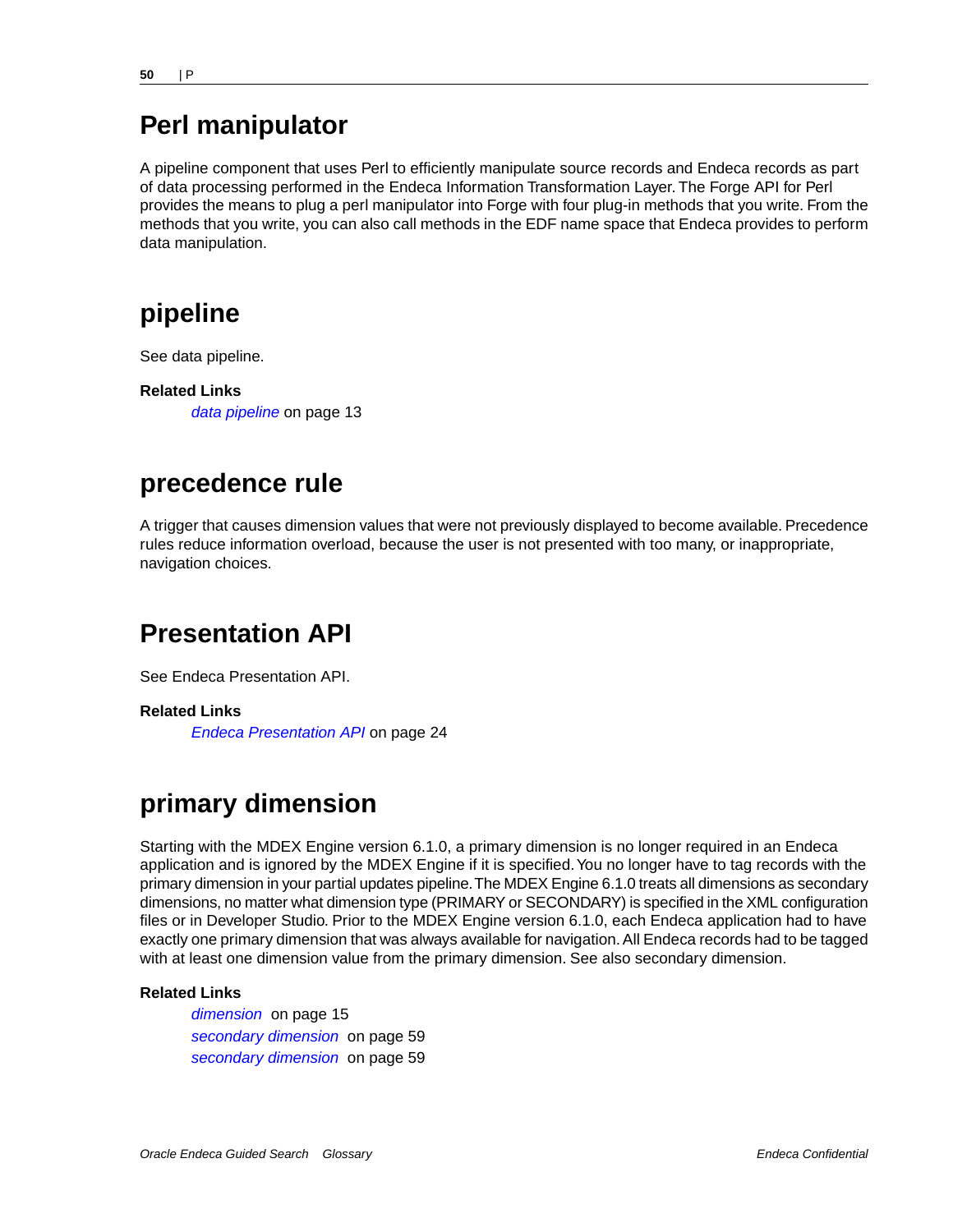### <span id="page-50-0"></span>**property**

A name-value pair (a combination of property name and property value) containing information about a record. Generally, a source record is nothing more than a set of properties. Properties are intended for display once the end user has searched or navigated to a record set or an individual record. Properties can also be used to automatically generate dimensions and dimension values.

### <span id="page-50-1"></span>**property mapper**

A pipeline component used to specify what your Endeca application should do with individual properties in your source data: explicitly map them to existing Endeca dimensions or properties, create new Endeca dimensions or properties to map them to, or ignore them.

### <span id="page-50-2"></span>**property name**

Property names are mapped to dimensions. See property.

<span id="page-50-3"></span>**Related Links**

*[property](#page-50-0)* on page 51

# **property value**

Property values are mapped to dimension values. See property.

**Related Links**

*[property](#page-50-0)* on page 51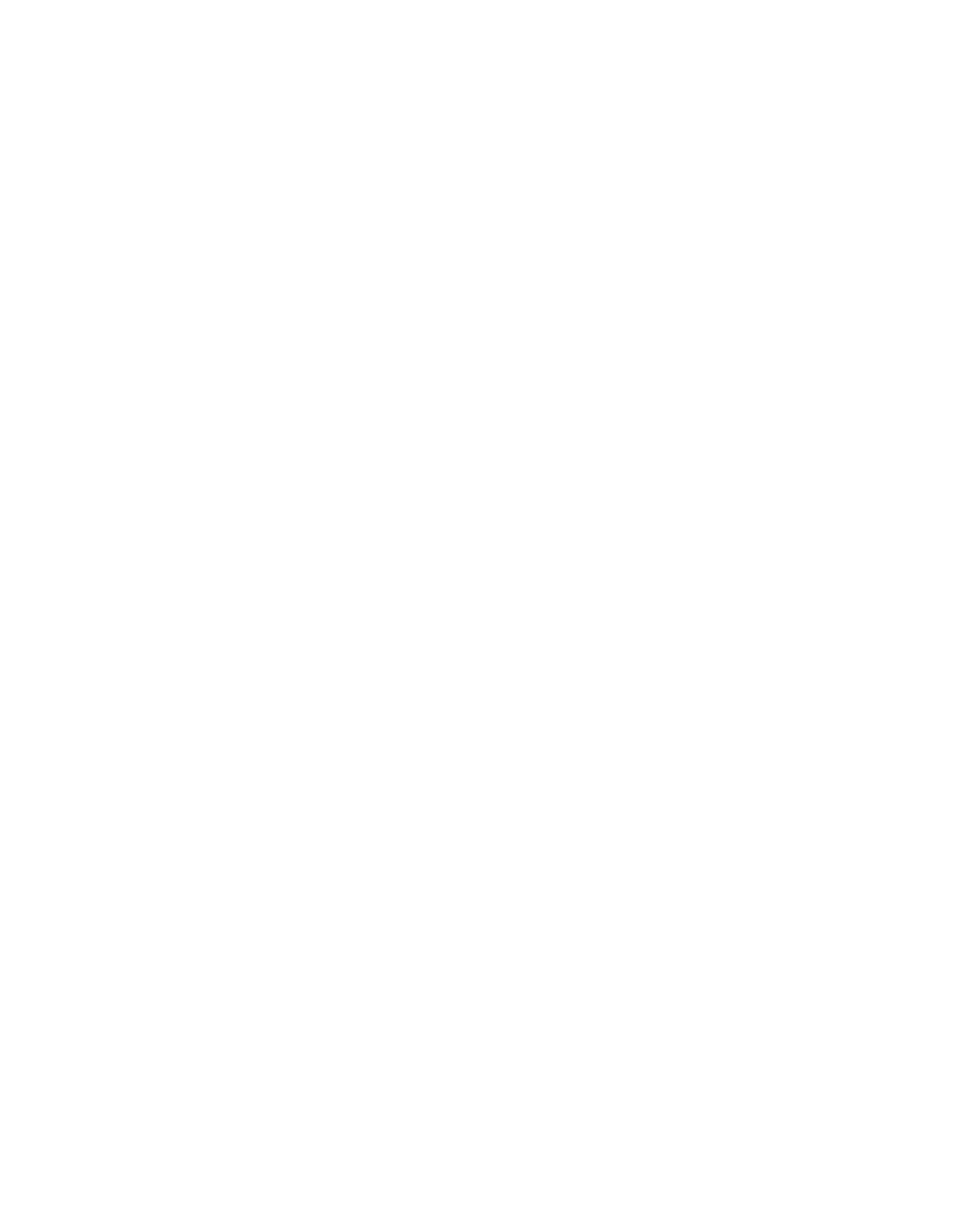**R**

#### **Related Links**

*[range dimension](#page-52-0)* on page 53 *[rapid update](#page-52-1)* on page 53 *[raw data](#page-53-1)* on page 54 *[record adapter](#page-53-2)* on page 54 *[record assembler](#page-53-3)* on page 54 *[record cache](#page-53-4)* on page 54 *[record manipulator](#page-53-5)* on page 54 *[record page](#page-53-6)* on page 54 *[record query](#page-53-0)* on page 54 *[Record Relationship Navigation](#page-54-1)* on page 55 *[record search](#page-54-0)* on page 55 *[reference implementation](#page-54-2)* on page 55 *[refinement dimension](#page-54-3)* on page 55 *[refinement dimension values](#page-54-4)* on page 55 *[Relationship Discovery](#page-55-1)* on page 56 *[relevance ranking module](#page-55-2)* on page 56 *[Report Generator](#page-55-0)* on page 56 *[resident set size \(RSS\)](#page-55-3)* on page 56 *[resource collection](#page-55-4)* on page 56 *[resource configuration](#page-56-0)* on page 57 *[results page](#page-56-1)* on page 57 *[rollup key](#page-56-2)* on page 57

# <span id="page-52-0"></span>**range dimension**

<span id="page-52-1"></span>Dimension that can be organized into discrete ranges, for example, \$10-\$20, \$21-\$50, \$51-\$100, and so forth. Range dimensions are useful for data, such as price, that should be navigated as discrete values.

### **rapid update**

See partial update.

### **Related Links**

*[partial update](#page-48-1)* on page 49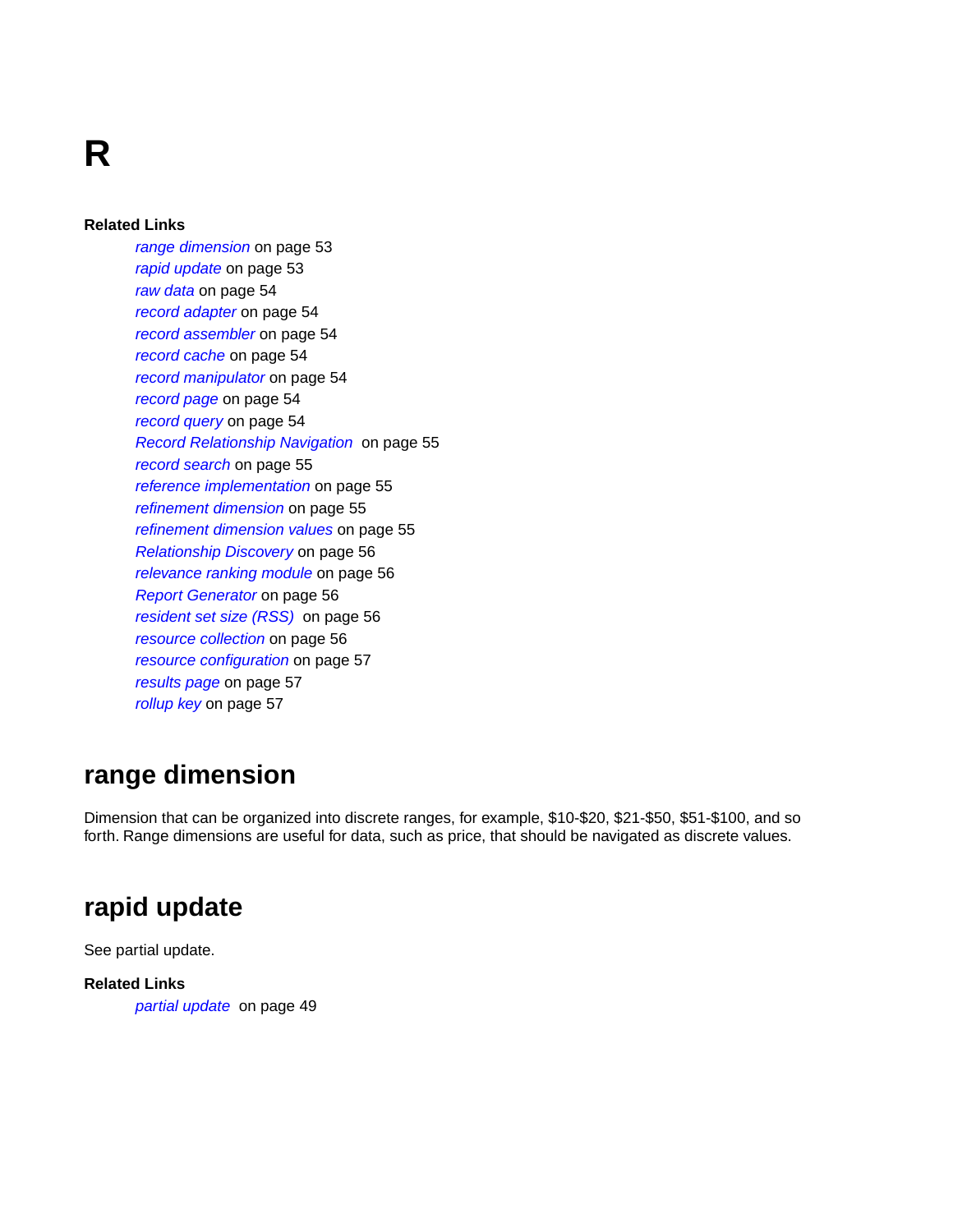### <span id="page-53-1"></span>**raw data**

See source record.

#### **Related Links**

*[source record](#page-59-2)* on page 60

### <span id="page-53-2"></span>**record adapter**

<span id="page-53-3"></span>A pipeline component used to read source data into the Endeca Data Foundry.

### **record assembler**

<span id="page-53-4"></span>A pipeline component used to join source records originating from different files.

### **record cache**

<span id="page-53-5"></span>A pipeline component that stores a temporary copy of record data that has been read in by a record adapter. Record caches are generally used in conjunction with record assemblers and are set up to contain data from secondary data sources.

# **record manipulator**

<span id="page-53-6"></span>A pipeline component that changes the data that is associated with a record. This can include changing properties, property values, and dimension value tagging.

# **record page**

The displayed representation of a single Endeca record. Most Endeca-enabled applications are designed so that when an end-user selects an item (that is, an Endeca record) in their navigation or search results page, a record page appears displaying all or most of the record's properties. See also Endeca record.

### <span id="page-53-0"></span>**Related Links**

*[Endeca record](#page-24-0)* on page 25

### **record query**

A query to obtain a single specific Endeca record from the MDEX Engine.

#### **Related Links**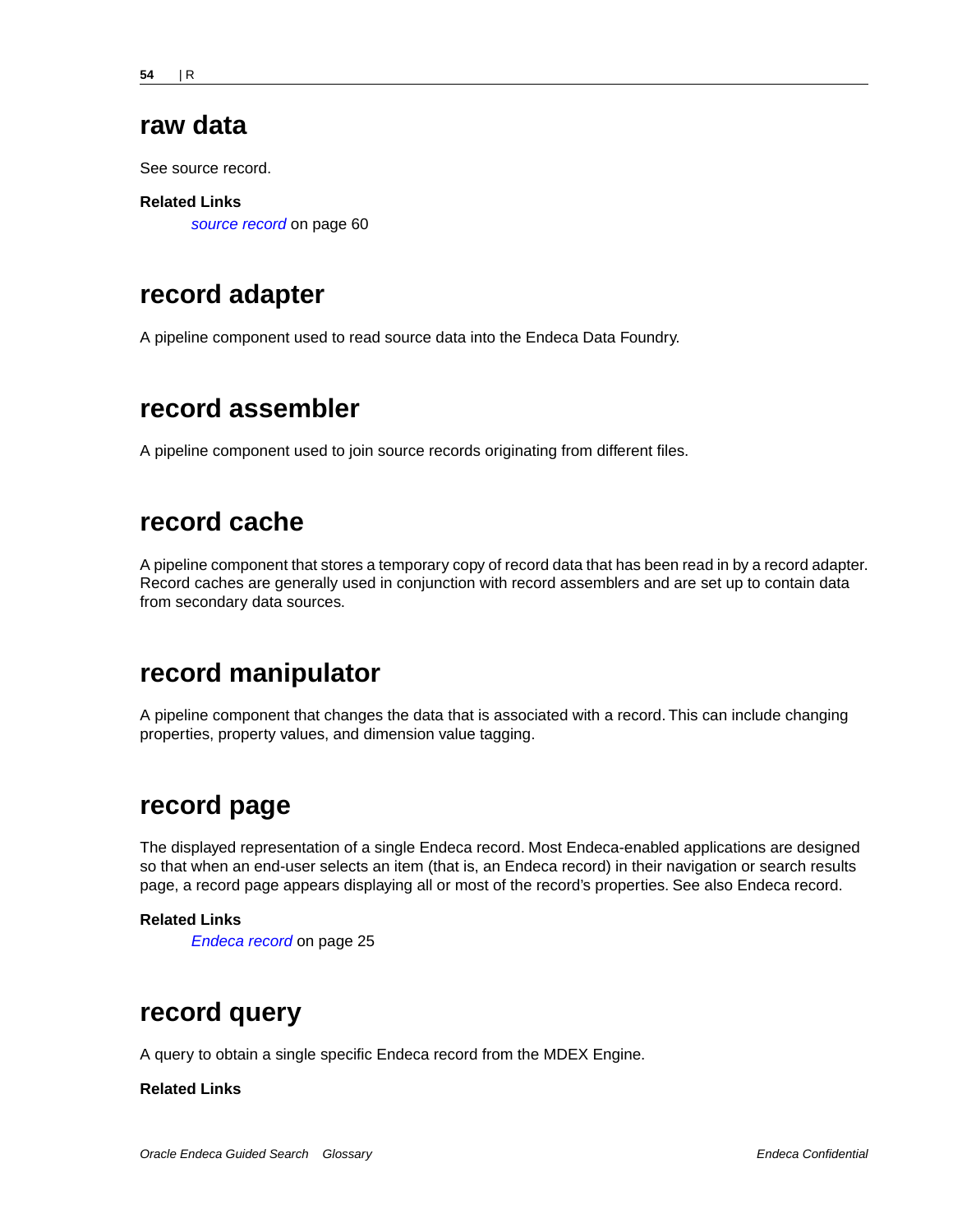*[navigation query](#page-44-0)* on page 45

## <span id="page-54-1"></span>**Record Relationship Navigation**

Record Relationship Navigation is an extension to Endeca Query Language for relational (normalized) data that enables more complex Guided Navigation at larger scale. Record Relationship Navigation is an optional module that is intended for use with complex relational data. It allows users to logically connect records at query time and navigate based on the connected relationships. It is based on EQL. Interrelationships between logical entities are not only preserved by the indexing process, but also allow for simultaneously navigating different types of entities based on attributes of any subsets of the data.

### <span id="page-54-0"></span>**record search**

A keyword search that filters the record set to include only those Endeca records that have at least one property or dimension whose value matches a specified search term (keyword).The result of a record search is a set of records based on the user-defined keyword(s), plus any follow-on query information. See also dimension search.

#### **Related Links**

*[filter](#page-28-0)* on page 29 *[keyword search](#page-38-1)* on page 39 *[dimension search](#page-15-0)* on page 16 *[search query](#page-58-0)* on page 59

### <span id="page-54-2"></span>**reference implementation**

A sample Endeca web application that provides skeleton examples of typical pages (navigation, record, and aggregated record pages) and the components that make up these pages (for example, navigation controls, navigation descriptors, and a record set). It is intended only as a guide for creating MDEX Engine queries and building pages from the query results. See also Endeca application.

#### <span id="page-54-3"></span>**Related Links**

*[Endeca implementation](#page-22-1)* on page 23

### <span id="page-54-4"></span>**refinement dimension**

A dimension whose dimension values may be used to reduce or refine the current query's record set.

# **refinement dimension values**

The next set of dimension value choices the user can make to refine his or her navigation query.You refine a navigation query by navigating from a dimension value to one of its children. See also child dimension value.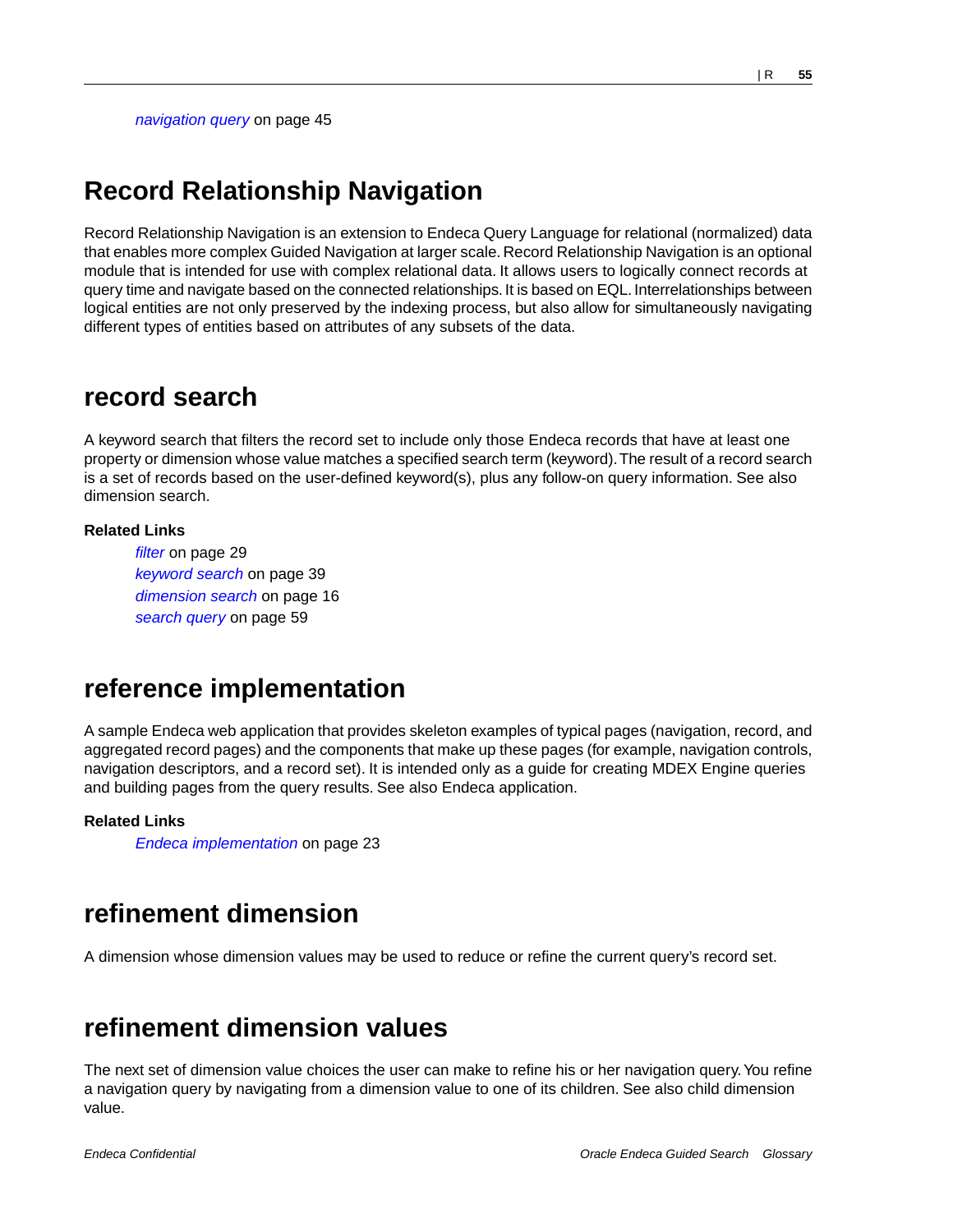#### **Related Links**

*[child dimension value](#page-9-0)* on page 10

### <span id="page-55-1"></span>**Relationship Discovery**

See Endeca Relationship Discovery.

#### **Related Links**

*[Endeca Relationship Discovery](#page-24-1)* on page 25

### <span id="page-55-2"></span>**relevance ranking module**

A search interface feature that lets the developer control the order in which record or dimension search results are displayed to the end user. A relevance ranking module assigns ranking scores to results based on its predetermined criteria, such as the frequency of a user's query terms in the result text. Modules can be combined to produce a complex ranking strategy for a search interface.

### <span id="page-55-0"></span>**Report Generator**

The Report Generator uses the log files created by the Log Server to generate HTML-based reports.

#### <span id="page-55-3"></span>**Related Links**

*[Endeca Logging and Reporting System](#page-23-0)* on page 24 *[Log Server](#page-40-2)* on page 41

### **resident set size (RSS)**

*Resident set size (RSS)* is the amount of physical memory currently allocated and used by the MDEX Engine process. As the MDEX Engine process runs, the active executable code and data are brought into RAM, becoming part of the RSS for the MDEX Engine.

<span id="page-55-4"></span>For more information, see the *Oracle Endeca MDEX Engine Performance Tuning Guide*.

### **resource collection**

Represents the set of resources used to host an Endeca application, which generally consists of a set of computers with various application-specific roles (such as data processing, MDEX Engine servers, log collection and analysis, and so forth).

#### **Related Links**

*[Endeca implementation](#page-22-1)* on page 23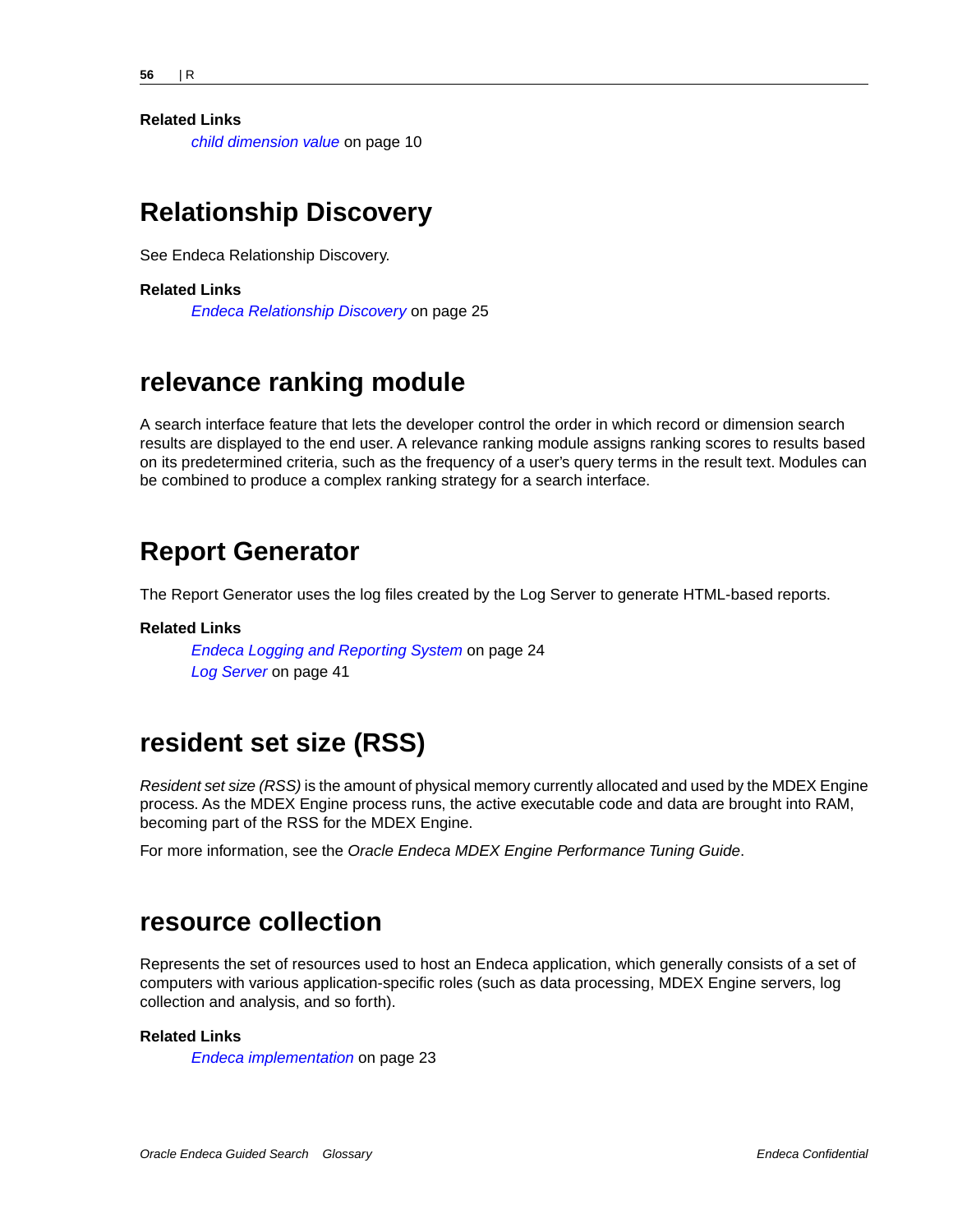# <span id="page-56-0"></span>**resource configuration**

Specifies the configuration of the resources on which the application will run (such as machines in the resource pool, number of segments, number of replicas, and so on).

# <span id="page-56-1"></span>**results page**

<span id="page-56-2"></span>A page summarizing multiple records returned as a result of a navigation or search query.

# **rollup key**

The property or dimension name by which an aggregated Endeca record is consolidated. Records that have the same value for the property or dimension are rolled up into an aggregated record.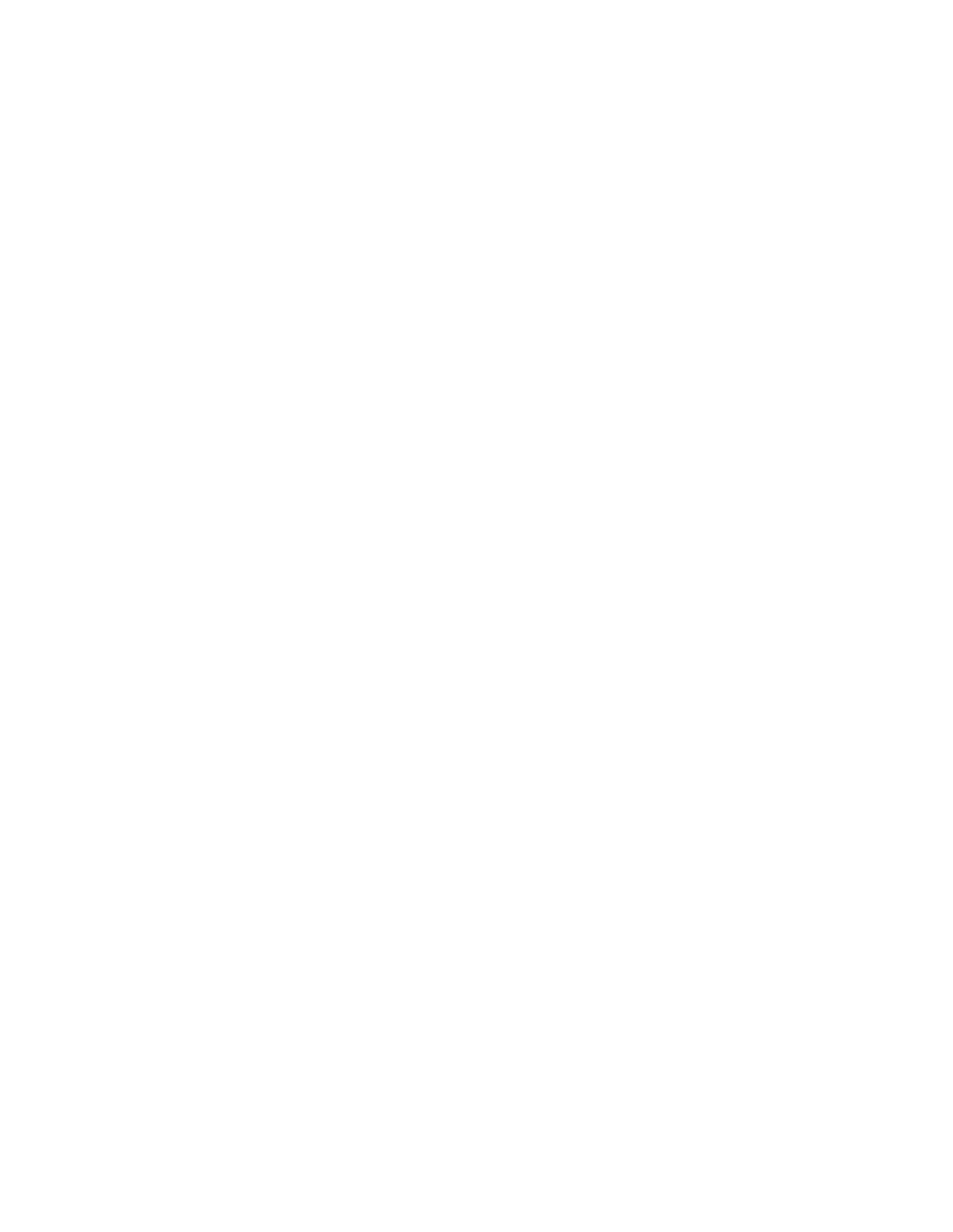**S**

#### **Related Links**

*[search interface](#page-58-2)* on page 59 *[search query](#page-58-0)* on page 59 *[secondary dimension](#page-58-1)* on page 59 *[source record](#page-59-2)* on page 60 *[SSL](#page-59-1)* on page 60 *[stacked authentication](#page-59-0)* on page 60 *[static ranking](#page-59-3)* on page 60 *[style](#page-59-4)* on page 60 *[supplemental object](#page-60-0)* on page 61 *[synonym](#page-60-1)* on page 61

### <span id="page-58-2"></span>**search interface**

<span id="page-58-0"></span>A named collection of properties and/or dimensions, each of which is enabled for record search.The search interface may include features that control the search behavior, such as relevance ranking modules and partial match. Search interfaces thus allow end users to search multiple properties and/or dimensions simultaneously.

### **search query**

See dimension search, record search, and navigation state search query.

#### <span id="page-58-1"></span>**Related Links**

*[dimension search](#page-15-0)* on page 16 *[record search](#page-54-0)* on page 55 *[navigation state search query](#page-44-3)* on page 45

### **secondary dimension**

In addition to its single primary dimension (which is no longer required, starting with the MDEX Engine 6.1.0), each Endeca application may have any number of secondary dimensions. Precedence rules determine when secondary dimensions are made available for navigation. Prior to the MDEX Engine version 6.1.0, all Endeca records had to be tagged with at least one dimension value from the primary dimension, but could be tagged with any number of values from a secondary dimension (including zero). Starting with the MDEX Engine 6.1.0, primary dimension is not required and is ignored by the MDEX Engine. The MDEX Engine treats all dimensions as secondary. Tagging all records with the primary dimension is no longer required in the partial updates pipeline. See also primary dimension (no longer used).

#### **Related Links**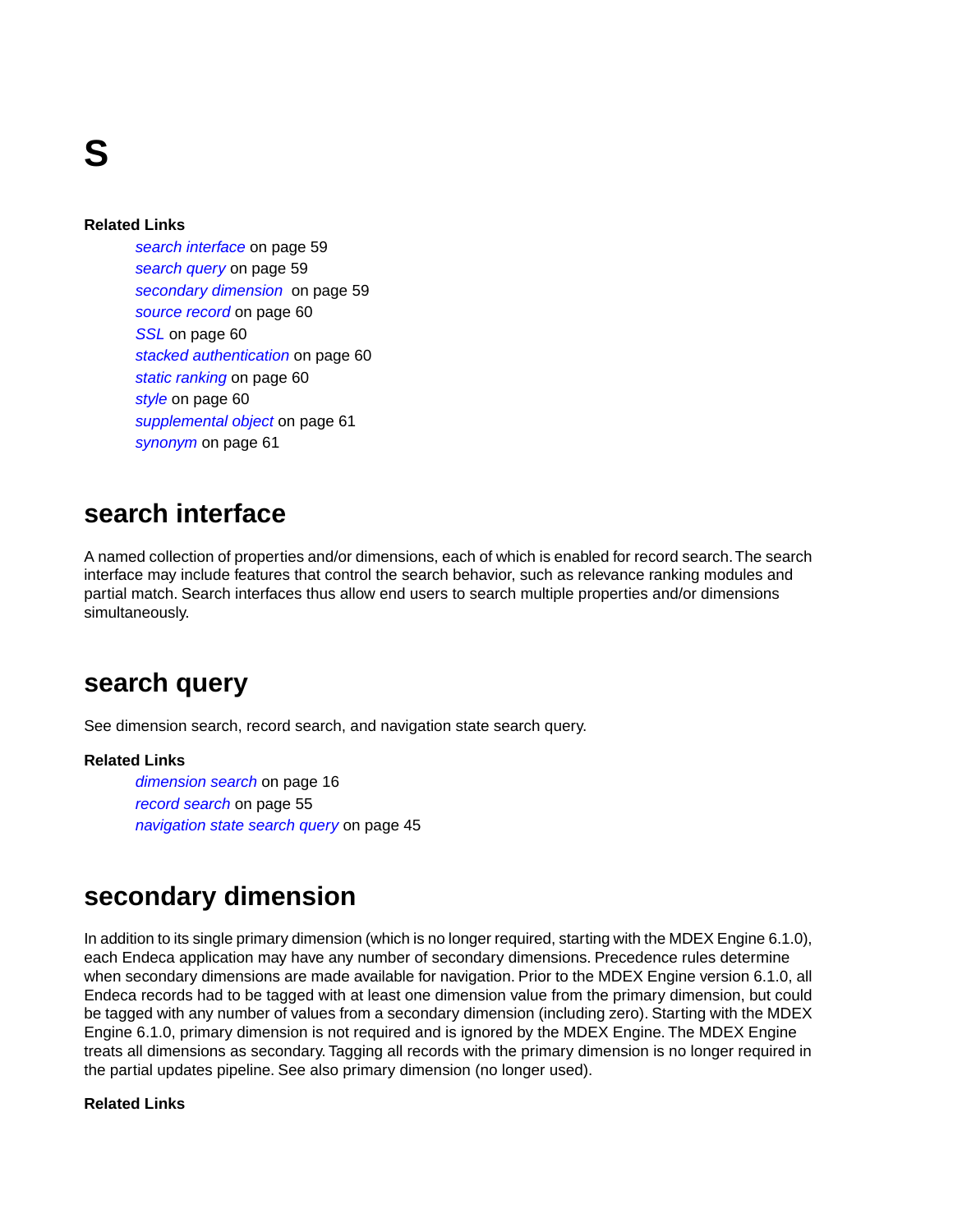*[dimension](#page-14-0)* on page 15 *[primary dimension](#page-49-4)* on page 50 *[primary dimension](#page-49-4)* on page 50

### <span id="page-59-2"></span>**source record**

<span id="page-59-1"></span>The data that is input into the Endeca system. Endeca supports source records in a variety of formats.

### **SSL**

The Secure Sockets Layer protocol that protects the privacy and integrity of data being transferred across a network. Base SSL provides security by encrypting communications among Endeca components. In addition to using encryption, mutually authenticated SSL provides a higher level of security by forcing each component to use a certificate to confirm its identity to other components. See also certificate and certificate authority file.

#### **Related Links**

*[base SSL](#page-6-0)* on page 7 *[mutually authenticated SSL](#page-42-2)* on page 43 *[certificate](#page-8-0)* on page 9 *[certificate authority file](#page-9-1)* on page 10

### <span id="page-59-0"></span>**stacked authentication**

A feature of the Endeca Access Control System that allows multiple login modules to be used to authenticate a user's identity. See also file-based login module and LDAP login module.

#### <span id="page-59-3"></span>**Related Links**

*[file-based login module](#page-28-1)* on page 29 *[LDAP login module](#page-40-0)* on page 41

### **static ranking**

The order in which dimensions and dimension values appear in the user interface, overriding MDEX Engine defaults. See also dynamic ranking.

#### <span id="page-59-4"></span>**Related Links**

*[dynamic ranking](#page-16-0)* on page 17

### **style**

See dynamic business rule.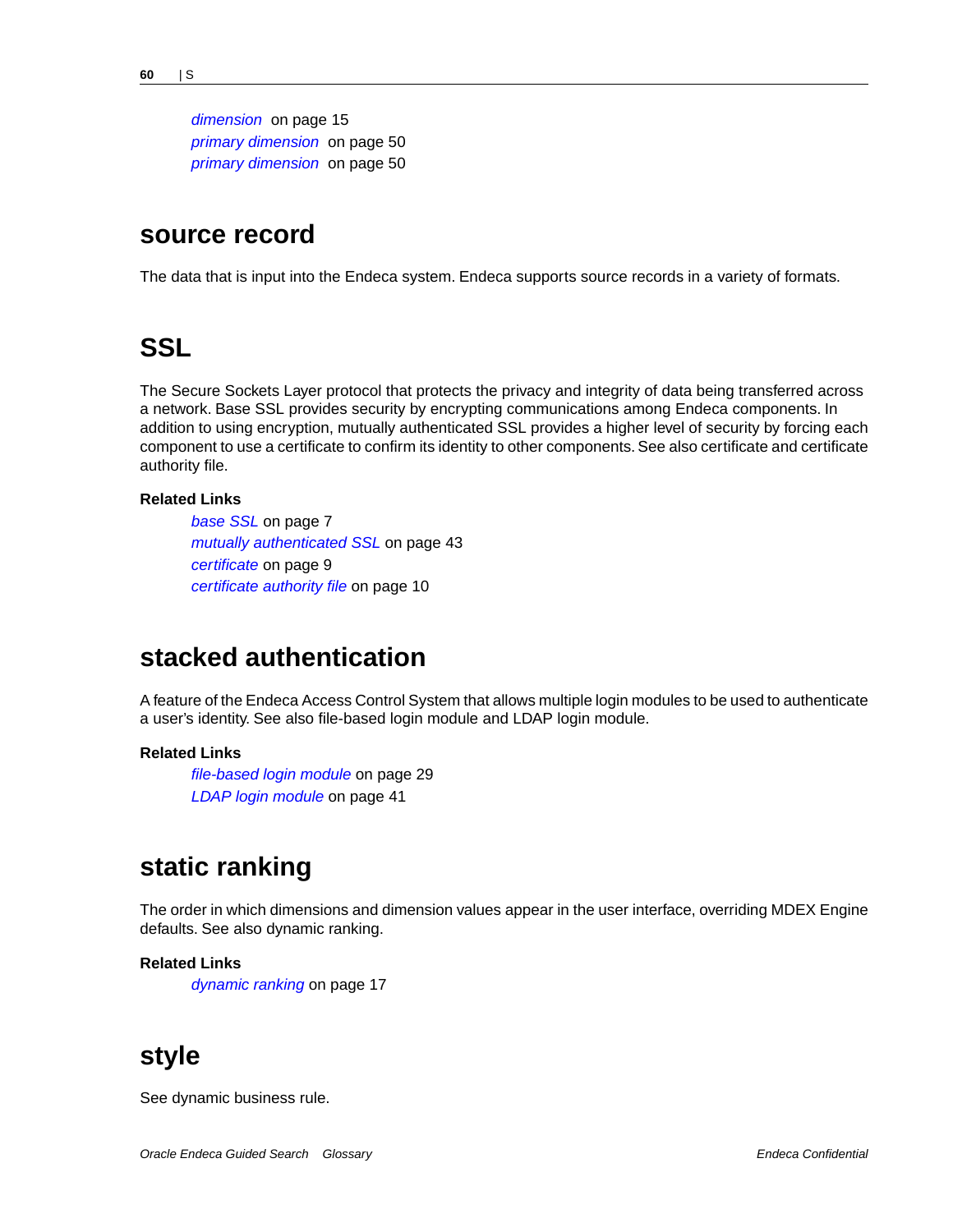**Related Links**

*[dynamic business rule](#page-16-1)* on page 17

# <span id="page-60-0"></span>**supplemental object**

Optional object that accompanies a basic navigation query. Supplemental objects are the general data structure used to create merchandising or analytics displays. Each supplemental object may contain one or more navigation references, one or more records, and one or more object attributes.

### <span id="page-60-1"></span>**synonym**

Alternative terms used for the display and/or classification of dimension values. All dimension value definitions contain one or more synonyms. See also dimension value.

#### **Related Links**

*[dimension value](#page-16-2)* on page 17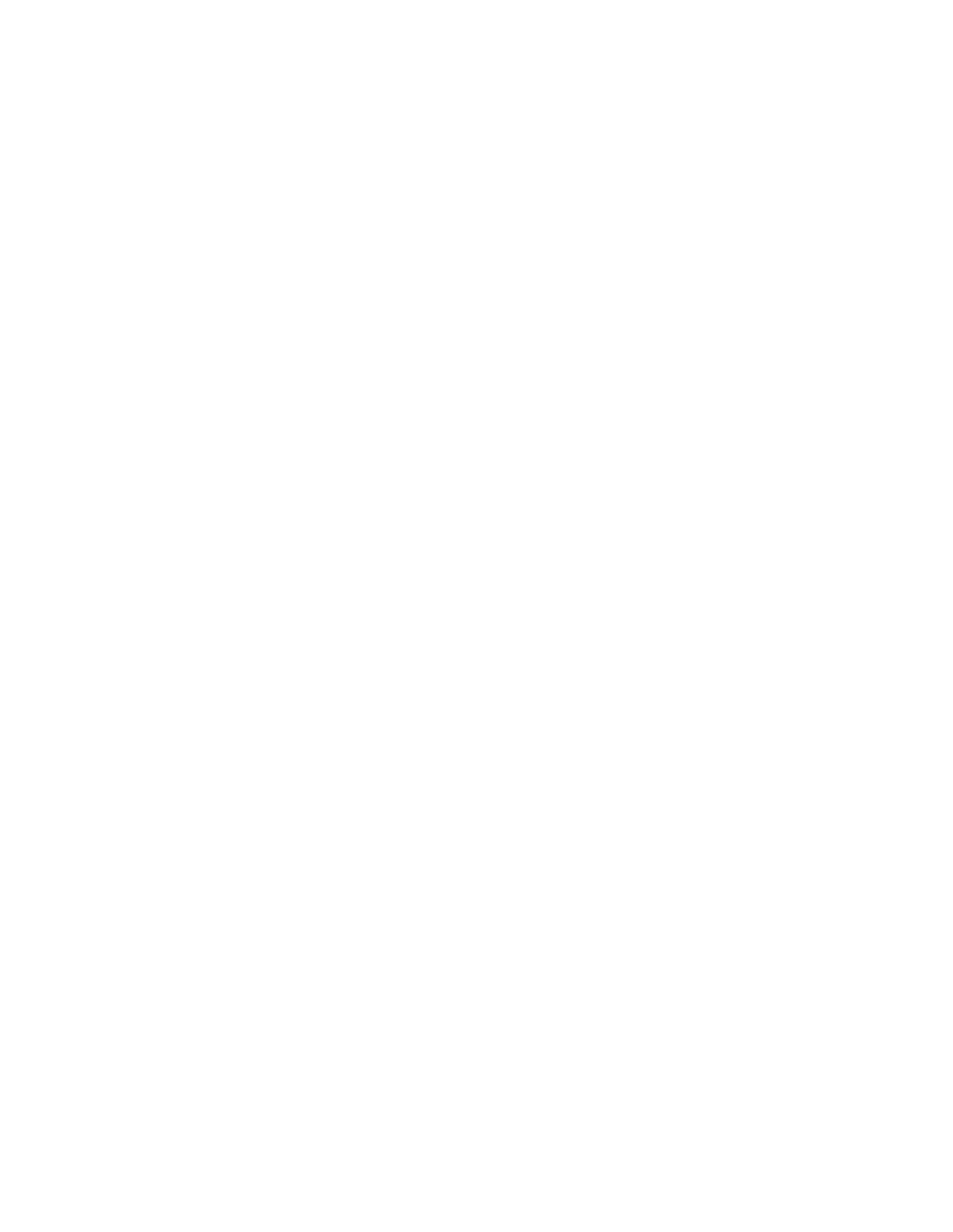**T**

### **Related Links**

*[tag handler](#page-62-0)* on page 63 *[Term Discovery](#page-62-1)* on page 63

# <span id="page-62-0"></span>**tag handler**

See Content Assembler community tag handler.

### <span id="page-62-1"></span>**Related Links**

*[Content Assembler community tag handler](#page-10-0)* on page 11

# **Term Discovery**

See Endeca Term Discovery.

### **Related Links**

*[Endeca Term Discovery](#page-24-2)* on page 25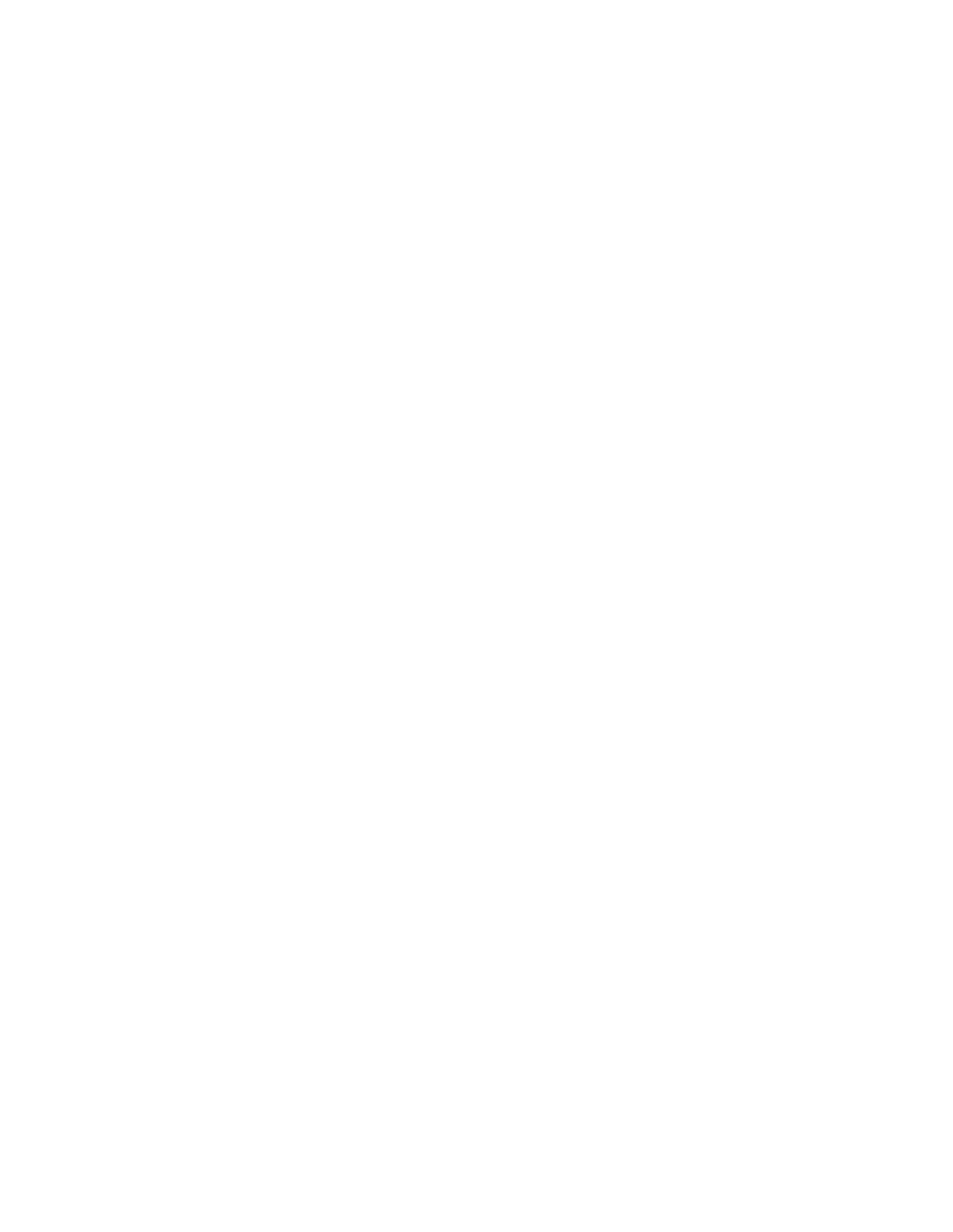**U**

#### **Related Links**

*[user entitlement filter](#page-64-0)* on page 65

# <span id="page-64-0"></span>**user entitlement filter**

A record filter that is created by the Endeca Access Control System for an authenticated user. The filter defines the user's access rights to the data in the Endeca implementation and is used by the MDEX Engine during queries to return only those records that the user is authorized to see.

#### **Related Links**

*[Endeca Access Control System](#page-19-0)* on page 20 *[filter](#page-28-0)* on page 29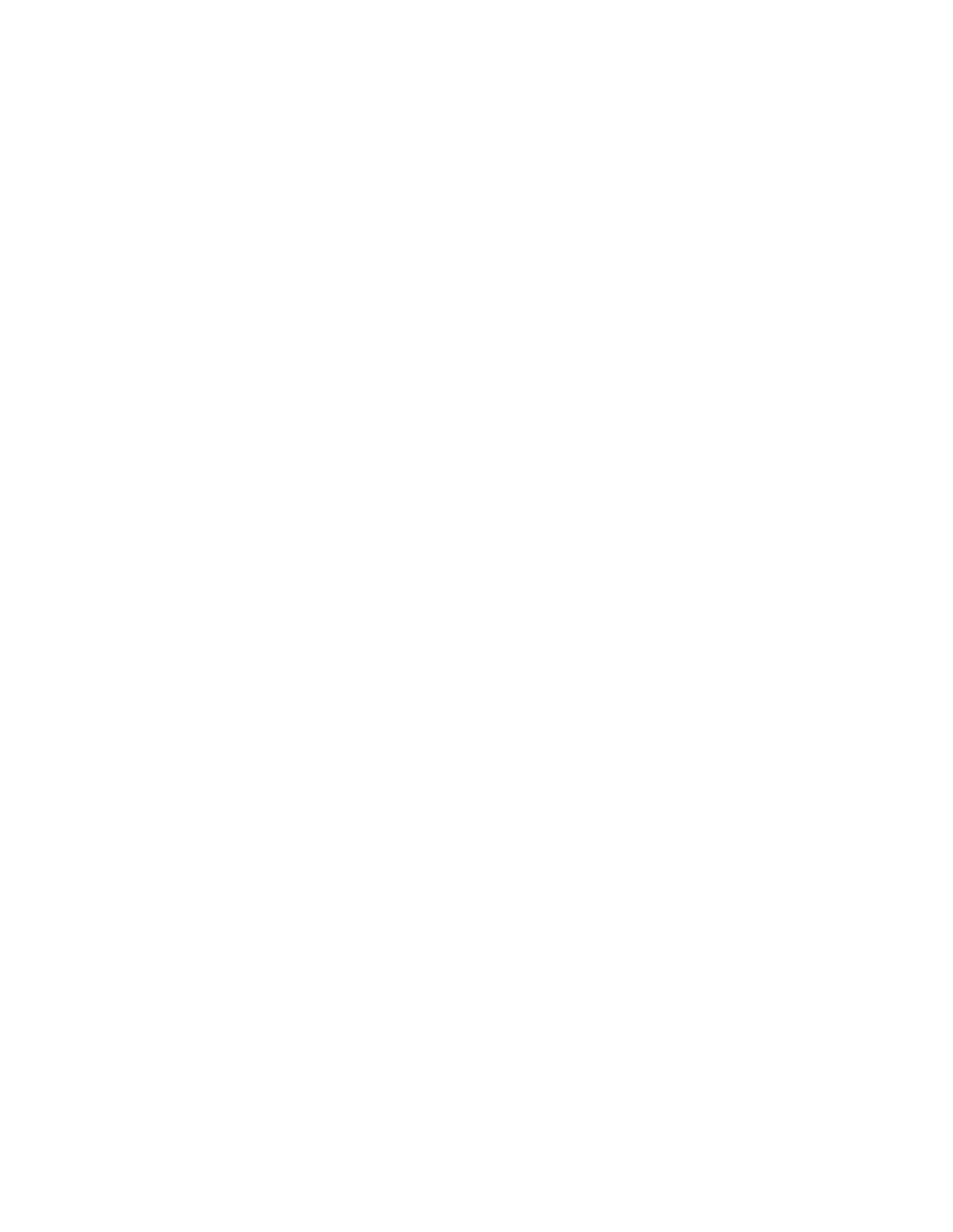

#### **Related Links**

*[virtual process size](#page-66-0)* on page 67

# <span id="page-66-0"></span>**virtual process size**

The *virtual process size (or address space)* for the Dgraph is the total amount of virtual memory allocated by the operating system to the MDEX Engine process at any point in time. This includes the Dgraph code, the MDEX Engine data as represented on disk, the Dgraph cache and any temporary work space.

For more information, see the *Oracle Endeca MDEX Engine Performance Tuning Guide*.

See also resident set size (RSS) and working set size (WSS) of the Dgraph.

#### **Related Links**

*[working set size \(WSS\) of the Dgraph process](#page-68-0)* on page 69 *[resident set size \(RSS\)](#page-55-3)* on page 56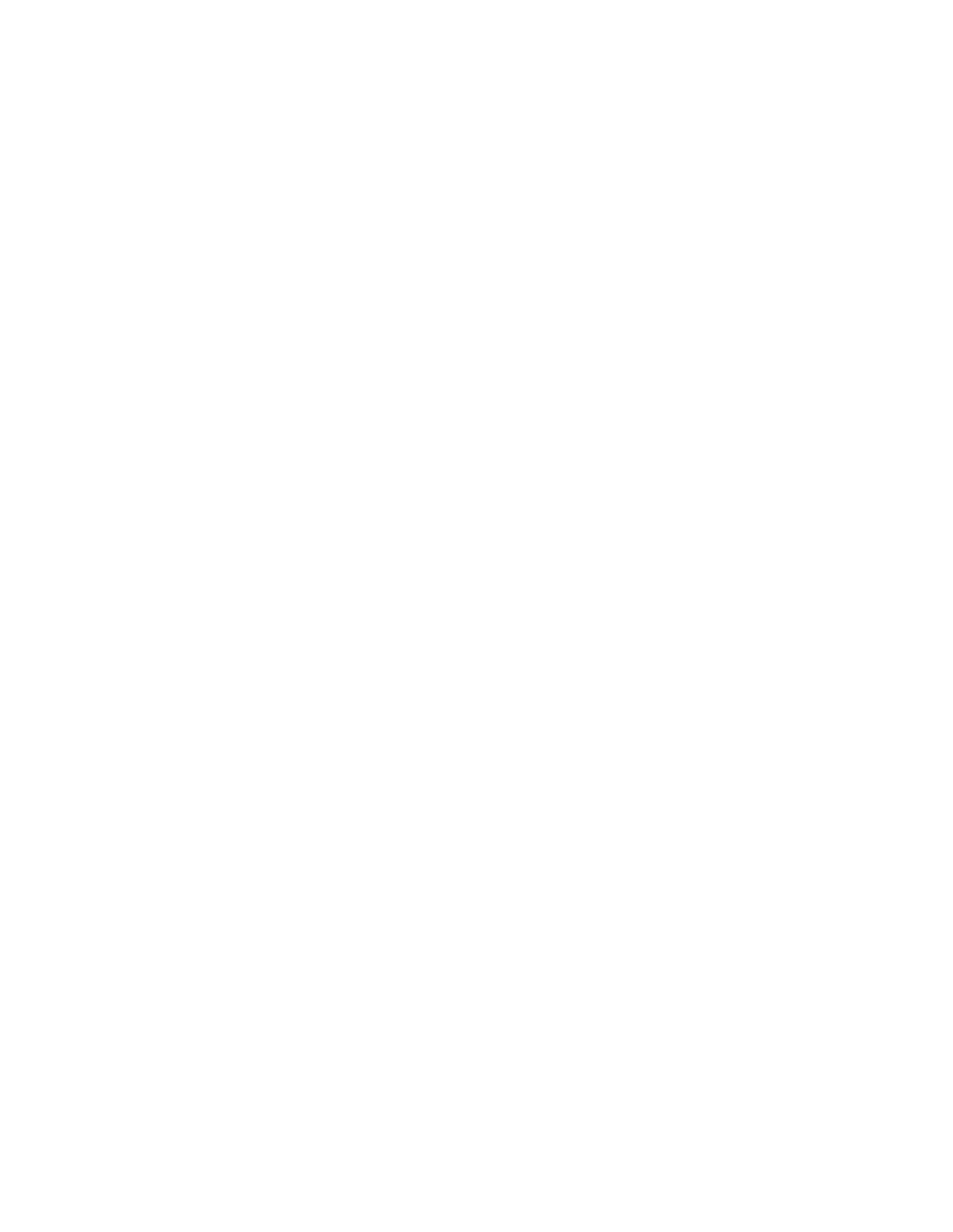# **W**

#### **Related Links**

*[Web services and XQuery for Endeca](#page-68-1)* on page 69 *[Workbench](#page-68-2)* on page 69 *[working set size \(WSS\) of the Dgraph process](#page-68-0)* on page 69

# <span id="page-68-1"></span>**Web services and XQuery for Endeca**

Web services and XQuery for Endeca provides Endeca application developers with a flexible, extensible, and standards-compliant query processing solution.You can use Web services and XQuery for Endeca alongside the Endeca Presentation API to extend the functionality of your Endeca application.

# <span id="page-68-2"></span>**Workbench**

See Oracle Endeca Workbench.

#### <span id="page-68-0"></span>**Related Links**

*[Oracle Endeca Workbench](#page-46-2)* on page 47

# **working set size (WSS) of the Dgraph process**

The working set of the Dgraph process is a collection of pages in the virtual address space of the process that is resident in physical memory. The pages in the working set have been most recently and frequently referenced. In other words, the Dgraph working set is the amount of memory a Dgraph process is consuming now. This is the amount of memory that is needed to avoid paging.

The following statements describe the working set size (WSS):

- The WSS cannot be computed, although it is always less than or equal to the amount of virtual process size for the MDEX Engine.
- Determine the WSS experimentally: if you notice that increasing RSS (by adding RAM or subtracting competing processes) improves performance of the MDEX Engine, this means that the WSS was previously larger than the RSS. This was likely the cause of the performance degradation.
- If the size of the WSS grows too close to the amount of RAM, or starts to exceed it, paging to disk begins and you will notice rapid decreases in performance.

For more information, see the *Oracle Endeca MDEX Engine Performance Tuning Guide*.